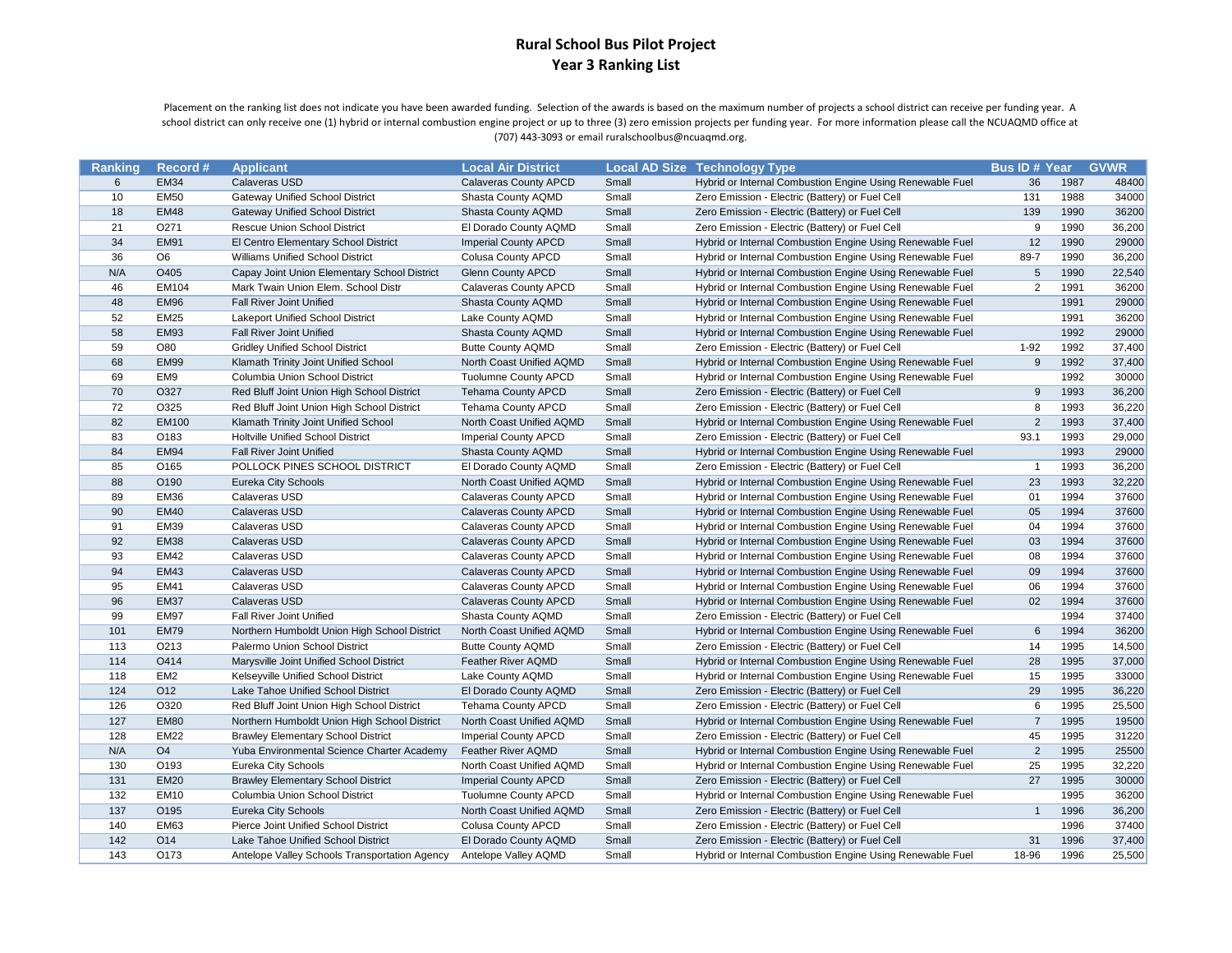| O172<br><b>B58</b><br>1996<br>14,500<br>146<br>OROVILLE UNION HIGH SCHOOL DISTRICT<br><b>Butte County AQMD</b><br>Small<br>Hybrid or Internal Combustion Engine Using Renewable Fuel<br>Small<br>1996<br>36200<br>150<br><b>EM11</b><br>Columbia Union School District<br><b>Tuolumne County APCD</b><br>Hybrid or Internal Combustion Engine Using Renewable Fuel<br>1997<br>37600<br>155<br><b>EM66</b><br><b>Colusa County APCD</b><br>Small<br>Pierce Joint Unified School District<br>Zero Emission - Electric (Battery) or Fuel Cell<br>Small<br>21<br>1997<br>36,200<br>158<br>O121<br>Corning Union High School District<br><b>Tehama County APCD</b><br>Zero Emission - Electric (Battery) or Fuel Cell<br>10<br>1997<br>32,220<br>159<br>O118<br>EASTERN SIERRA UNIFIED SCHOOL DISTRIC1 Great Basin Unified APCD<br>Small<br>Zero Emission - Electric (Battery) or Fuel Cell<br>N/A<br><b>EM49</b><br>Shasta County AQMD<br>Small<br>Zero Emission - Electric (Battery) or Fuel Cell<br>132<br>1997<br>36200<br><b>Gateway Unified School District</b><br><b>EM51</b><br>75<br>1997<br>36200<br>N/A<br><b>Gateway Unified School District</b><br>Shasta County AQMD<br>Small<br>Zero Emission - Electric (Battery) or Fuel Cell<br>13<br>1997<br>25200<br>160<br><b>EM85</b><br>Northern Humboldt Union High School District<br>North Coast Unified AQMD<br>Small<br>Hybrid or Internal Combustion Engine Using Renewable Fuel<br>63<br>28,000<br>161<br>O355<br>SHASTA UNION HIGH SCHOOL DISTRICT<br>Shasta County AQMD<br>Small<br>Zero Emission - Electric (Battery) or Fuel Cell<br>1997<br>162<br><b>EM83</b><br>Small<br>Hybrid or Internal Combustion Engine Using Renewable Fuel<br>11<br>1997<br>36200<br>Northern Humboldt Union High School District<br>North Coast Unified AQMD<br>442<br>163<br>O <sub>194</sub><br>Shasta County AQMD<br>Small<br>Zero Emission - Electric (Battery) or Fuel Cell<br>1997<br>37,400<br>Happy Valley Union Elementary School District<br>59<br>1997<br>36200<br>N/A<br><b>EM52</b><br>Shasta County AQMD<br>Small<br>Zero Emission - Electric (Battery) or Fuel Cell<br><b>Gateway Unified School District</b><br>Hybrid or Internal Combustion Engine Using Renewable Fuel<br>1997<br>29000<br>164<br><b>EM57</b><br>Modoc Joint Unified School District<br>Modoc County APCD<br>Small<br>36200<br>165<br><b>EM82</b><br>Northern Humboldt Union High School District<br>North Coast Unified AQMD<br>Small<br>Hybrid or Internal Combustion Engine Using Renewable Fuel<br>10<br>1997<br>37<br>1997<br>36,200<br>167<br>O68<br>Small<br>Zero Emission - Electric (Battery) or Fuel Cell<br><b>Tahoe Truckee Unified School District</b><br>Northern Sierra Unified AQMD<br>168<br>O200<br>16<br>1997<br>36,200<br>BIG OAK FLAT-GROVELAND UNIFIED SCHOOL Tuolumne County APCD<br>Small<br>Hybrid or Internal Combustion Engine Using Renewable Fuel<br>$97-1$<br>1997<br>29,000<br>169<br>O184<br>Holtville Unified School District<br><b>Imperial County APCD</b><br>Small<br>Zero Emission - Electric (Battery) or Fuel Cell<br>170<br>O292<br>Small<br>97-25<br>1997<br>29,000<br>Holtville Unified School District<br><b>Imperial County APCD</b><br>Zero Emission - Electric (Battery) or Fuel Cell<br>36,200<br>171<br>O228<br>59<br>1997<br>Lassen Union High School District<br>Lassen County APCD<br>Small<br>Zero Emission - Electric (Battery) or Fuel Cell<br>$6\phantom{1}$<br>1997<br>36,200<br>N/A<br>O116<br>Vallecito Union School District<br><b>Calaveras County APCD</b><br>Small<br>Hybrid or Internal Combustion Engine Using Renewable Fuel<br>O119<br>Small<br>Zero Emission - Electric (Battery) or Fuel Cell<br>1997<br>36,200<br>172<br>McKinleyville Union School District<br>North Coast Unified AQMD<br>$\overline{1}$<br>173<br>1997<br>34200<br>EM <sub>6</sub><br>Happy Camp Elementary School District<br>Siskiyou County APCD<br>Small<br>Hybrid or Internal Combustion Engine Using Renewable Fuel<br>6<br>1997<br>36,200<br>174<br>O <sub>241</sub><br><b>Willows Unified School District</b><br><b>Glenn County APCD</b><br>Small<br>Hybrid or Internal Combustion Engine Using Renewable Fuel<br>175<br>O15<br>East Nicolaus Joint Unified High School<br><b>Feather River AQMD</b><br>Small<br>Hybrid or Internal Combustion Engine Using Renewable Fuel<br>1998<br>36,200<br>O294<br>Small<br>Zero Emission - Electric (Battery) or Fuel Cell<br>1998<br>36,200<br>176<br>Bret Harte Union High School District<br>Calaveras County APCD<br>3<br>$\overline{1}$<br>1998<br>36200<br>177<br><b>EM105</b><br><b>Calaveras County APCD</b><br>Small<br>Hybrid or Internal Combustion Engine Using Renewable Fuel<br>Mark Twain Union Elem. School Distr<br>1998<br>33,000<br>178<br>O209<br>OROVILLE UNION HIGH SCHOOL DISTRICT<br>Small<br><b>B64</b><br><b>Butte County AQMD</b><br>Zero Emission - Electric (Battery) or Fuel Cell<br>$\overline{4}$<br>179<br>O351<br>Zero Emission - Electric (Battery) or Fuel Cell<br>1998<br>37,600<br>Evergreen Union School District<br><b>Tehama County APCD</b><br>Small<br>36,200<br>180<br>O <sub>295</sub><br>Bret Harte Union High School Distict<br>Calaveras County APCD<br>Small<br>Hybrid or Internal Combustion Engine Using Renewable Fuel<br>$\overline{4}$<br>1998<br>12<br>181<br>O61<br>1998<br>36,200<br>Yuba City Unified School District<br><b>Feather River AQMD</b><br>Small<br>Zero Emission - Electric (Battery) or Fuel Cell<br>182<br>O211<br><b>B65</b><br>1998<br>33,000<br>OROVILLE UNION HIGH SCHOOL DISTRICT<br>Small<br>Hybrid or Internal Combustion Engine Using Renewable Fuel<br><b>Butte County AQMD</b><br><b>B63</b><br>1998<br>33,000<br>183<br>O212<br>OROVILLE UNION HIGH SCHOOL DISTRICT<br><b>Butte County AQMD</b><br>Small<br>Zero Emission - Electric (Battery) or Fuel Cell<br>37<br>30,000<br>184<br>O8<br>Cascade Union Elementary School District<br>Small<br>Hybrid or Internal Combustion Engine Using Renewable Fuel<br>1998<br>Shasta County AQMD<br>Small<br>$\overline{7}$<br>1998<br>36,200<br>185<br>O60<br>Yuba City Unified School District<br>Feather River AQMD<br>Zero Emission - Electric (Battery) or Fuel Cell<br>O217<br><b>B60</b><br>1998<br>33,000<br>186<br>OROVILLE UNION HIGH SCHOOL DISTRICT<br><b>Butte County AQMD</b><br>Small<br>Zero Emission - Electric (Battery) or Fuel Cell<br>187<br>Hybrid or Internal Combustion Engine Using Renewable Fuel<br>1998<br>34200<br>EM <sub>1</sub><br>Kelseyville Unified School District<br>Lake County AQMD<br>Small<br>6<br><b>B62</b><br>1998<br>33,000<br>188<br>O <sub>225</sub><br>OROVILLE UNION HIGH SCHOOL DISTRICT<br><b>Butte County AQMD</b><br>Small<br>Zero Emission - Electric (Battery) or Fuel Cell<br>189<br>O <sub>250</sub><br>OROVILLE UNION HIGH SCHOOL DISTRICT<br>Hybrid or Internal Combustion Engine Using Renewable Fuel<br><b>B61</b><br>1998<br>33,000<br><b>Butte County AQMD</b><br>Small<br>190<br>O186<br>$98-1$<br>1998<br>29,000<br><b>Holtville Unified School District</b><br><b>Imperial County APCD</b><br>Small<br>Zero Emission - Electric (Battery) or Fuel Cell<br>12<br>191<br>O302<br>Small<br>1998<br>37,600<br><b>Curtis Creek School District</b><br><b>Tuolumne County APCD</b><br>Hybrid or Internal Combustion Engine Using Renewable Fuel<br>$\mathbf{3}$<br>192<br>O365<br>Small<br>1998<br>14,050<br>Alpine County Unified School District<br>Great Basin Unified APCD<br>Zero Emission - Electric (Battery) or Fuel Cell<br>$5\phantom{.0}$<br>36200<br>N/A<br>EM103<br>Small<br>1998<br>Klamath Trinity Joint Unified School<br>North Coast Unified AQMD<br>Hybrid or Internal Combustion Engine Using Renewable Fuel<br>O46<br>5<br>1998<br>25,500<br>193<br>Southern Trinity Joint Unified SD<br>North Coast Unified AQMD<br>Small<br>Hybrid or Internal Combustion Engine Using Renewable Fuel<br>194<br><b>EM60</b><br>Castle Rock Elementary School<br>Small<br>Hybrid or Internal Combustion Engine Using Renewable Fuel<br>87<br>1999<br>25500<br>Shasta County AQMD<br>28<br>1999<br>36,200<br>195<br>O131<br><b>Bishop Unified School District</b><br><b>Great Basin Unified APCD</b><br>Small<br>Zero Emission - Electric (Battery) or Fuel Cell<br>O62<br>28<br>1999<br>37,400<br>196<br>Yuba City Unified School District<br><b>Feather River AQMD</b><br>Small<br>Zero Emission - Electric (Battery) or Fuel Cell<br>25500<br>197<br><b>EM59</b><br>Shasta County AQMD<br>Small<br>Hybrid or Internal Combustion Engine Using Renewable Fuel<br>99<br>1999<br>Castle Rock Elementary School<br>199<br>O69<br>Mariposa County Unified School District<br>Small<br>164<br>1999<br>33,700<br>Mariposa County APCD<br>Zero Emission - Electric (Battery) or Fuel Cell<br>200<br>$99-1$<br>1999<br>29,000<br>O <sub>2</sub> 32<br>Holtville Unified School District<br><b>Imperial County APCD</b><br>Small<br>Zero Emission - Electric (Battery) or Fuel Cell<br>12<br>2000<br>27500<br>201<br><b>EM84</b><br>North Coast Unified AQMD<br>Small<br>Hybrid or Internal Combustion Engine Using Renewable Fuel<br>Northern Humboldt Union High School District<br>2000<br>202<br>O104<br>PRINCETON JOINT UNIFIED SCHOOL DISTRIC Colusa County APCD<br>Small<br>Hybrid or Internal Combustion Engine Using Renewable Fuel<br>15<br>25,500 | 144 | O11 | Lake Tahoe Unified School District | El Dorado County AQMD | Small | Zero Emission - Electric (Battery) or Fuel Cell | 28 | 1996 | 37,400 |
|---------------------------------------------------------------------------------------------------------------------------------------------------------------------------------------------------------------------------------------------------------------------------------------------------------------------------------------------------------------------------------------------------------------------------------------------------------------------------------------------------------------------------------------------------------------------------------------------------------------------------------------------------------------------------------------------------------------------------------------------------------------------------------------------------------------------------------------------------------------------------------------------------------------------------------------------------------------------------------------------------------------------------------------------------------------------------------------------------------------------------------------------------------------------------------------------------------------------------------------------------------------------------------------------------------------------------------------------------------------------------------------------------------------------------------------------------------------------------------------------------------------------------------------------------------------------------------------------------------------------------------------------------------------------------------------------------------------------------------------------------------------------------------------------------------------------------------------------------------------------------------------------------------------------------------------------------------------------------------------------------------------------------------------------------------------------------------------------------------------------------------------------------------------------------------------------------------------------------------------------------------------------------------------------------------------------------------------------------------------------------------------------------------------------------------------------------------------------------------------------------------------------------------------------------------------------------------------------------------------------------------------------------------------------------------------------------------------------------------------------------------------------------------------------------------------------------------------------------------------------------------------------------------------------------------------------------------------------------------------------------------------------------------------------------------------------------------------------------------------------------------------------------------------------------------------------------------------------------------------------------------------------------------------------------------------------------------------------------------------------------------------------------------------------------------------------------------------------------------------------------------------------------------------------------------------------------------------------------------------------------------------------------------------------------------------------------------------------------------------------------------------------------------------------------------------------------------------------------------------------------------------------------------------------------------------------------------------------------------------------------------------------------------------------------------------------------------------------------------------------------------------------------------------------------------------------------------------------------------------------------------------------------------------------------------------------------------------------------------------------------------------------------------------------------------------------------------------------------------------------------------------------------------------------------------------------------------------------------------------------------------------------------------------------------------------------------------------------------------------------------------------------------------------------------------------------------------------------------------------------------------------------------------------------------------------------------------------------------------------------------------------------------------------------------------------------------------------------------------------------------------------------------------------------------------------------------------------------------------------------------------------------------------------------------------------------------------------------------------------------------------------------------------------------------------------------------------------------------------------------------------------------------------------------------------------------------------------------------------------------------------------------------------------------------------------------------------------------------------------------------------------------------------------------------------------------------------------------------------------------------------------------------------------------------------------------------------------------------------------------------------------------------------------------------------------------------------------------------------------------------------------------------------------------------------------------------------------------------------------------------------------------------------------------------------------------------------------------------------------------------------------------------------------------------------------------------------------------------------------------------------------------------------------------------------------------------------------------------------------------------------------------------------------------------------------------------------------------------------------------------------------------------------------------------------------------------------------------------------------------------------------------------------------------------------------------------------------------------------------------------------------------------------------------------------------------------------------------------------------------------------------------------------------------------------------------------------------------------------------------------------------------------------------------------------------------------------------------------------------------------------------------------------------------------------------------------------------------------------------------------------------------------------------------------------------------------------------------------------------------------------------------------------------------------------------------------------------------------------------------------------------------------------------------------------------------------------------------------------------------------------------------------------------------------------------------------------------------------------------------------------------------------------------------------------------------------------------------------------------------------------------------------------------------------------------------------------------------------------------------------------------------------------------------------------------------------------------------------------------------------------------------------------------------------------------------------------------------------------------------------------------------------------------------------------------------------------------------------------------------------------------------------------------------------------------------------------------------------------------------------------------------------------------------------------------------------------------------------------------------------------------------------------------------------------------------------------------------------------------------------------------------------------------------------------------------------------------------------------------------------------------------------------------------------------------------------------------------------------------------------------------------------------------------------------------------------------------------------------------------|-----|-----|------------------------------------|-----------------------|-------|-------------------------------------------------|----|------|--------|
|                                                                                                                                                                                                                                                                                                                                                                                                                                                                                                                                                                                                                                                                                                                                                                                                                                                                                                                                                                                                                                                                                                                                                                                                                                                                                                                                                                                                                                                                                                                                                                                                                                                                                                                                                                                                                                                                                                                                                                                                                                                                                                                                                                                                                                                                                                                                                                                                                                                                                                                                                                                                                                                                                                                                                                                                                                                                                                                                                                                                                                                                                                                                                                                                                                                                                                                                                                                                                                                                                                                                                                                                                                                                                                                                                                                                                                                                                                                                                                                                                                                                                                                                                                                                                                                                                                                                                                                                                                                                                                                                                                                                                                                                                                                                                                                                                                                                                                                                                                                                                                                                                                                                                                                                                                                                                                                                                                                                                                                                                                                                                                                                                                                                                                                                                                                                                                                                                                                                                                                                                                                                                                                                                                                                                                                                                                                                                                                                                                                                                                                                                                                                                                                                                                                                                                                                                                                                                                                                                                                                                                                                                                                                                                                                                                                                                                                                                                                                                                                                                                                                                                                                                                                                                                                                                                                                                                                                                                                                                                                                                                                                                                                                                                                                                                                                                                                                                                                                                                                                                                                                                                                                                                                                                                                                                                                                                                                                                                                                                                                                                                                                                                                                                                                                                                                                                                                                                                     |     |     |                                    |                       |       |                                                 |    |      |        |
|                                                                                                                                                                                                                                                                                                                                                                                                                                                                                                                                                                                                                                                                                                                                                                                                                                                                                                                                                                                                                                                                                                                                                                                                                                                                                                                                                                                                                                                                                                                                                                                                                                                                                                                                                                                                                                                                                                                                                                                                                                                                                                                                                                                                                                                                                                                                                                                                                                                                                                                                                                                                                                                                                                                                                                                                                                                                                                                                                                                                                                                                                                                                                                                                                                                                                                                                                                                                                                                                                                                                                                                                                                                                                                                                                                                                                                                                                                                                                                                                                                                                                                                                                                                                                                                                                                                                                                                                                                                                                                                                                                                                                                                                                                                                                                                                                                                                                                                                                                                                                                                                                                                                                                                                                                                                                                                                                                                                                                                                                                                                                                                                                                                                                                                                                                                                                                                                                                                                                                                                                                                                                                                                                                                                                                                                                                                                                                                                                                                                                                                                                                                                                                                                                                                                                                                                                                                                                                                                                                                                                                                                                                                                                                                                                                                                                                                                                                                                                                                                                                                                                                                                                                                                                                                                                                                                                                                                                                                                                                                                                                                                                                                                                                                                                                                                                                                                                                                                                                                                                                                                                                                                                                                                                                                                                                                                                                                                                                                                                                                                                                                                                                                                                                                                                                                                                                                                                                     |     |     |                                    |                       |       |                                                 |    |      |        |
|                                                                                                                                                                                                                                                                                                                                                                                                                                                                                                                                                                                                                                                                                                                                                                                                                                                                                                                                                                                                                                                                                                                                                                                                                                                                                                                                                                                                                                                                                                                                                                                                                                                                                                                                                                                                                                                                                                                                                                                                                                                                                                                                                                                                                                                                                                                                                                                                                                                                                                                                                                                                                                                                                                                                                                                                                                                                                                                                                                                                                                                                                                                                                                                                                                                                                                                                                                                                                                                                                                                                                                                                                                                                                                                                                                                                                                                                                                                                                                                                                                                                                                                                                                                                                                                                                                                                                                                                                                                                                                                                                                                                                                                                                                                                                                                                                                                                                                                                                                                                                                                                                                                                                                                                                                                                                                                                                                                                                                                                                                                                                                                                                                                                                                                                                                                                                                                                                                                                                                                                                                                                                                                                                                                                                                                                                                                                                                                                                                                                                                                                                                                                                                                                                                                                                                                                                                                                                                                                                                                                                                                                                                                                                                                                                                                                                                                                                                                                                                                                                                                                                                                                                                                                                                                                                                                                                                                                                                                                                                                                                                                                                                                                                                                                                                                                                                                                                                                                                                                                                                                                                                                                                                                                                                                                                                                                                                                                                                                                                                                                                                                                                                                                                                                                                                                                                                                                                                     |     |     |                                    |                       |       |                                                 |    |      |        |
|                                                                                                                                                                                                                                                                                                                                                                                                                                                                                                                                                                                                                                                                                                                                                                                                                                                                                                                                                                                                                                                                                                                                                                                                                                                                                                                                                                                                                                                                                                                                                                                                                                                                                                                                                                                                                                                                                                                                                                                                                                                                                                                                                                                                                                                                                                                                                                                                                                                                                                                                                                                                                                                                                                                                                                                                                                                                                                                                                                                                                                                                                                                                                                                                                                                                                                                                                                                                                                                                                                                                                                                                                                                                                                                                                                                                                                                                                                                                                                                                                                                                                                                                                                                                                                                                                                                                                                                                                                                                                                                                                                                                                                                                                                                                                                                                                                                                                                                                                                                                                                                                                                                                                                                                                                                                                                                                                                                                                                                                                                                                                                                                                                                                                                                                                                                                                                                                                                                                                                                                                                                                                                                                                                                                                                                                                                                                                                                                                                                                                                                                                                                                                                                                                                                                                                                                                                                                                                                                                                                                                                                                                                                                                                                                                                                                                                                                                                                                                                                                                                                                                                                                                                                                                                                                                                                                                                                                                                                                                                                                                                                                                                                                                                                                                                                                                                                                                                                                                                                                                                                                                                                                                                                                                                                                                                                                                                                                                                                                                                                                                                                                                                                                                                                                                                                                                                                                                                     |     |     |                                    |                       |       |                                                 |    |      |        |
|                                                                                                                                                                                                                                                                                                                                                                                                                                                                                                                                                                                                                                                                                                                                                                                                                                                                                                                                                                                                                                                                                                                                                                                                                                                                                                                                                                                                                                                                                                                                                                                                                                                                                                                                                                                                                                                                                                                                                                                                                                                                                                                                                                                                                                                                                                                                                                                                                                                                                                                                                                                                                                                                                                                                                                                                                                                                                                                                                                                                                                                                                                                                                                                                                                                                                                                                                                                                                                                                                                                                                                                                                                                                                                                                                                                                                                                                                                                                                                                                                                                                                                                                                                                                                                                                                                                                                                                                                                                                                                                                                                                                                                                                                                                                                                                                                                                                                                                                                                                                                                                                                                                                                                                                                                                                                                                                                                                                                                                                                                                                                                                                                                                                                                                                                                                                                                                                                                                                                                                                                                                                                                                                                                                                                                                                                                                                                                                                                                                                                                                                                                                                                                                                                                                                                                                                                                                                                                                                                                                                                                                                                                                                                                                                                                                                                                                                                                                                                                                                                                                                                                                                                                                                                                                                                                                                                                                                                                                                                                                                                                                                                                                                                                                                                                                                                                                                                                                                                                                                                                                                                                                                                                                                                                                                                                                                                                                                                                                                                                                                                                                                                                                                                                                                                                                                                                                                                                     |     |     |                                    |                       |       |                                                 |    |      |        |
|                                                                                                                                                                                                                                                                                                                                                                                                                                                                                                                                                                                                                                                                                                                                                                                                                                                                                                                                                                                                                                                                                                                                                                                                                                                                                                                                                                                                                                                                                                                                                                                                                                                                                                                                                                                                                                                                                                                                                                                                                                                                                                                                                                                                                                                                                                                                                                                                                                                                                                                                                                                                                                                                                                                                                                                                                                                                                                                                                                                                                                                                                                                                                                                                                                                                                                                                                                                                                                                                                                                                                                                                                                                                                                                                                                                                                                                                                                                                                                                                                                                                                                                                                                                                                                                                                                                                                                                                                                                                                                                                                                                                                                                                                                                                                                                                                                                                                                                                                                                                                                                                                                                                                                                                                                                                                                                                                                                                                                                                                                                                                                                                                                                                                                                                                                                                                                                                                                                                                                                                                                                                                                                                                                                                                                                                                                                                                                                                                                                                                                                                                                                                                                                                                                                                                                                                                                                                                                                                                                                                                                                                                                                                                                                                                                                                                                                                                                                                                                                                                                                                                                                                                                                                                                                                                                                                                                                                                                                                                                                                                                                                                                                                                                                                                                                                                                                                                                                                                                                                                                                                                                                                                                                                                                                                                                                                                                                                                                                                                                                                                                                                                                                                                                                                                                                                                                                                                                     |     |     |                                    |                       |       |                                                 |    |      |        |
|                                                                                                                                                                                                                                                                                                                                                                                                                                                                                                                                                                                                                                                                                                                                                                                                                                                                                                                                                                                                                                                                                                                                                                                                                                                                                                                                                                                                                                                                                                                                                                                                                                                                                                                                                                                                                                                                                                                                                                                                                                                                                                                                                                                                                                                                                                                                                                                                                                                                                                                                                                                                                                                                                                                                                                                                                                                                                                                                                                                                                                                                                                                                                                                                                                                                                                                                                                                                                                                                                                                                                                                                                                                                                                                                                                                                                                                                                                                                                                                                                                                                                                                                                                                                                                                                                                                                                                                                                                                                                                                                                                                                                                                                                                                                                                                                                                                                                                                                                                                                                                                                                                                                                                                                                                                                                                                                                                                                                                                                                                                                                                                                                                                                                                                                                                                                                                                                                                                                                                                                                                                                                                                                                                                                                                                                                                                                                                                                                                                                                                                                                                                                                                                                                                                                                                                                                                                                                                                                                                                                                                                                                                                                                                                                                                                                                                                                                                                                                                                                                                                                                                                                                                                                                                                                                                                                                                                                                                                                                                                                                                                                                                                                                                                                                                                                                                                                                                                                                                                                                                                                                                                                                                                                                                                                                                                                                                                                                                                                                                                                                                                                                                                                                                                                                                                                                                                                                                     |     |     |                                    |                       |       |                                                 |    |      |        |
|                                                                                                                                                                                                                                                                                                                                                                                                                                                                                                                                                                                                                                                                                                                                                                                                                                                                                                                                                                                                                                                                                                                                                                                                                                                                                                                                                                                                                                                                                                                                                                                                                                                                                                                                                                                                                                                                                                                                                                                                                                                                                                                                                                                                                                                                                                                                                                                                                                                                                                                                                                                                                                                                                                                                                                                                                                                                                                                                                                                                                                                                                                                                                                                                                                                                                                                                                                                                                                                                                                                                                                                                                                                                                                                                                                                                                                                                                                                                                                                                                                                                                                                                                                                                                                                                                                                                                                                                                                                                                                                                                                                                                                                                                                                                                                                                                                                                                                                                                                                                                                                                                                                                                                                                                                                                                                                                                                                                                                                                                                                                                                                                                                                                                                                                                                                                                                                                                                                                                                                                                                                                                                                                                                                                                                                                                                                                                                                                                                                                                                                                                                                                                                                                                                                                                                                                                                                                                                                                                                                                                                                                                                                                                                                                                                                                                                                                                                                                                                                                                                                                                                                                                                                                                                                                                                                                                                                                                                                                                                                                                                                                                                                                                                                                                                                                                                                                                                                                                                                                                                                                                                                                                                                                                                                                                                                                                                                                                                                                                                                                                                                                                                                                                                                                                                                                                                                                                                     |     |     |                                    |                       |       |                                                 |    |      |        |
|                                                                                                                                                                                                                                                                                                                                                                                                                                                                                                                                                                                                                                                                                                                                                                                                                                                                                                                                                                                                                                                                                                                                                                                                                                                                                                                                                                                                                                                                                                                                                                                                                                                                                                                                                                                                                                                                                                                                                                                                                                                                                                                                                                                                                                                                                                                                                                                                                                                                                                                                                                                                                                                                                                                                                                                                                                                                                                                                                                                                                                                                                                                                                                                                                                                                                                                                                                                                                                                                                                                                                                                                                                                                                                                                                                                                                                                                                                                                                                                                                                                                                                                                                                                                                                                                                                                                                                                                                                                                                                                                                                                                                                                                                                                                                                                                                                                                                                                                                                                                                                                                                                                                                                                                                                                                                                                                                                                                                                                                                                                                                                                                                                                                                                                                                                                                                                                                                                                                                                                                                                                                                                                                                                                                                                                                                                                                                                                                                                                                                                                                                                                                                                                                                                                                                                                                                                                                                                                                                                                                                                                                                                                                                                                                                                                                                                                                                                                                                                                                                                                                                                                                                                                                                                                                                                                                                                                                                                                                                                                                                                                                                                                                                                                                                                                                                                                                                                                                                                                                                                                                                                                                                                                                                                                                                                                                                                                                                                                                                                                                                                                                                                                                                                                                                                                                                                                                                                     |     |     |                                    |                       |       |                                                 |    |      |        |
|                                                                                                                                                                                                                                                                                                                                                                                                                                                                                                                                                                                                                                                                                                                                                                                                                                                                                                                                                                                                                                                                                                                                                                                                                                                                                                                                                                                                                                                                                                                                                                                                                                                                                                                                                                                                                                                                                                                                                                                                                                                                                                                                                                                                                                                                                                                                                                                                                                                                                                                                                                                                                                                                                                                                                                                                                                                                                                                                                                                                                                                                                                                                                                                                                                                                                                                                                                                                                                                                                                                                                                                                                                                                                                                                                                                                                                                                                                                                                                                                                                                                                                                                                                                                                                                                                                                                                                                                                                                                                                                                                                                                                                                                                                                                                                                                                                                                                                                                                                                                                                                                                                                                                                                                                                                                                                                                                                                                                                                                                                                                                                                                                                                                                                                                                                                                                                                                                                                                                                                                                                                                                                                                                                                                                                                                                                                                                                                                                                                                                                                                                                                                                                                                                                                                                                                                                                                                                                                                                                                                                                                                                                                                                                                                                                                                                                                                                                                                                                                                                                                                                                                                                                                                                                                                                                                                                                                                                                                                                                                                                                                                                                                                                                                                                                                                                                                                                                                                                                                                                                                                                                                                                                                                                                                                                                                                                                                                                                                                                                                                                                                                                                                                                                                                                                                                                                                                                                     |     |     |                                    |                       |       |                                                 |    |      |        |
|                                                                                                                                                                                                                                                                                                                                                                                                                                                                                                                                                                                                                                                                                                                                                                                                                                                                                                                                                                                                                                                                                                                                                                                                                                                                                                                                                                                                                                                                                                                                                                                                                                                                                                                                                                                                                                                                                                                                                                                                                                                                                                                                                                                                                                                                                                                                                                                                                                                                                                                                                                                                                                                                                                                                                                                                                                                                                                                                                                                                                                                                                                                                                                                                                                                                                                                                                                                                                                                                                                                                                                                                                                                                                                                                                                                                                                                                                                                                                                                                                                                                                                                                                                                                                                                                                                                                                                                                                                                                                                                                                                                                                                                                                                                                                                                                                                                                                                                                                                                                                                                                                                                                                                                                                                                                                                                                                                                                                                                                                                                                                                                                                                                                                                                                                                                                                                                                                                                                                                                                                                                                                                                                                                                                                                                                                                                                                                                                                                                                                                                                                                                                                                                                                                                                                                                                                                                                                                                                                                                                                                                                                                                                                                                                                                                                                                                                                                                                                                                                                                                                                                                                                                                                                                                                                                                                                                                                                                                                                                                                                                                                                                                                                                                                                                                                                                                                                                                                                                                                                                                                                                                                                                                                                                                                                                                                                                                                                                                                                                                                                                                                                                                                                                                                                                                                                                                                                                     |     |     |                                    |                       |       |                                                 |    |      |        |
|                                                                                                                                                                                                                                                                                                                                                                                                                                                                                                                                                                                                                                                                                                                                                                                                                                                                                                                                                                                                                                                                                                                                                                                                                                                                                                                                                                                                                                                                                                                                                                                                                                                                                                                                                                                                                                                                                                                                                                                                                                                                                                                                                                                                                                                                                                                                                                                                                                                                                                                                                                                                                                                                                                                                                                                                                                                                                                                                                                                                                                                                                                                                                                                                                                                                                                                                                                                                                                                                                                                                                                                                                                                                                                                                                                                                                                                                                                                                                                                                                                                                                                                                                                                                                                                                                                                                                                                                                                                                                                                                                                                                                                                                                                                                                                                                                                                                                                                                                                                                                                                                                                                                                                                                                                                                                                                                                                                                                                                                                                                                                                                                                                                                                                                                                                                                                                                                                                                                                                                                                                                                                                                                                                                                                                                                                                                                                                                                                                                                                                                                                                                                                                                                                                                                                                                                                                                                                                                                                                                                                                                                                                                                                                                                                                                                                                                                                                                                                                                                                                                                                                                                                                                                                                                                                                                                                                                                                                                                                                                                                                                                                                                                                                                                                                                                                                                                                                                                                                                                                                                                                                                                                                                                                                                                                                                                                                                                                                                                                                                                                                                                                                                                                                                                                                                                                                                                                                     |     |     |                                    |                       |       |                                                 |    |      |        |
|                                                                                                                                                                                                                                                                                                                                                                                                                                                                                                                                                                                                                                                                                                                                                                                                                                                                                                                                                                                                                                                                                                                                                                                                                                                                                                                                                                                                                                                                                                                                                                                                                                                                                                                                                                                                                                                                                                                                                                                                                                                                                                                                                                                                                                                                                                                                                                                                                                                                                                                                                                                                                                                                                                                                                                                                                                                                                                                                                                                                                                                                                                                                                                                                                                                                                                                                                                                                                                                                                                                                                                                                                                                                                                                                                                                                                                                                                                                                                                                                                                                                                                                                                                                                                                                                                                                                                                                                                                                                                                                                                                                                                                                                                                                                                                                                                                                                                                                                                                                                                                                                                                                                                                                                                                                                                                                                                                                                                                                                                                                                                                                                                                                                                                                                                                                                                                                                                                                                                                                                                                                                                                                                                                                                                                                                                                                                                                                                                                                                                                                                                                                                                                                                                                                                                                                                                                                                                                                                                                                                                                                                                                                                                                                                                                                                                                                                                                                                                                                                                                                                                                                                                                                                                                                                                                                                                                                                                                                                                                                                                                                                                                                                                                                                                                                                                                                                                                                                                                                                                                                                                                                                                                                                                                                                                                                                                                                                                                                                                                                                                                                                                                                                                                                                                                                                                                                                                                     |     |     |                                    |                       |       |                                                 |    |      |        |
|                                                                                                                                                                                                                                                                                                                                                                                                                                                                                                                                                                                                                                                                                                                                                                                                                                                                                                                                                                                                                                                                                                                                                                                                                                                                                                                                                                                                                                                                                                                                                                                                                                                                                                                                                                                                                                                                                                                                                                                                                                                                                                                                                                                                                                                                                                                                                                                                                                                                                                                                                                                                                                                                                                                                                                                                                                                                                                                                                                                                                                                                                                                                                                                                                                                                                                                                                                                                                                                                                                                                                                                                                                                                                                                                                                                                                                                                                                                                                                                                                                                                                                                                                                                                                                                                                                                                                                                                                                                                                                                                                                                                                                                                                                                                                                                                                                                                                                                                                                                                                                                                                                                                                                                                                                                                                                                                                                                                                                                                                                                                                                                                                                                                                                                                                                                                                                                                                                                                                                                                                                                                                                                                                                                                                                                                                                                                                                                                                                                                                                                                                                                                                                                                                                                                                                                                                                                                                                                                                                                                                                                                                                                                                                                                                                                                                                                                                                                                                                                                                                                                                                                                                                                                                                                                                                                                                                                                                                                                                                                                                                                                                                                                                                                                                                                                                                                                                                                                                                                                                                                                                                                                                                                                                                                                                                                                                                                                                                                                                                                                                                                                                                                                                                                                                                                                                                                                                                     |     |     |                                    |                       |       |                                                 |    |      |        |
|                                                                                                                                                                                                                                                                                                                                                                                                                                                                                                                                                                                                                                                                                                                                                                                                                                                                                                                                                                                                                                                                                                                                                                                                                                                                                                                                                                                                                                                                                                                                                                                                                                                                                                                                                                                                                                                                                                                                                                                                                                                                                                                                                                                                                                                                                                                                                                                                                                                                                                                                                                                                                                                                                                                                                                                                                                                                                                                                                                                                                                                                                                                                                                                                                                                                                                                                                                                                                                                                                                                                                                                                                                                                                                                                                                                                                                                                                                                                                                                                                                                                                                                                                                                                                                                                                                                                                                                                                                                                                                                                                                                                                                                                                                                                                                                                                                                                                                                                                                                                                                                                                                                                                                                                                                                                                                                                                                                                                                                                                                                                                                                                                                                                                                                                                                                                                                                                                                                                                                                                                                                                                                                                                                                                                                                                                                                                                                                                                                                                                                                                                                                                                                                                                                                                                                                                                                                                                                                                                                                                                                                                                                                                                                                                                                                                                                                                                                                                                                                                                                                                                                                                                                                                                                                                                                                                                                                                                                                                                                                                                                                                                                                                                                                                                                                                                                                                                                                                                                                                                                                                                                                                                                                                                                                                                                                                                                                                                                                                                                                                                                                                                                                                                                                                                                                                                                                                                                     |     |     |                                    |                       |       |                                                 |    |      |        |
|                                                                                                                                                                                                                                                                                                                                                                                                                                                                                                                                                                                                                                                                                                                                                                                                                                                                                                                                                                                                                                                                                                                                                                                                                                                                                                                                                                                                                                                                                                                                                                                                                                                                                                                                                                                                                                                                                                                                                                                                                                                                                                                                                                                                                                                                                                                                                                                                                                                                                                                                                                                                                                                                                                                                                                                                                                                                                                                                                                                                                                                                                                                                                                                                                                                                                                                                                                                                                                                                                                                                                                                                                                                                                                                                                                                                                                                                                                                                                                                                                                                                                                                                                                                                                                                                                                                                                                                                                                                                                                                                                                                                                                                                                                                                                                                                                                                                                                                                                                                                                                                                                                                                                                                                                                                                                                                                                                                                                                                                                                                                                                                                                                                                                                                                                                                                                                                                                                                                                                                                                                                                                                                                                                                                                                                                                                                                                                                                                                                                                                                                                                                                                                                                                                                                                                                                                                                                                                                                                                                                                                                                                                                                                                                                                                                                                                                                                                                                                                                                                                                                                                                                                                                                                                                                                                                                                                                                                                                                                                                                                                                                                                                                                                                                                                                                                                                                                                                                                                                                                                                                                                                                                                                                                                                                                                                                                                                                                                                                                                                                                                                                                                                                                                                                                                                                                                                                                                     |     |     |                                    |                       |       |                                                 |    |      |        |
|                                                                                                                                                                                                                                                                                                                                                                                                                                                                                                                                                                                                                                                                                                                                                                                                                                                                                                                                                                                                                                                                                                                                                                                                                                                                                                                                                                                                                                                                                                                                                                                                                                                                                                                                                                                                                                                                                                                                                                                                                                                                                                                                                                                                                                                                                                                                                                                                                                                                                                                                                                                                                                                                                                                                                                                                                                                                                                                                                                                                                                                                                                                                                                                                                                                                                                                                                                                                                                                                                                                                                                                                                                                                                                                                                                                                                                                                                                                                                                                                                                                                                                                                                                                                                                                                                                                                                                                                                                                                                                                                                                                                                                                                                                                                                                                                                                                                                                                                                                                                                                                                                                                                                                                                                                                                                                                                                                                                                                                                                                                                                                                                                                                                                                                                                                                                                                                                                                                                                                                                                                                                                                                                                                                                                                                                                                                                                                                                                                                                                                                                                                                                                                                                                                                                                                                                                                                                                                                                                                                                                                                                                                                                                                                                                                                                                                                                                                                                                                                                                                                                                                                                                                                                                                                                                                                                                                                                                                                                                                                                                                                                                                                                                                                                                                                                                                                                                                                                                                                                                                                                                                                                                                                                                                                                                                                                                                                                                                                                                                                                                                                                                                                                                                                                                                                                                                                                                                     |     |     |                                    |                       |       |                                                 |    |      |        |
|                                                                                                                                                                                                                                                                                                                                                                                                                                                                                                                                                                                                                                                                                                                                                                                                                                                                                                                                                                                                                                                                                                                                                                                                                                                                                                                                                                                                                                                                                                                                                                                                                                                                                                                                                                                                                                                                                                                                                                                                                                                                                                                                                                                                                                                                                                                                                                                                                                                                                                                                                                                                                                                                                                                                                                                                                                                                                                                                                                                                                                                                                                                                                                                                                                                                                                                                                                                                                                                                                                                                                                                                                                                                                                                                                                                                                                                                                                                                                                                                                                                                                                                                                                                                                                                                                                                                                                                                                                                                                                                                                                                                                                                                                                                                                                                                                                                                                                                                                                                                                                                                                                                                                                                                                                                                                                                                                                                                                                                                                                                                                                                                                                                                                                                                                                                                                                                                                                                                                                                                                                                                                                                                                                                                                                                                                                                                                                                                                                                                                                                                                                                                                                                                                                                                                                                                                                                                                                                                                                                                                                                                                                                                                                                                                                                                                                                                                                                                                                                                                                                                                                                                                                                                                                                                                                                                                                                                                                                                                                                                                                                                                                                                                                                                                                                                                                                                                                                                                                                                                                                                                                                                                                                                                                                                                                                                                                                                                                                                                                                                                                                                                                                                                                                                                                                                                                                                                                     |     |     |                                    |                       |       |                                                 |    |      |        |
|                                                                                                                                                                                                                                                                                                                                                                                                                                                                                                                                                                                                                                                                                                                                                                                                                                                                                                                                                                                                                                                                                                                                                                                                                                                                                                                                                                                                                                                                                                                                                                                                                                                                                                                                                                                                                                                                                                                                                                                                                                                                                                                                                                                                                                                                                                                                                                                                                                                                                                                                                                                                                                                                                                                                                                                                                                                                                                                                                                                                                                                                                                                                                                                                                                                                                                                                                                                                                                                                                                                                                                                                                                                                                                                                                                                                                                                                                                                                                                                                                                                                                                                                                                                                                                                                                                                                                                                                                                                                                                                                                                                                                                                                                                                                                                                                                                                                                                                                                                                                                                                                                                                                                                                                                                                                                                                                                                                                                                                                                                                                                                                                                                                                                                                                                                                                                                                                                                                                                                                                                                                                                                                                                                                                                                                                                                                                                                                                                                                                                                                                                                                                                                                                                                                                                                                                                                                                                                                                                                                                                                                                                                                                                                                                                                                                                                                                                                                                                                                                                                                                                                                                                                                                                                                                                                                                                                                                                                                                                                                                                                                                                                                                                                                                                                                                                                                                                                                                                                                                                                                                                                                                                                                                                                                                                                                                                                                                                                                                                                                                                                                                                                                                                                                                                                                                                                                                                                     |     |     |                                    |                       |       |                                                 |    |      |        |
|                                                                                                                                                                                                                                                                                                                                                                                                                                                                                                                                                                                                                                                                                                                                                                                                                                                                                                                                                                                                                                                                                                                                                                                                                                                                                                                                                                                                                                                                                                                                                                                                                                                                                                                                                                                                                                                                                                                                                                                                                                                                                                                                                                                                                                                                                                                                                                                                                                                                                                                                                                                                                                                                                                                                                                                                                                                                                                                                                                                                                                                                                                                                                                                                                                                                                                                                                                                                                                                                                                                                                                                                                                                                                                                                                                                                                                                                                                                                                                                                                                                                                                                                                                                                                                                                                                                                                                                                                                                                                                                                                                                                                                                                                                                                                                                                                                                                                                                                                                                                                                                                                                                                                                                                                                                                                                                                                                                                                                                                                                                                                                                                                                                                                                                                                                                                                                                                                                                                                                                                                                                                                                                                                                                                                                                                                                                                                                                                                                                                                                                                                                                                                                                                                                                                                                                                                                                                                                                                                                                                                                                                                                                                                                                                                                                                                                                                                                                                                                                                                                                                                                                                                                                                                                                                                                                                                                                                                                                                                                                                                                                                                                                                                                                                                                                                                                                                                                                                                                                                                                                                                                                                                                                                                                                                                                                                                                                                                                                                                                                                                                                                                                                                                                                                                                                                                                                                                                     |     |     |                                    |                       |       |                                                 |    |      |        |
|                                                                                                                                                                                                                                                                                                                                                                                                                                                                                                                                                                                                                                                                                                                                                                                                                                                                                                                                                                                                                                                                                                                                                                                                                                                                                                                                                                                                                                                                                                                                                                                                                                                                                                                                                                                                                                                                                                                                                                                                                                                                                                                                                                                                                                                                                                                                                                                                                                                                                                                                                                                                                                                                                                                                                                                                                                                                                                                                                                                                                                                                                                                                                                                                                                                                                                                                                                                                                                                                                                                                                                                                                                                                                                                                                                                                                                                                                                                                                                                                                                                                                                                                                                                                                                                                                                                                                                                                                                                                                                                                                                                                                                                                                                                                                                                                                                                                                                                                                                                                                                                                                                                                                                                                                                                                                                                                                                                                                                                                                                                                                                                                                                                                                                                                                                                                                                                                                                                                                                                                                                                                                                                                                                                                                                                                                                                                                                                                                                                                                                                                                                                                                                                                                                                                                                                                                                                                                                                                                                                                                                                                                                                                                                                                                                                                                                                                                                                                                                                                                                                                                                                                                                                                                                                                                                                                                                                                                                                                                                                                                                                                                                                                                                                                                                                                                                                                                                                                                                                                                                                                                                                                                                                                                                                                                                                                                                                                                                                                                                                                                                                                                                                                                                                                                                                                                                                                                                     |     |     |                                    |                       |       |                                                 |    |      |        |
|                                                                                                                                                                                                                                                                                                                                                                                                                                                                                                                                                                                                                                                                                                                                                                                                                                                                                                                                                                                                                                                                                                                                                                                                                                                                                                                                                                                                                                                                                                                                                                                                                                                                                                                                                                                                                                                                                                                                                                                                                                                                                                                                                                                                                                                                                                                                                                                                                                                                                                                                                                                                                                                                                                                                                                                                                                                                                                                                                                                                                                                                                                                                                                                                                                                                                                                                                                                                                                                                                                                                                                                                                                                                                                                                                                                                                                                                                                                                                                                                                                                                                                                                                                                                                                                                                                                                                                                                                                                                                                                                                                                                                                                                                                                                                                                                                                                                                                                                                                                                                                                                                                                                                                                                                                                                                                                                                                                                                                                                                                                                                                                                                                                                                                                                                                                                                                                                                                                                                                                                                                                                                                                                                                                                                                                                                                                                                                                                                                                                                                                                                                                                                                                                                                                                                                                                                                                                                                                                                                                                                                                                                                                                                                                                                                                                                                                                                                                                                                                                                                                                                                                                                                                                                                                                                                                                                                                                                                                                                                                                                                                                                                                                                                                                                                                                                                                                                                                                                                                                                                                                                                                                                                                                                                                                                                                                                                                                                                                                                                                                                                                                                                                                                                                                                                                                                                                                                                     |     |     |                                    |                       |       |                                                 |    |      |        |
|                                                                                                                                                                                                                                                                                                                                                                                                                                                                                                                                                                                                                                                                                                                                                                                                                                                                                                                                                                                                                                                                                                                                                                                                                                                                                                                                                                                                                                                                                                                                                                                                                                                                                                                                                                                                                                                                                                                                                                                                                                                                                                                                                                                                                                                                                                                                                                                                                                                                                                                                                                                                                                                                                                                                                                                                                                                                                                                                                                                                                                                                                                                                                                                                                                                                                                                                                                                                                                                                                                                                                                                                                                                                                                                                                                                                                                                                                                                                                                                                                                                                                                                                                                                                                                                                                                                                                                                                                                                                                                                                                                                                                                                                                                                                                                                                                                                                                                                                                                                                                                                                                                                                                                                                                                                                                                                                                                                                                                                                                                                                                                                                                                                                                                                                                                                                                                                                                                                                                                                                                                                                                                                                                                                                                                                                                                                                                                                                                                                                                                                                                                                                                                                                                                                                                                                                                                                                                                                                                                                                                                                                                                                                                                                                                                                                                                                                                                                                                                                                                                                                                                                                                                                                                                                                                                                                                                                                                                                                                                                                                                                                                                                                                                                                                                                                                                                                                                                                                                                                                                                                                                                                                                                                                                                                                                                                                                                                                                                                                                                                                                                                                                                                                                                                                                                                                                                                                                     |     |     |                                    |                       |       |                                                 |    |      |        |
|                                                                                                                                                                                                                                                                                                                                                                                                                                                                                                                                                                                                                                                                                                                                                                                                                                                                                                                                                                                                                                                                                                                                                                                                                                                                                                                                                                                                                                                                                                                                                                                                                                                                                                                                                                                                                                                                                                                                                                                                                                                                                                                                                                                                                                                                                                                                                                                                                                                                                                                                                                                                                                                                                                                                                                                                                                                                                                                                                                                                                                                                                                                                                                                                                                                                                                                                                                                                                                                                                                                                                                                                                                                                                                                                                                                                                                                                                                                                                                                                                                                                                                                                                                                                                                                                                                                                                                                                                                                                                                                                                                                                                                                                                                                                                                                                                                                                                                                                                                                                                                                                                                                                                                                                                                                                                                                                                                                                                                                                                                                                                                                                                                                                                                                                                                                                                                                                                                                                                                                                                                                                                                                                                                                                                                                                                                                                                                                                                                                                                                                                                                                                                                                                                                                                                                                                                                                                                                                                                                                                                                                                                                                                                                                                                                                                                                                                                                                                                                                                                                                                                                                                                                                                                                                                                                                                                                                                                                                                                                                                                                                                                                                                                                                                                                                                                                                                                                                                                                                                                                                                                                                                                                                                                                                                                                                                                                                                                                                                                                                                                                                                                                                                                                                                                                                                                                                                                                     |     |     |                                    |                       |       |                                                 |    |      |        |
|                                                                                                                                                                                                                                                                                                                                                                                                                                                                                                                                                                                                                                                                                                                                                                                                                                                                                                                                                                                                                                                                                                                                                                                                                                                                                                                                                                                                                                                                                                                                                                                                                                                                                                                                                                                                                                                                                                                                                                                                                                                                                                                                                                                                                                                                                                                                                                                                                                                                                                                                                                                                                                                                                                                                                                                                                                                                                                                                                                                                                                                                                                                                                                                                                                                                                                                                                                                                                                                                                                                                                                                                                                                                                                                                                                                                                                                                                                                                                                                                                                                                                                                                                                                                                                                                                                                                                                                                                                                                                                                                                                                                                                                                                                                                                                                                                                                                                                                                                                                                                                                                                                                                                                                                                                                                                                                                                                                                                                                                                                                                                                                                                                                                                                                                                                                                                                                                                                                                                                                                                                                                                                                                                                                                                                                                                                                                                                                                                                                                                                                                                                                                                                                                                                                                                                                                                                                                                                                                                                                                                                                                                                                                                                                                                                                                                                                                                                                                                                                                                                                                                                                                                                                                                                                                                                                                                                                                                                                                                                                                                                                                                                                                                                                                                                                                                                                                                                                                                                                                                                                                                                                                                                                                                                                                                                                                                                                                                                                                                                                                                                                                                                                                                                                                                                                                                                                                                                     |     |     |                                    |                       |       |                                                 |    |      |        |
|                                                                                                                                                                                                                                                                                                                                                                                                                                                                                                                                                                                                                                                                                                                                                                                                                                                                                                                                                                                                                                                                                                                                                                                                                                                                                                                                                                                                                                                                                                                                                                                                                                                                                                                                                                                                                                                                                                                                                                                                                                                                                                                                                                                                                                                                                                                                                                                                                                                                                                                                                                                                                                                                                                                                                                                                                                                                                                                                                                                                                                                                                                                                                                                                                                                                                                                                                                                                                                                                                                                                                                                                                                                                                                                                                                                                                                                                                                                                                                                                                                                                                                                                                                                                                                                                                                                                                                                                                                                                                                                                                                                                                                                                                                                                                                                                                                                                                                                                                                                                                                                                                                                                                                                                                                                                                                                                                                                                                                                                                                                                                                                                                                                                                                                                                                                                                                                                                                                                                                                                                                                                                                                                                                                                                                                                                                                                                                                                                                                                                                                                                                                                                                                                                                                                                                                                                                                                                                                                                                                                                                                                                                                                                                                                                                                                                                                                                                                                                                                                                                                                                                                                                                                                                                                                                                                                                                                                                                                                                                                                                                                                                                                                                                                                                                                                                                                                                                                                                                                                                                                                                                                                                                                                                                                                                                                                                                                                                                                                                                                                                                                                                                                                                                                                                                                                                                                                                                     |     |     |                                    |                       |       |                                                 |    |      |        |
|                                                                                                                                                                                                                                                                                                                                                                                                                                                                                                                                                                                                                                                                                                                                                                                                                                                                                                                                                                                                                                                                                                                                                                                                                                                                                                                                                                                                                                                                                                                                                                                                                                                                                                                                                                                                                                                                                                                                                                                                                                                                                                                                                                                                                                                                                                                                                                                                                                                                                                                                                                                                                                                                                                                                                                                                                                                                                                                                                                                                                                                                                                                                                                                                                                                                                                                                                                                                                                                                                                                                                                                                                                                                                                                                                                                                                                                                                                                                                                                                                                                                                                                                                                                                                                                                                                                                                                                                                                                                                                                                                                                                                                                                                                                                                                                                                                                                                                                                                                                                                                                                                                                                                                                                                                                                                                                                                                                                                                                                                                                                                                                                                                                                                                                                                                                                                                                                                                                                                                                                                                                                                                                                                                                                                                                                                                                                                                                                                                                                                                                                                                                                                                                                                                                                                                                                                                                                                                                                                                                                                                                                                                                                                                                                                                                                                                                                                                                                                                                                                                                                                                                                                                                                                                                                                                                                                                                                                                                                                                                                                                                                                                                                                                                                                                                                                                                                                                                                                                                                                                                                                                                                                                                                                                                                                                                                                                                                                                                                                                                                                                                                                                                                                                                                                                                                                                                                                                     |     |     |                                    |                       |       |                                                 |    |      |        |
|                                                                                                                                                                                                                                                                                                                                                                                                                                                                                                                                                                                                                                                                                                                                                                                                                                                                                                                                                                                                                                                                                                                                                                                                                                                                                                                                                                                                                                                                                                                                                                                                                                                                                                                                                                                                                                                                                                                                                                                                                                                                                                                                                                                                                                                                                                                                                                                                                                                                                                                                                                                                                                                                                                                                                                                                                                                                                                                                                                                                                                                                                                                                                                                                                                                                                                                                                                                                                                                                                                                                                                                                                                                                                                                                                                                                                                                                                                                                                                                                                                                                                                                                                                                                                                                                                                                                                                                                                                                                                                                                                                                                                                                                                                                                                                                                                                                                                                                                                                                                                                                                                                                                                                                                                                                                                                                                                                                                                                                                                                                                                                                                                                                                                                                                                                                                                                                                                                                                                                                                                                                                                                                                                                                                                                                                                                                                                                                                                                                                                                                                                                                                                                                                                                                                                                                                                                                                                                                                                                                                                                                                                                                                                                                                                                                                                                                                                                                                                                                                                                                                                                                                                                                                                                                                                                                                                                                                                                                                                                                                                                                                                                                                                                                                                                                                                                                                                                                                                                                                                                                                                                                                                                                                                                                                                                                                                                                                                                                                                                                                                                                                                                                                                                                                                                                                                                                                                                     |     |     |                                    |                       |       |                                                 |    |      |        |
|                                                                                                                                                                                                                                                                                                                                                                                                                                                                                                                                                                                                                                                                                                                                                                                                                                                                                                                                                                                                                                                                                                                                                                                                                                                                                                                                                                                                                                                                                                                                                                                                                                                                                                                                                                                                                                                                                                                                                                                                                                                                                                                                                                                                                                                                                                                                                                                                                                                                                                                                                                                                                                                                                                                                                                                                                                                                                                                                                                                                                                                                                                                                                                                                                                                                                                                                                                                                                                                                                                                                                                                                                                                                                                                                                                                                                                                                                                                                                                                                                                                                                                                                                                                                                                                                                                                                                                                                                                                                                                                                                                                                                                                                                                                                                                                                                                                                                                                                                                                                                                                                                                                                                                                                                                                                                                                                                                                                                                                                                                                                                                                                                                                                                                                                                                                                                                                                                                                                                                                                                                                                                                                                                                                                                                                                                                                                                                                                                                                                                                                                                                                                                                                                                                                                                                                                                                                                                                                                                                                                                                                                                                                                                                                                                                                                                                                                                                                                                                                                                                                                                                                                                                                                                                                                                                                                                                                                                                                                                                                                                                                                                                                                                                                                                                                                                                                                                                                                                                                                                                                                                                                                                                                                                                                                                                                                                                                                                                                                                                                                                                                                                                                                                                                                                                                                                                                                                                     |     |     |                                    |                       |       |                                                 |    |      |        |
|                                                                                                                                                                                                                                                                                                                                                                                                                                                                                                                                                                                                                                                                                                                                                                                                                                                                                                                                                                                                                                                                                                                                                                                                                                                                                                                                                                                                                                                                                                                                                                                                                                                                                                                                                                                                                                                                                                                                                                                                                                                                                                                                                                                                                                                                                                                                                                                                                                                                                                                                                                                                                                                                                                                                                                                                                                                                                                                                                                                                                                                                                                                                                                                                                                                                                                                                                                                                                                                                                                                                                                                                                                                                                                                                                                                                                                                                                                                                                                                                                                                                                                                                                                                                                                                                                                                                                                                                                                                                                                                                                                                                                                                                                                                                                                                                                                                                                                                                                                                                                                                                                                                                                                                                                                                                                                                                                                                                                                                                                                                                                                                                                                                                                                                                                                                                                                                                                                                                                                                                                                                                                                                                                                                                                                                                                                                                                                                                                                                                                                                                                                                                                                                                                                                                                                                                                                                                                                                                                                                                                                                                                                                                                                                                                                                                                                                                                                                                                                                                                                                                                                                                                                                                                                                                                                                                                                                                                                                                                                                                                                                                                                                                                                                                                                                                                                                                                                                                                                                                                                                                                                                                                                                                                                                                                                                                                                                                                                                                                                                                                                                                                                                                                                                                                                                                                                                                                                     |     |     |                                    |                       |       |                                                 |    |      |        |
|                                                                                                                                                                                                                                                                                                                                                                                                                                                                                                                                                                                                                                                                                                                                                                                                                                                                                                                                                                                                                                                                                                                                                                                                                                                                                                                                                                                                                                                                                                                                                                                                                                                                                                                                                                                                                                                                                                                                                                                                                                                                                                                                                                                                                                                                                                                                                                                                                                                                                                                                                                                                                                                                                                                                                                                                                                                                                                                                                                                                                                                                                                                                                                                                                                                                                                                                                                                                                                                                                                                                                                                                                                                                                                                                                                                                                                                                                                                                                                                                                                                                                                                                                                                                                                                                                                                                                                                                                                                                                                                                                                                                                                                                                                                                                                                                                                                                                                                                                                                                                                                                                                                                                                                                                                                                                                                                                                                                                                                                                                                                                                                                                                                                                                                                                                                                                                                                                                                                                                                                                                                                                                                                                                                                                                                                                                                                                                                                                                                                                                                                                                                                                                                                                                                                                                                                                                                                                                                                                                                                                                                                                                                                                                                                                                                                                                                                                                                                                                                                                                                                                                                                                                                                                                                                                                                                                                                                                                                                                                                                                                                                                                                                                                                                                                                                                                                                                                                                                                                                                                                                                                                                                                                                                                                                                                                                                                                                                                                                                                                                                                                                                                                                                                                                                                                                                                                                                                     |     |     |                                    |                       |       |                                                 |    |      |        |
|                                                                                                                                                                                                                                                                                                                                                                                                                                                                                                                                                                                                                                                                                                                                                                                                                                                                                                                                                                                                                                                                                                                                                                                                                                                                                                                                                                                                                                                                                                                                                                                                                                                                                                                                                                                                                                                                                                                                                                                                                                                                                                                                                                                                                                                                                                                                                                                                                                                                                                                                                                                                                                                                                                                                                                                                                                                                                                                                                                                                                                                                                                                                                                                                                                                                                                                                                                                                                                                                                                                                                                                                                                                                                                                                                                                                                                                                                                                                                                                                                                                                                                                                                                                                                                                                                                                                                                                                                                                                                                                                                                                                                                                                                                                                                                                                                                                                                                                                                                                                                                                                                                                                                                                                                                                                                                                                                                                                                                                                                                                                                                                                                                                                                                                                                                                                                                                                                                                                                                                                                                                                                                                                                                                                                                                                                                                                                                                                                                                                                                                                                                                                                                                                                                                                                                                                                                                                                                                                                                                                                                                                                                                                                                                                                                                                                                                                                                                                                                                                                                                                                                                                                                                                                                                                                                                                                                                                                                                                                                                                                                                                                                                                                                                                                                                                                                                                                                                                                                                                                                                                                                                                                                                                                                                                                                                                                                                                                                                                                                                                                                                                                                                                                                                                                                                                                                                                                                     |     |     |                                    |                       |       |                                                 |    |      |        |
|                                                                                                                                                                                                                                                                                                                                                                                                                                                                                                                                                                                                                                                                                                                                                                                                                                                                                                                                                                                                                                                                                                                                                                                                                                                                                                                                                                                                                                                                                                                                                                                                                                                                                                                                                                                                                                                                                                                                                                                                                                                                                                                                                                                                                                                                                                                                                                                                                                                                                                                                                                                                                                                                                                                                                                                                                                                                                                                                                                                                                                                                                                                                                                                                                                                                                                                                                                                                                                                                                                                                                                                                                                                                                                                                                                                                                                                                                                                                                                                                                                                                                                                                                                                                                                                                                                                                                                                                                                                                                                                                                                                                                                                                                                                                                                                                                                                                                                                                                                                                                                                                                                                                                                                                                                                                                                                                                                                                                                                                                                                                                                                                                                                                                                                                                                                                                                                                                                                                                                                                                                                                                                                                                                                                                                                                                                                                                                                                                                                                                                                                                                                                                                                                                                                                                                                                                                                                                                                                                                                                                                                                                                                                                                                                                                                                                                                                                                                                                                                                                                                                                                                                                                                                                                                                                                                                                                                                                                                                                                                                                                                                                                                                                                                                                                                                                                                                                                                                                                                                                                                                                                                                                                                                                                                                                                                                                                                                                                                                                                                                                                                                                                                                                                                                                                                                                                                                                                     |     |     |                                    |                       |       |                                                 |    |      |        |
|                                                                                                                                                                                                                                                                                                                                                                                                                                                                                                                                                                                                                                                                                                                                                                                                                                                                                                                                                                                                                                                                                                                                                                                                                                                                                                                                                                                                                                                                                                                                                                                                                                                                                                                                                                                                                                                                                                                                                                                                                                                                                                                                                                                                                                                                                                                                                                                                                                                                                                                                                                                                                                                                                                                                                                                                                                                                                                                                                                                                                                                                                                                                                                                                                                                                                                                                                                                                                                                                                                                                                                                                                                                                                                                                                                                                                                                                                                                                                                                                                                                                                                                                                                                                                                                                                                                                                                                                                                                                                                                                                                                                                                                                                                                                                                                                                                                                                                                                                                                                                                                                                                                                                                                                                                                                                                                                                                                                                                                                                                                                                                                                                                                                                                                                                                                                                                                                                                                                                                                                                                                                                                                                                                                                                                                                                                                                                                                                                                                                                                                                                                                                                                                                                                                                                                                                                                                                                                                                                                                                                                                                                                                                                                                                                                                                                                                                                                                                                                                                                                                                                                                                                                                                                                                                                                                                                                                                                                                                                                                                                                                                                                                                                                                                                                                                                                                                                                                                                                                                                                                                                                                                                                                                                                                                                                                                                                                                                                                                                                                                                                                                                                                                                                                                                                                                                                                                                                     |     |     |                                    |                       |       |                                                 |    |      |        |
|                                                                                                                                                                                                                                                                                                                                                                                                                                                                                                                                                                                                                                                                                                                                                                                                                                                                                                                                                                                                                                                                                                                                                                                                                                                                                                                                                                                                                                                                                                                                                                                                                                                                                                                                                                                                                                                                                                                                                                                                                                                                                                                                                                                                                                                                                                                                                                                                                                                                                                                                                                                                                                                                                                                                                                                                                                                                                                                                                                                                                                                                                                                                                                                                                                                                                                                                                                                                                                                                                                                                                                                                                                                                                                                                                                                                                                                                                                                                                                                                                                                                                                                                                                                                                                                                                                                                                                                                                                                                                                                                                                                                                                                                                                                                                                                                                                                                                                                                                                                                                                                                                                                                                                                                                                                                                                                                                                                                                                                                                                                                                                                                                                                                                                                                                                                                                                                                                                                                                                                                                                                                                                                                                                                                                                                                                                                                                                                                                                                                                                                                                                                                                                                                                                                                                                                                                                                                                                                                                                                                                                                                                                                                                                                                                                                                                                                                                                                                                                                                                                                                                                                                                                                                                                                                                                                                                                                                                                                                                                                                                                                                                                                                                                                                                                                                                                                                                                                                                                                                                                                                                                                                                                                                                                                                                                                                                                                                                                                                                                                                                                                                                                                                                                                                                                                                                                                                                                     |     |     |                                    |                       |       |                                                 |    |      |        |
|                                                                                                                                                                                                                                                                                                                                                                                                                                                                                                                                                                                                                                                                                                                                                                                                                                                                                                                                                                                                                                                                                                                                                                                                                                                                                                                                                                                                                                                                                                                                                                                                                                                                                                                                                                                                                                                                                                                                                                                                                                                                                                                                                                                                                                                                                                                                                                                                                                                                                                                                                                                                                                                                                                                                                                                                                                                                                                                                                                                                                                                                                                                                                                                                                                                                                                                                                                                                                                                                                                                                                                                                                                                                                                                                                                                                                                                                                                                                                                                                                                                                                                                                                                                                                                                                                                                                                                                                                                                                                                                                                                                                                                                                                                                                                                                                                                                                                                                                                                                                                                                                                                                                                                                                                                                                                                                                                                                                                                                                                                                                                                                                                                                                                                                                                                                                                                                                                                                                                                                                                                                                                                                                                                                                                                                                                                                                                                                                                                                                                                                                                                                                                                                                                                                                                                                                                                                                                                                                                                                                                                                                                                                                                                                                                                                                                                                                                                                                                                                                                                                                                                                                                                                                                                                                                                                                                                                                                                                                                                                                                                                                                                                                                                                                                                                                                                                                                                                                                                                                                                                                                                                                                                                                                                                                                                                                                                                                                                                                                                                                                                                                                                                                                                                                                                                                                                                                                                     |     |     |                                    |                       |       |                                                 |    |      |        |
|                                                                                                                                                                                                                                                                                                                                                                                                                                                                                                                                                                                                                                                                                                                                                                                                                                                                                                                                                                                                                                                                                                                                                                                                                                                                                                                                                                                                                                                                                                                                                                                                                                                                                                                                                                                                                                                                                                                                                                                                                                                                                                                                                                                                                                                                                                                                                                                                                                                                                                                                                                                                                                                                                                                                                                                                                                                                                                                                                                                                                                                                                                                                                                                                                                                                                                                                                                                                                                                                                                                                                                                                                                                                                                                                                                                                                                                                                                                                                                                                                                                                                                                                                                                                                                                                                                                                                                                                                                                                                                                                                                                                                                                                                                                                                                                                                                                                                                                                                                                                                                                                                                                                                                                                                                                                                                                                                                                                                                                                                                                                                                                                                                                                                                                                                                                                                                                                                                                                                                                                                                                                                                                                                                                                                                                                                                                                                                                                                                                                                                                                                                                                                                                                                                                                                                                                                                                                                                                                                                                                                                                                                                                                                                                                                                                                                                                                                                                                                                                                                                                                                                                                                                                                                                                                                                                                                                                                                                                                                                                                                                                                                                                                                                                                                                                                                                                                                                                                                                                                                                                                                                                                                                                                                                                                                                                                                                                                                                                                                                                                                                                                                                                                                                                                                                                                                                                                                                     |     |     |                                    |                       |       |                                                 |    |      |        |
|                                                                                                                                                                                                                                                                                                                                                                                                                                                                                                                                                                                                                                                                                                                                                                                                                                                                                                                                                                                                                                                                                                                                                                                                                                                                                                                                                                                                                                                                                                                                                                                                                                                                                                                                                                                                                                                                                                                                                                                                                                                                                                                                                                                                                                                                                                                                                                                                                                                                                                                                                                                                                                                                                                                                                                                                                                                                                                                                                                                                                                                                                                                                                                                                                                                                                                                                                                                                                                                                                                                                                                                                                                                                                                                                                                                                                                                                                                                                                                                                                                                                                                                                                                                                                                                                                                                                                                                                                                                                                                                                                                                                                                                                                                                                                                                                                                                                                                                                                                                                                                                                                                                                                                                                                                                                                                                                                                                                                                                                                                                                                                                                                                                                                                                                                                                                                                                                                                                                                                                                                                                                                                                                                                                                                                                                                                                                                                                                                                                                                                                                                                                                                                                                                                                                                                                                                                                                                                                                                                                                                                                                                                                                                                                                                                                                                                                                                                                                                                                                                                                                                                                                                                                                                                                                                                                                                                                                                                                                                                                                                                                                                                                                                                                                                                                                                                                                                                                                                                                                                                                                                                                                                                                                                                                                                                                                                                                                                                                                                                                                                                                                                                                                                                                                                                                                                                                                                                     |     |     |                                    |                       |       |                                                 |    |      |        |
|                                                                                                                                                                                                                                                                                                                                                                                                                                                                                                                                                                                                                                                                                                                                                                                                                                                                                                                                                                                                                                                                                                                                                                                                                                                                                                                                                                                                                                                                                                                                                                                                                                                                                                                                                                                                                                                                                                                                                                                                                                                                                                                                                                                                                                                                                                                                                                                                                                                                                                                                                                                                                                                                                                                                                                                                                                                                                                                                                                                                                                                                                                                                                                                                                                                                                                                                                                                                                                                                                                                                                                                                                                                                                                                                                                                                                                                                                                                                                                                                                                                                                                                                                                                                                                                                                                                                                                                                                                                                                                                                                                                                                                                                                                                                                                                                                                                                                                                                                                                                                                                                                                                                                                                                                                                                                                                                                                                                                                                                                                                                                                                                                                                                                                                                                                                                                                                                                                                                                                                                                                                                                                                                                                                                                                                                                                                                                                                                                                                                                                                                                                                                                                                                                                                                                                                                                                                                                                                                                                                                                                                                                                                                                                                                                                                                                                                                                                                                                                                                                                                                                                                                                                                                                                                                                                                                                                                                                                                                                                                                                                                                                                                                                                                                                                                                                                                                                                                                                                                                                                                                                                                                                                                                                                                                                                                                                                                                                                                                                                                                                                                                                                                                                                                                                                                                                                                                                                     |     |     |                                    |                       |       |                                                 |    |      |        |
|                                                                                                                                                                                                                                                                                                                                                                                                                                                                                                                                                                                                                                                                                                                                                                                                                                                                                                                                                                                                                                                                                                                                                                                                                                                                                                                                                                                                                                                                                                                                                                                                                                                                                                                                                                                                                                                                                                                                                                                                                                                                                                                                                                                                                                                                                                                                                                                                                                                                                                                                                                                                                                                                                                                                                                                                                                                                                                                                                                                                                                                                                                                                                                                                                                                                                                                                                                                                                                                                                                                                                                                                                                                                                                                                                                                                                                                                                                                                                                                                                                                                                                                                                                                                                                                                                                                                                                                                                                                                                                                                                                                                                                                                                                                                                                                                                                                                                                                                                                                                                                                                                                                                                                                                                                                                                                                                                                                                                                                                                                                                                                                                                                                                                                                                                                                                                                                                                                                                                                                                                                                                                                                                                                                                                                                                                                                                                                                                                                                                                                                                                                                                                                                                                                                                                                                                                                                                                                                                                                                                                                                                                                                                                                                                                                                                                                                                                                                                                                                                                                                                                                                                                                                                                                                                                                                                                                                                                                                                                                                                                                                                                                                                                                                                                                                                                                                                                                                                                                                                                                                                                                                                                                                                                                                                                                                                                                                                                                                                                                                                                                                                                                                                                                                                                                                                                                                                                                     |     |     |                                    |                       |       |                                                 |    |      |        |
|                                                                                                                                                                                                                                                                                                                                                                                                                                                                                                                                                                                                                                                                                                                                                                                                                                                                                                                                                                                                                                                                                                                                                                                                                                                                                                                                                                                                                                                                                                                                                                                                                                                                                                                                                                                                                                                                                                                                                                                                                                                                                                                                                                                                                                                                                                                                                                                                                                                                                                                                                                                                                                                                                                                                                                                                                                                                                                                                                                                                                                                                                                                                                                                                                                                                                                                                                                                                                                                                                                                                                                                                                                                                                                                                                                                                                                                                                                                                                                                                                                                                                                                                                                                                                                                                                                                                                                                                                                                                                                                                                                                                                                                                                                                                                                                                                                                                                                                                                                                                                                                                                                                                                                                                                                                                                                                                                                                                                                                                                                                                                                                                                                                                                                                                                                                                                                                                                                                                                                                                                                                                                                                                                                                                                                                                                                                                                                                                                                                                                                                                                                                                                                                                                                                                                                                                                                                                                                                                                                                                                                                                                                                                                                                                                                                                                                                                                                                                                                                                                                                                                                                                                                                                                                                                                                                                                                                                                                                                                                                                                                                                                                                                                                                                                                                                                                                                                                                                                                                                                                                                                                                                                                                                                                                                                                                                                                                                                                                                                                                                                                                                                                                                                                                                                                                                                                                                                                     |     |     |                                    |                       |       |                                                 |    |      |        |
|                                                                                                                                                                                                                                                                                                                                                                                                                                                                                                                                                                                                                                                                                                                                                                                                                                                                                                                                                                                                                                                                                                                                                                                                                                                                                                                                                                                                                                                                                                                                                                                                                                                                                                                                                                                                                                                                                                                                                                                                                                                                                                                                                                                                                                                                                                                                                                                                                                                                                                                                                                                                                                                                                                                                                                                                                                                                                                                                                                                                                                                                                                                                                                                                                                                                                                                                                                                                                                                                                                                                                                                                                                                                                                                                                                                                                                                                                                                                                                                                                                                                                                                                                                                                                                                                                                                                                                                                                                                                                                                                                                                                                                                                                                                                                                                                                                                                                                                                                                                                                                                                                                                                                                                                                                                                                                                                                                                                                                                                                                                                                                                                                                                                                                                                                                                                                                                                                                                                                                                                                                                                                                                                                                                                                                                                                                                                                                                                                                                                                                                                                                                                                                                                                                                                                                                                                                                                                                                                                                                                                                                                                                                                                                                                                                                                                                                                                                                                                                                                                                                                                                                                                                                                                                                                                                                                                                                                                                                                                                                                                                                                                                                                                                                                                                                                                                                                                                                                                                                                                                                                                                                                                                                                                                                                                                                                                                                                                                                                                                                                                                                                                                                                                                                                                                                                                                                                                                     |     |     |                                    |                       |       |                                                 |    |      |        |
|                                                                                                                                                                                                                                                                                                                                                                                                                                                                                                                                                                                                                                                                                                                                                                                                                                                                                                                                                                                                                                                                                                                                                                                                                                                                                                                                                                                                                                                                                                                                                                                                                                                                                                                                                                                                                                                                                                                                                                                                                                                                                                                                                                                                                                                                                                                                                                                                                                                                                                                                                                                                                                                                                                                                                                                                                                                                                                                                                                                                                                                                                                                                                                                                                                                                                                                                                                                                                                                                                                                                                                                                                                                                                                                                                                                                                                                                                                                                                                                                                                                                                                                                                                                                                                                                                                                                                                                                                                                                                                                                                                                                                                                                                                                                                                                                                                                                                                                                                                                                                                                                                                                                                                                                                                                                                                                                                                                                                                                                                                                                                                                                                                                                                                                                                                                                                                                                                                                                                                                                                                                                                                                                                                                                                                                                                                                                                                                                                                                                                                                                                                                                                                                                                                                                                                                                                                                                                                                                                                                                                                                                                                                                                                                                                                                                                                                                                                                                                                                                                                                                                                                                                                                                                                                                                                                                                                                                                                                                                                                                                                                                                                                                                                                                                                                                                                                                                                                                                                                                                                                                                                                                                                                                                                                                                                                                                                                                                                                                                                                                                                                                                                                                                                                                                                                                                                                                                                     |     |     |                                    |                       |       |                                                 |    |      |        |
|                                                                                                                                                                                                                                                                                                                                                                                                                                                                                                                                                                                                                                                                                                                                                                                                                                                                                                                                                                                                                                                                                                                                                                                                                                                                                                                                                                                                                                                                                                                                                                                                                                                                                                                                                                                                                                                                                                                                                                                                                                                                                                                                                                                                                                                                                                                                                                                                                                                                                                                                                                                                                                                                                                                                                                                                                                                                                                                                                                                                                                                                                                                                                                                                                                                                                                                                                                                                                                                                                                                                                                                                                                                                                                                                                                                                                                                                                                                                                                                                                                                                                                                                                                                                                                                                                                                                                                                                                                                                                                                                                                                                                                                                                                                                                                                                                                                                                                                                                                                                                                                                                                                                                                                                                                                                                                                                                                                                                                                                                                                                                                                                                                                                                                                                                                                                                                                                                                                                                                                                                                                                                                                                                                                                                                                                                                                                                                                                                                                                                                                                                                                                                                                                                                                                                                                                                                                                                                                                                                                                                                                                                                                                                                                                                                                                                                                                                                                                                                                                                                                                                                                                                                                                                                                                                                                                                                                                                                                                                                                                                                                                                                                                                                                                                                                                                                                                                                                                                                                                                                                                                                                                                                                                                                                                                                                                                                                                                                                                                                                                                                                                                                                                                                                                                                                                                                                                                                     |     |     |                                    |                       |       |                                                 |    |      |        |
|                                                                                                                                                                                                                                                                                                                                                                                                                                                                                                                                                                                                                                                                                                                                                                                                                                                                                                                                                                                                                                                                                                                                                                                                                                                                                                                                                                                                                                                                                                                                                                                                                                                                                                                                                                                                                                                                                                                                                                                                                                                                                                                                                                                                                                                                                                                                                                                                                                                                                                                                                                                                                                                                                                                                                                                                                                                                                                                                                                                                                                                                                                                                                                                                                                                                                                                                                                                                                                                                                                                                                                                                                                                                                                                                                                                                                                                                                                                                                                                                                                                                                                                                                                                                                                                                                                                                                                                                                                                                                                                                                                                                                                                                                                                                                                                                                                                                                                                                                                                                                                                                                                                                                                                                                                                                                                                                                                                                                                                                                                                                                                                                                                                                                                                                                                                                                                                                                                                                                                                                                                                                                                                                                                                                                                                                                                                                                                                                                                                                                                                                                                                                                                                                                                                                                                                                                                                                                                                                                                                                                                                                                                                                                                                                                                                                                                                                                                                                                                                                                                                                                                                                                                                                                                                                                                                                                                                                                                                                                                                                                                                                                                                                                                                                                                                                                                                                                                                                                                                                                                                                                                                                                                                                                                                                                                                                                                                                                                                                                                                                                                                                                                                                                                                                                                                                                                                                                                     |     |     |                                    |                       |       |                                                 |    |      |        |
|                                                                                                                                                                                                                                                                                                                                                                                                                                                                                                                                                                                                                                                                                                                                                                                                                                                                                                                                                                                                                                                                                                                                                                                                                                                                                                                                                                                                                                                                                                                                                                                                                                                                                                                                                                                                                                                                                                                                                                                                                                                                                                                                                                                                                                                                                                                                                                                                                                                                                                                                                                                                                                                                                                                                                                                                                                                                                                                                                                                                                                                                                                                                                                                                                                                                                                                                                                                                                                                                                                                                                                                                                                                                                                                                                                                                                                                                                                                                                                                                                                                                                                                                                                                                                                                                                                                                                                                                                                                                                                                                                                                                                                                                                                                                                                                                                                                                                                                                                                                                                                                                                                                                                                                                                                                                                                                                                                                                                                                                                                                                                                                                                                                                                                                                                                                                                                                                                                                                                                                                                                                                                                                                                                                                                                                                                                                                                                                                                                                                                                                                                                                                                                                                                                                                                                                                                                                                                                                                                                                                                                                                                                                                                                                                                                                                                                                                                                                                                                                                                                                                                                                                                                                                                                                                                                                                                                                                                                                                                                                                                                                                                                                                                                                                                                                                                                                                                                                                                                                                                                                                                                                                                                                                                                                                                                                                                                                                                                                                                                                                                                                                                                                                                                                                                                                                                                                                                                     |     |     |                                    |                       |       |                                                 |    |      |        |
|                                                                                                                                                                                                                                                                                                                                                                                                                                                                                                                                                                                                                                                                                                                                                                                                                                                                                                                                                                                                                                                                                                                                                                                                                                                                                                                                                                                                                                                                                                                                                                                                                                                                                                                                                                                                                                                                                                                                                                                                                                                                                                                                                                                                                                                                                                                                                                                                                                                                                                                                                                                                                                                                                                                                                                                                                                                                                                                                                                                                                                                                                                                                                                                                                                                                                                                                                                                                                                                                                                                                                                                                                                                                                                                                                                                                                                                                                                                                                                                                                                                                                                                                                                                                                                                                                                                                                                                                                                                                                                                                                                                                                                                                                                                                                                                                                                                                                                                                                                                                                                                                                                                                                                                                                                                                                                                                                                                                                                                                                                                                                                                                                                                                                                                                                                                                                                                                                                                                                                                                                                                                                                                                                                                                                                                                                                                                                                                                                                                                                                                                                                                                                                                                                                                                                                                                                                                                                                                                                                                                                                                                                                                                                                                                                                                                                                                                                                                                                                                                                                                                                                                                                                                                                                                                                                                                                                                                                                                                                                                                                                                                                                                                                                                                                                                                                                                                                                                                                                                                                                                                                                                                                                                                                                                                                                                                                                                                                                                                                                                                                                                                                                                                                                                                                                                                                                                                                                     |     |     |                                    |                       |       |                                                 |    |      |        |
|                                                                                                                                                                                                                                                                                                                                                                                                                                                                                                                                                                                                                                                                                                                                                                                                                                                                                                                                                                                                                                                                                                                                                                                                                                                                                                                                                                                                                                                                                                                                                                                                                                                                                                                                                                                                                                                                                                                                                                                                                                                                                                                                                                                                                                                                                                                                                                                                                                                                                                                                                                                                                                                                                                                                                                                                                                                                                                                                                                                                                                                                                                                                                                                                                                                                                                                                                                                                                                                                                                                                                                                                                                                                                                                                                                                                                                                                                                                                                                                                                                                                                                                                                                                                                                                                                                                                                                                                                                                                                                                                                                                                                                                                                                                                                                                                                                                                                                                                                                                                                                                                                                                                                                                                                                                                                                                                                                                                                                                                                                                                                                                                                                                                                                                                                                                                                                                                                                                                                                                                                                                                                                                                                                                                                                                                                                                                                                                                                                                                                                                                                                                                                                                                                                                                                                                                                                                                                                                                                                                                                                                                                                                                                                                                                                                                                                                                                                                                                                                                                                                                                                                                                                                                                                                                                                                                                                                                                                                                                                                                                                                                                                                                                                                                                                                                                                                                                                                                                                                                                                                                                                                                                                                                                                                                                                                                                                                                                                                                                                                                                                                                                                                                                                                                                                                                                                                                                                     |     |     |                                    |                       |       |                                                 |    |      |        |
|                                                                                                                                                                                                                                                                                                                                                                                                                                                                                                                                                                                                                                                                                                                                                                                                                                                                                                                                                                                                                                                                                                                                                                                                                                                                                                                                                                                                                                                                                                                                                                                                                                                                                                                                                                                                                                                                                                                                                                                                                                                                                                                                                                                                                                                                                                                                                                                                                                                                                                                                                                                                                                                                                                                                                                                                                                                                                                                                                                                                                                                                                                                                                                                                                                                                                                                                                                                                                                                                                                                                                                                                                                                                                                                                                                                                                                                                                                                                                                                                                                                                                                                                                                                                                                                                                                                                                                                                                                                                                                                                                                                                                                                                                                                                                                                                                                                                                                                                                                                                                                                                                                                                                                                                                                                                                                                                                                                                                                                                                                                                                                                                                                                                                                                                                                                                                                                                                                                                                                                                                                                                                                                                                                                                                                                                                                                                                                                                                                                                                                                                                                                                                                                                                                                                                                                                                                                                                                                                                                                                                                                                                                                                                                                                                                                                                                                                                                                                                                                                                                                                                                                                                                                                                                                                                                                                                                                                                                                                                                                                                                                                                                                                                                                                                                                                                                                                                                                                                                                                                                                                                                                                                                                                                                                                                                                                                                                                                                                                                                                                                                                                                                                                                                                                                                                                                                                                                                     |     |     |                                    |                       |       |                                                 |    |      |        |
|                                                                                                                                                                                                                                                                                                                                                                                                                                                                                                                                                                                                                                                                                                                                                                                                                                                                                                                                                                                                                                                                                                                                                                                                                                                                                                                                                                                                                                                                                                                                                                                                                                                                                                                                                                                                                                                                                                                                                                                                                                                                                                                                                                                                                                                                                                                                                                                                                                                                                                                                                                                                                                                                                                                                                                                                                                                                                                                                                                                                                                                                                                                                                                                                                                                                                                                                                                                                                                                                                                                                                                                                                                                                                                                                                                                                                                                                                                                                                                                                                                                                                                                                                                                                                                                                                                                                                                                                                                                                                                                                                                                                                                                                                                                                                                                                                                                                                                                                                                                                                                                                                                                                                                                                                                                                                                                                                                                                                                                                                                                                                                                                                                                                                                                                                                                                                                                                                                                                                                                                                                                                                                                                                                                                                                                                                                                                                                                                                                                                                                                                                                                                                                                                                                                                                                                                                                                                                                                                                                                                                                                                                                                                                                                                                                                                                                                                                                                                                                                                                                                                                                                                                                                                                                                                                                                                                                                                                                                                                                                                                                                                                                                                                                                                                                                                                                                                                                                                                                                                                                                                                                                                                                                                                                                                                                                                                                                                                                                                                                                                                                                                                                                                                                                                                                                                                                                                                                     |     |     |                                    |                       |       |                                                 |    |      |        |
|                                                                                                                                                                                                                                                                                                                                                                                                                                                                                                                                                                                                                                                                                                                                                                                                                                                                                                                                                                                                                                                                                                                                                                                                                                                                                                                                                                                                                                                                                                                                                                                                                                                                                                                                                                                                                                                                                                                                                                                                                                                                                                                                                                                                                                                                                                                                                                                                                                                                                                                                                                                                                                                                                                                                                                                                                                                                                                                                                                                                                                                                                                                                                                                                                                                                                                                                                                                                                                                                                                                                                                                                                                                                                                                                                                                                                                                                                                                                                                                                                                                                                                                                                                                                                                                                                                                                                                                                                                                                                                                                                                                                                                                                                                                                                                                                                                                                                                                                                                                                                                                                                                                                                                                                                                                                                                                                                                                                                                                                                                                                                                                                                                                                                                                                                                                                                                                                                                                                                                                                                                                                                                                                                                                                                                                                                                                                                                                                                                                                                                                                                                                                                                                                                                                                                                                                                                                                                                                                                                                                                                                                                                                                                                                                                                                                                                                                                                                                                                                                                                                                                                                                                                                                                                                                                                                                                                                                                                                                                                                                                                                                                                                                                                                                                                                                                                                                                                                                                                                                                                                                                                                                                                                                                                                                                                                                                                                                                                                                                                                                                                                                                                                                                                                                                                                                                                                                                                     |     |     |                                    |                       |       |                                                 |    |      |        |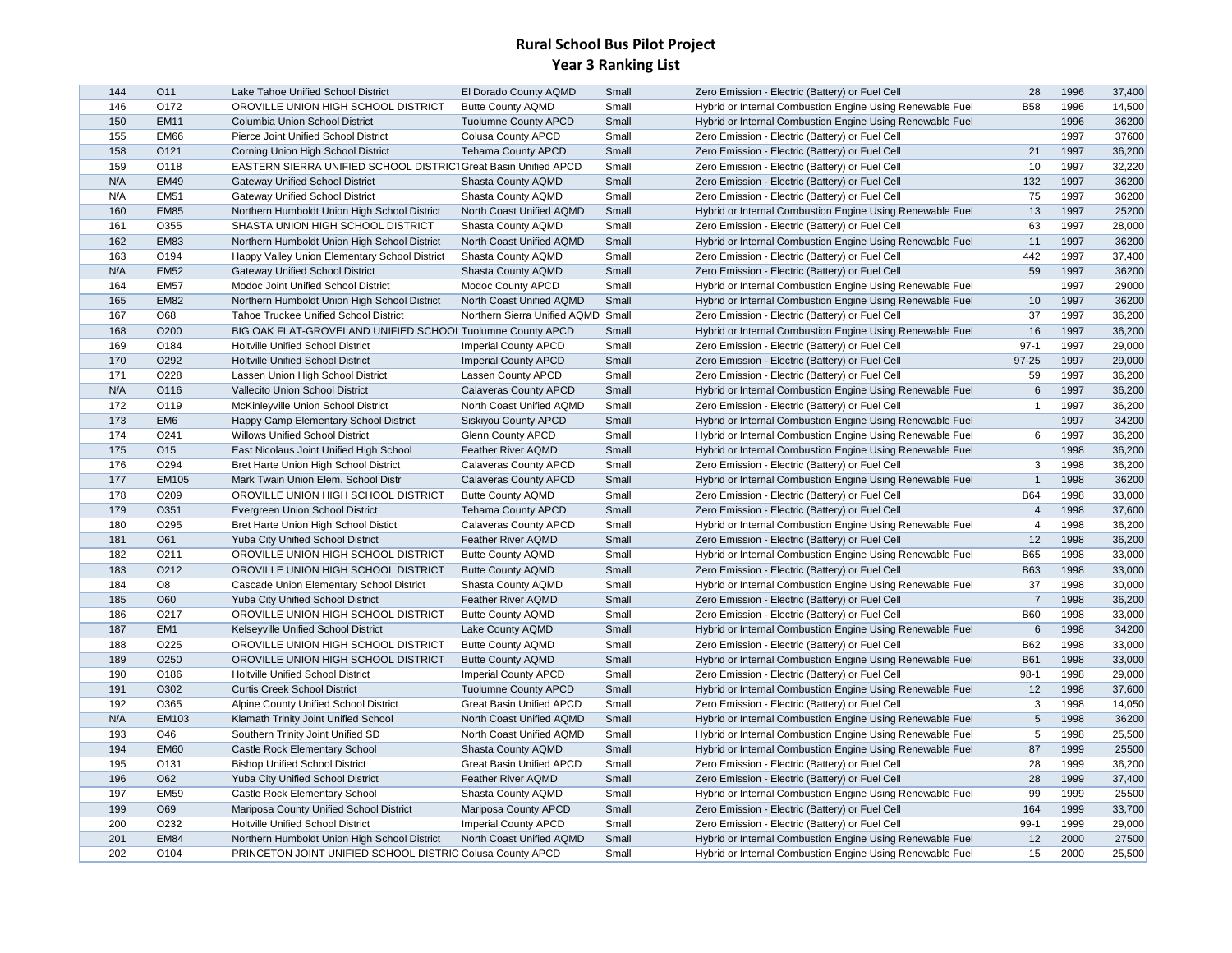| 203 | O <sub>103</sub> | Princeton Joint Unified School District      | <b>Colusa County APCD</b>   | Small  | Hybrid or Internal Combustion Engine Using Renewable Fuel | 16              | 2000 | 25,500 |
|-----|------------------|----------------------------------------------|-----------------------------|--------|-----------------------------------------------------------|-----------------|------|--------|
| 204 | O243             | <b>Willows Unified School District</b>       | <b>Glenn County APCD</b>    | Small  | Hybrid or Internal Combustion Engine Using Renewable Fuel | 10              | 2001 | 36,200 |
| 205 | O <sub>24</sub>  | So Humboldt Unified School District          | North Coast Unified AQMD    | Small  | Hybrid or Internal Combustion Engine Using Renewable Fuel | 10              | 2001 | 36,200 |
| 206 | O234             | Holtville Unified School District            | <b>Imperial County APCD</b> | Small  | Zero Emission - Electric (Battery) or Fuel Cell           | $01 - 01$       | 2001 | 29,000 |
| 207 | O <sub>244</sub> | <b>Willows Unified School District</b>       | <b>Glenn County APCD</b>    | Small  | Hybrid or Internal Combustion Engine Using Renewable Fuel | 11              | 2002 | 36,200 |
| 208 | O27              | So Humboldt Unified School District          | North Coast Unified AQMD    | Small  | Hybrid or Internal Combustion Engine Using Renewable Fuel | $\overline{4}$  | 2003 | 32,000 |
| 209 | O299             | GLENN COUNTY OFFICE OF EDUCATION             | <b>Glenn County APCD</b>    | Small  | Zero Emission - Electric (Battery) or Fuel Cell           | $\overline{4}$  | 2004 | 30,000 |
| 210 | O309             | <b>GLENN COUNTY OFFICE OF EDUCATION</b>      | <b>Glenn County APCD</b>    | Small  | Zero Emission - Electric (Battery) or Fuel Cell           | 10              | 2005 | 14,050 |
| 211 | O87              | Long Valley Charter School                   | Lassen County APCD          | Small  | Hybrid or Internal Combustion Engine Using Renewable Fuel | $\overline{1}$  | 2005 | 36,200 |
| 212 | O393             | Mountain Union Elementary School District    | Shasta County AQMD          | Small  | Hybrid or Internal Combustion Engine Using Renewable Fuel | 405             | 2005 | 31,000 |
| 213 | O303             | <b>GLENN COUNTY OFFICE OF EDUCATION</b>      | <b>Glenn County APCD</b>    | Small  | Zero Emission - Electric (Battery) or Fuel Cell           | $5\phantom{.0}$ | 2006 | 30,280 |
| 215 | O394             | Mountain Union Elementary School District    | Shasta County AQMD          | Small  | Hybrid or Internal Combustion Engine Using Renewable Fuel | 406             | 2007 | 36,200 |
| 216 | O <sub>239</sub> | <b>Holtville Unified School District</b>     | <b>Imperial County APCD</b> | Small  | Zero Emission - Electric (Battery) or Fuel Cell           | $08-1$          | 2009 | 29,800 |
| 217 | O444             | Pajaro Valley Unified School District        | Monterey Bay Unified APCD   | Medium | Hybrid or Internal Combustion Engine Using Renewable Fuel | 123             | 1978 | 36,200 |
| 219 | O445             | Pajaro Valley Unified School District        | Monterey Bay Unified APCD   | Medium | Hybrid or Internal Combustion Engine Using Renewable Fuel | 104             | 1980 | 36,200 |
| 220 | O32              | Moorpark Unified School District             | Ventura County APCD         | Medium | Zero Emission - Electric (Battery) or Fuel Cell           | 13              | 1986 | 33,940 |
| 221 | O33              | <b>Moorpark Unified School District</b>      | Ventura County APCD         | Medium | Zero Emission - Electric (Battery) or Fuel Cell           | 01              | 1986 | 36,200 |
| N/A | O443             | Pajaro Valley Unified School District        | Monterey Bay Unified APCD   | Medium | Hybrid or Internal Combustion Engine Using Renewable Fuel | 131             | 1986 | 36,200 |
| 222 | O442             | Pajaro Valley Unified School District        | Monterey Bay Unified APCD   | Medium | Hybrid or Internal Combustion Engine Using Renewable Fuel | 138             | 1987 | 36,200 |
| 223 | O434             | Pajaro Valley Unified School District        | Monterey Bay Unified APCD   | Medium | Hybrid or Internal Combustion Engine Using Renewable Fuel | 140             | 1987 | 36,200 |
| 224 | O102             | Sierra Sands Unified School District         | Eastern Kern APCD           | Medium | Zero Emission - Electric (Battery) or Fuel Cell           | 25              | 1987 | 47,200 |
| 225 | O64              | <b>Lompoc Unified School District</b>        | Santa Barbara County APCD   | Medium | Zero Emission - Electric (Battery) or Fuel Cell           | 34              | 1987 | 26,000 |
| 226 | O135             | Ocean View School District                   | Ventura County APCD         | Medium | Hybrid or Internal Combustion Engine Using Renewable Fuel | $\overline{1}$  | 1987 | 36,200 |
| 227 | O430             | Pajaro Valley Unified School District        | Monterey Bay Unified APCD   | Medium | Hybrid or Internal Combustion Engine Using Renewable Fuel | 141             | 1987 | 36,200 |
| 228 | O196             | <b>Gonzales Unified School District</b>      | Monterey Bay Unified APCD   | Medium | Zero Emission - Electric (Battery) or Fuel Cell           | $\overline{1}$  | 1987 | 34,000 |
| 229 | O <sub>101</sub> | Sierra Sands Unified School District         | Eastern Kern APCD           | Medium | Zero Emission - Electric (Battery) or Fuel Cell           | 24              | 1987 | 47,200 |
| 230 | O407             | Santa Maria Joint Union High School District | Santa Barbara County APCD   | Medium | Zero Emission - Electric (Battery) or Fuel Cell           | 92              | 1987 | 24,160 |
| 231 | O99              | Sierra Sands Unified School District         | Eastern Kern APCD           | Medium | Zero Emission - Electric (Battery) or Fuel Cell           | 29              | 1987 | 47,200 |
| 232 | O432             | Pajaro Valley Unified School District        | Monterey Bay Unified APCD   | Medium | Hybrid or Internal Combustion Engine Using Renewable Fuel | 139             | 1987 | 36,200 |
| 233 | O437             | Pajaro Valley Unified School District        | Monterey Bay Unified APCD   | Medium | Hybrid or Internal Combustion Engine Using Renewable Fuel | 142             | 1987 | 36,200 |
| 234 | <b>EM130</b>     | Alisal Union School District                 | Monterey Bay Unified APCD   | Medium | Zero Emission - Electric (Battery) or Fuel Cell           | $\overline{1}$  | 1988 | 36200  |
| 235 | O395             | Live Oak School District                     | Monterey Bay Unified APCD   | Medium | Zero Emission - Electric (Battery) or Fuel Cell           | $\overline{2}$  | 1988 | 47,200 |
| 236 | O34              | Moorpark Unified School District             | Ventura County APCD         | Medium | Zero Emission - Electric (Battery) or Fuel Cell           | 17              | 1989 | 48,400 |
| 237 | O133             | Ocean View School District                   | Ventura County APCD         | Medium | Zero Emission - Electric (Battery) or Fuel Cell           | $5\phantom{.0}$ | 1989 | 36,200 |
| 238 | EM113            | Eureka Union School District                 | <b>Placer County APCD</b>   | Medium | Hybrid or Internal Combustion Engine Using Renewable Fuel | 12              | 1989 | 36200  |
| 239 | O404             | Santa Maria Joint Union High school District | Santa Barbara County APCD   | Medium | Zero Emission - Electric (Battery) or Fuel Cell           | 71              | 1989 | 22,200 |
| 240 | O288             | Southern Kern Unified School District        | Eastern Kern APCD           | Medium | Zero Emission - Electric (Battery) or Fuel Cell           |                 | 1990 | 37,400 |
| 241 | O96              | Dry Creek Joint Elementary School District   | <b>Placer County APCD</b>   | Medium | Zero Emission - Electric (Battery) or Fuel Cell           | 6               | 1990 | 36,200 |
| 242 | O97              | Dry Creek Joint Elementary School District   | <b>Placer County APCD</b>   | Medium | Zero Emission - Electric (Battery) or Fuel Cell           | $\overline{7}$  | 1990 | 36,200 |
| 243 | O67              | <b>Lompoc Unified School District</b>        | Santa Barbara County APCD   | Medium | Zero Emission - Electric (Battery) or Fuel Cell           | 27              | 1990 | 25,500 |
| 244 | EM114            | Eureka Union School District                 | <b>Placer County APCD</b>   | Medium | Hybrid or Internal Combustion Engine Using Renewable Fuel | 14              | 1990 | 36200  |
| 245 | O137             | Ocean View School District                   | Ventura County APCD         | Medium | Hybrid or Internal Combustion Engine Using Renewable Fuel | $\overline{2}$  | 1990 | 36,200 |
| 246 | <b>EM56</b>      | Kernville Union School District              | Eastern Kern APCD           | Medium | Hybrid or Internal Combustion Engine Using Renewable Fuel |                 | 1990 | 37600  |
| 247 | O65              | <b>Lompoc Unified School District</b>        | Santa Barbara County APCD   | Medium | Zero Emission - Electric (Battery) or Fuel Cell           | 26              | 1990 | 25,500 |
| 248 | EM132            | <b>Alisal Union School District</b>          | Monterey Bay Unified APCD   | Medium | Zero Emission - Electric (Battery) or Fuel Cell           |                 | 1990 | 29000  |
| 249 | O290             | Southern Kern Unified School District        | Eastern Kern APCD           | Medium | Zero Emission - Electric (Battery) or Fuel Cell           |                 | 1991 | 37,400 |
| 250 | O446             | Pajaro Valley Unified School District        | Monterey Bay Unified APCD   | Medium | Hybrid or Internal Combustion Engine Using Renewable Fuel | 150             | 1991 | 33,000 |
| 251 | EM115            | Eureka Union School District                 | <b>Placer County APCD</b>   | Medium | Hybrid or Internal Combustion Engine Using Renewable Fuel | 15              | 1991 | 37200  |
| 252 | O132             | Ocean View School District                   | Ventura County APCD         | Medium | Zero Emission - Electric (Battery) or Fuel Cell           | $\overline{4}$  | 1991 | 36,200 |
| 253 | <b>EM55</b>      | Kernville Union School District              | Eastern Kern APCD           | Medium | Hybrid or Internal Combustion Engine Using Renewable Fuel |                 | 1991 | 37600  |
| 254 | O113             | Mojave Unified School District               | Eastern Kern APCD           | Medium | Zero Emission - Electric (Battery) or Fuel Cell           | 38              | 1991 | 36,200 |
| 255 | O112             | Mojave Unified School District               | Eastern Kern APCD           | Medium | Zero Emission - Electric (Battery) or Fuel Cell           | 37              | 1991 | 36,200 |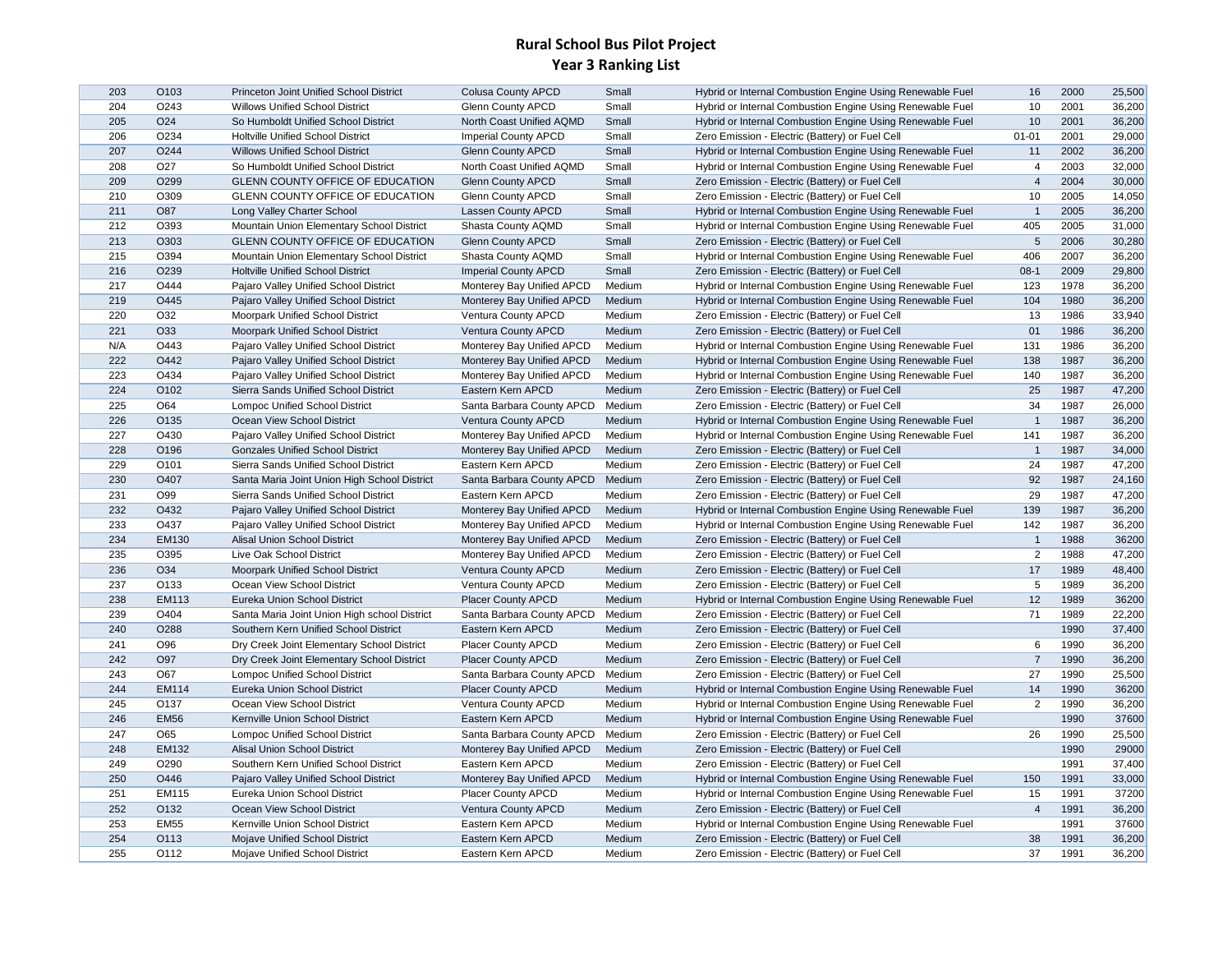| 256 | <b>EM116</b>     | Eureka Union School District                                              | <b>Placer County APCD</b>                              | Medium | Hybrid or Internal Combustion Engine Using Renewable Fuel | 16             | 1991 | 37600  |
|-----|------------------|---------------------------------------------------------------------------|--------------------------------------------------------|--------|-----------------------------------------------------------|----------------|------|--------|
| 257 | O448             | <b>Chualar Union School District</b>                                      | Monterey Bay Unified APCD                              | Medium | Zero Emission - Electric (Battery) or Fuel Cell           | $\overline{c}$ | 1991 | 36,000 |
| 258 | EM110            | Eureka Union School District                                              | <b>Placer County APCD</b>                              | Medium | Hybrid or Internal Combustion Engine Using Renewable Fuel | $\overline{4}$ | 1991 | 37200  |
| 259 | <b>EM125</b>     | Santa Cruz City Schools                                                   | Monterey Bay Unified APCD                              | Medium | Zero Emission - Electric (Battery) or Fuel Cell           | 8              | 1992 | 37400  |
| 260 | <b>EM54</b>      | Kernville Union School District                                           | Eastern Kern APCD                                      | Medium | Hybrid or Internal Combustion Engine Using Renewable Fuel |                | 1992 | 37600  |
| 261 | O453             | WOODLAND JOINT UNIFIED SCHOOL DISTRIC Yolo-Solano AQMD                    |                                                        | Medium | Zero Emission - Electric (Battery) or Fuel Cell           | 895            | 1993 | 25,500 |
| 262 | <b>EM148</b>     | <b>Esparto School District</b>                                            | Yolo-Solano AQMD                                       | Medium | Hybrid or Internal Combustion Engine Using Renewable Fuel |                | 1993 | 27500  |
| 263 | EM98             | Lucerne Valley Unified School District                                    | Mojave Desert AQMD                                     | Medium | Zero Emission - Electric (Battery) or Fuel Cell           |                | 1993 | 36200  |
| 264 | O454             | WOODLAND JOINT UNIFIED SCHOOL DISTRIC Yolo-Solano AQMD                    |                                                        | Medium | Zero Emission - Electric (Battery) or Fuel Cell           | 29             | 1993 | 26,000 |
| 265 | O406             | Santa maria Joint Union High school District                              | Santa Barbara County APCD                              | Medium | Zero Emission - Electric (Battery) or Fuel Cell           | 72             | 1993 | 36,220 |
| 266 | O152             | San Luis Obispo County Office of Education                                | San Luis Obispo County APCD Medium                     |        | Zero Emission - Electric (Battery) or Fuel Cell           | 43             | 1993 | 36,220 |
| 267 | EM134            | Alisal Union School District                                              | Monterey Bay Unified APCD                              | Medium | Zero Emission - Electric (Battery) or Fuel Cell           | 9              | 1993 | 36200  |
| 268 | <b>EM140</b>     | <b>Alisal Union School District</b>                                       | Monterey Bay Unified APCD                              | Medium | Zero Emission - Electric (Battery) or Fuel Cell           | 22             | 1993 | 27060  |
| 269 | O89              | Placer Hills Union School District                                        | <b>Placer County APCD</b>                              | Medium | Hybrid or Internal Combustion Engine Using Renewable Fuel | 5              | 1993 | 36,200 |
| 270 | O438             | Santa Rita Union School District                                          | Monterey Bay Unified APCD                              | Medium | Zero Emission - Electric (Battery) or Fuel Cell           | $\overline{1}$ | 1993 | 22,014 |
| 271 | O452             | WOODLAND JOINT UNIFIED SCHOOL DISTRIC Yolo-Solano AQMD                    |                                                        | Medium | Zero Emission - Electric (Battery) or Fuel Cell           | 896            | 1994 | 21,500 |
| 272 | O134             | Ocean View School District                                                | Ventura County APCD                                    | Medium | Zero Emission - Electric (Battery) or Fuel Cell           | $\overline{7}$ | 1994 | 37,400 |
| 273 | EM111            | Eureka Union School District                                              | <b>Placer County APCD</b>                              | Medium | Hybrid or Internal Combustion Engine Using Renewable Fuel | 5              | 1994 | 36220  |
| 274 | O128             | Washington Unified School District                                        | Yolo-Solano AQMD                                       | Medium | Zero Emission - Electric (Battery) or Fuel Cell           | 23             | 1994 | 36,200 |
| 275 | O35              | Moorpark Unified School District                                          | Ventura County APCD                                    | Medium | Zero Emission - Electric (Battery) or Fuel Cell           | 19             | 1994 | 36,200 |
| 276 | <b>EM135</b>     | Alisal Union School District                                              | Monterey Bay Unified APCD                              | Medium | Zero Emission - Electric (Battery) or Fuel Cell           | 10             | 1994 | 36200  |
| 277 | O88              | Placer Hills Union School District                                        | Placer County APCD                                     | Medium | Hybrid or Internal Combustion Engine Using Renewable Fuel | $\mathbf{1}$   | 1994 | 36,200 |
| 278 | O63              | Shandon Joint Unified School District                                     | San Luis Obispo County APCD Medium                     |        | Hybrid or Internal Combustion Engine Using Renewable Fuel | $\overline{2}$ | 1995 | 37,400 |
| 279 | O129             | Washington Unified School District                                        | Yolo-Solano AQMD                                       | Medium | Zero Emission - Electric (Battery) or Fuel Cell           | $\overline{1}$ | 1995 | 25,500 |
| 280 | O <sub>53</sub>  | Aromas-San Juan Unified School District                                   | Monterey Bay Unified APCD                              | Medium | Zero Emission - Electric (Battery) or Fuel Cell           | 9              | 1995 | 36,200 |
| 281 | O249             | <b>Bradley Union School District</b>                                      | Monterey Bay Unified APCD                              | Medium | Hybrid or Internal Combustion Engine Using Renewable Fuel | $\mathbf{1}$   | 1995 | 25,500 |
| 282 | O433             | Solvang School District                                                   | Santa Barbara County APCD                              | Medium | Zero Emission - Electric (Battery) or Fuel Cell           | $\mathbf{1}$   | 1995 | 28,000 |
| 283 | EM121            | Winters Joint Unified School District                                     | Yolo-Solano AQMD                                       | Medium | Zero Emission - Electric (Battery) or Fuel Cell           | 28             | 1995 | 14500  |
| 284 | O <sub>21</sub>  | Paso Robles Joint Unified School District                                 | San Luis Obispo County APCD Medium                     |        | Zero Emission - Electric (Battery) or Fuel Cell           | 42             | 1996 | 18,000 |
| 285 | O20              | Paso Robles Joint Unified School District                                 | San Luis Obispo County APCD Medium                     |        | Zero Emission - Electric (Battery) or Fuel Cell           | 41             | 1996 | 18,000 |
| 286 | EM112            | Eureka Union School District                                              | <b>Placer County APCD</b>                              | Medium | Hybrid or Internal Combustion Engine Using Renewable Fuel | 10             | 1996 | 37400  |
| 287 | O19              | Paso Robles Joint Unified School District                                 | San Luis Obispo County APCD Medium                     |        | Zero Emission - Electric (Battery) or Fuel Cell           | 37             | 1996 | 18,000 |
| 288 | O123             | Lucia Mar Unified School District                                         | San Luis Obispo County APCD Medium                     |        | Zero Emission - Electric (Battery) or Fuel Cell           |                | 1996 | 22,500 |
| 289 | EM131            | Alisal Union School District                                              | Monterey Bay Unified APCD                              | Medium | Zero Emission - Electric (Battery) or Fuel Cell           | 3              | 1996 | 14050  |
| 290 | O210             | <b>Rio School District</b>                                                | Ventura County APCD                                    | Medium | Hybrid or Internal Combustion Engine Using Renewable Fuel | $\mathbf{3}$   | 1996 | 21,500 |
| 291 | O122             | Lucia Mar Unified School District                                         | San Luis Obispo County APCD Medium                     |        | Zero Emission - Electric (Battery) or Fuel Cell           |                | 1996 | 22,500 |
| 292 | O130             | Washington Unified School District                                        | Yolo-Solano AQMD                                       | Medium | Zero Emission - Electric (Battery) or Fuel Cell           | <b>11A</b>     | 1996 | 25,500 |
| 293 | O <sub>59</sub>  | SAN LUIS COASTAL UNIFIED SCHOOL DISTRI(San Luis Obispo County APCD Medium |                                                        |        | Hybrid or Internal Combustion Engine Using Renewable Fuel | 77             | 1997 | 36,200 |
| 294 | O <sub>56</sub>  | San Luis Coastal Unified Unified School District                          | San Luis Obispo County APCD Medium                     |        | Hybrid or Internal Combustion Engine Using Renewable Fuel | 75             | 1997 | 36,200 |
| 295 | O <sub>58</sub>  | SAN LUIS COASTAL UNIFIED SCHOOL DISTRI(San Luis Obispo County APCD Medium |                                                        |        | Hybrid or Internal Combustion Engine Using Renewable Fuel | 76             | 1997 | 36,200 |
| 296 | O90              | <b>Placer Hills Union School District</b>                                 | <b>Placer County APCD</b>                              | Medium | Hybrid or Internal Combustion Engine Using Renewable Fuel | 982            | 1997 | 19,500 |
| 297 | O124             | Lucia Mar Unified School District                                         | San Luis Obispo County APCD Medium                     |        | Zero Emission - Electric (Battery) or Fuel Cell           |                | 1997 | 36,200 |
| 298 | O357             | Apple Valley Unified School District                                      | Mojave Desert AQMD                                     | Medium | Hybrid or Internal Combustion Engine Using Renewable Fuel | 64             | 1997 | 36,200 |
| N/A | O100             | Dry Creek Joint Elementary School District                                | Placer County APCD                                     | Medium | Zero Emission - Electric (Battery) or Fuel Cell           | 15             | 1997 | 28,000 |
| 299 | O <sub>140</sub> | Ocean View School District                                                | Ventura County APCD                                    | Medium | Hybrid or Internal Combustion Engine Using Renewable Fuel | 8              | 1997 | 34,200 |
| 300 | <b>EM137</b>     | Alisal Union School District                                              | Monterey Bay Unified APCD                              | Medium | Zero Emission - Electric (Battery) or Fuel Cell           | 16             | 1997 | 25500  |
| 301 | EM139            | Alisal Union School District                                              | Monterey Bay Unified APCD                              | Medium | Zero Emission - Electric (Battery) or Fuel Cell           | 19             | 1997 | 25500  |
| 302 | EM133            | Alisal Union School District                                              |                                                        | Medium | Zero Emission - Electric (Battery) or Fuel Cell           |                | 1997 | 25500  |
| 303 | <b>EM19</b>      | Mid-Placer Public Schools Transp. Agency                                  | Monterey Bay Unified APCD<br><b>Placer County APCD</b> | Medium | Hybrid or Internal Combustion Engine Using Renewable Fuel | 112            | 1997 | 36200  |
| 304 | EM124            | Santa Cruz City Schools                                                   | Monterey Bay Unified APCD                              | Medium | Zero Emission - Electric (Battery) or Fuel Cell           | $\overline{1}$ | 1997 | 25500  |
|     |                  |                                                                           |                                                        |        |                                                           |                | 1997 |        |
| 305 | <b>EM138</b>     | Alisal Union School District                                              | Monterey Bay Unified APCD                              | Medium | Zero Emission - Electric (Battery) or Fuel Cell           |                | 1998 | 25500  |
| 306 | <b>EM120</b>     | Winters Joint Unified School District                                     | Yolo-Solano AQMD                                       | Medium | Zero Emission - Electric (Battery) or Fuel Cell           | 35             |      | 19500  |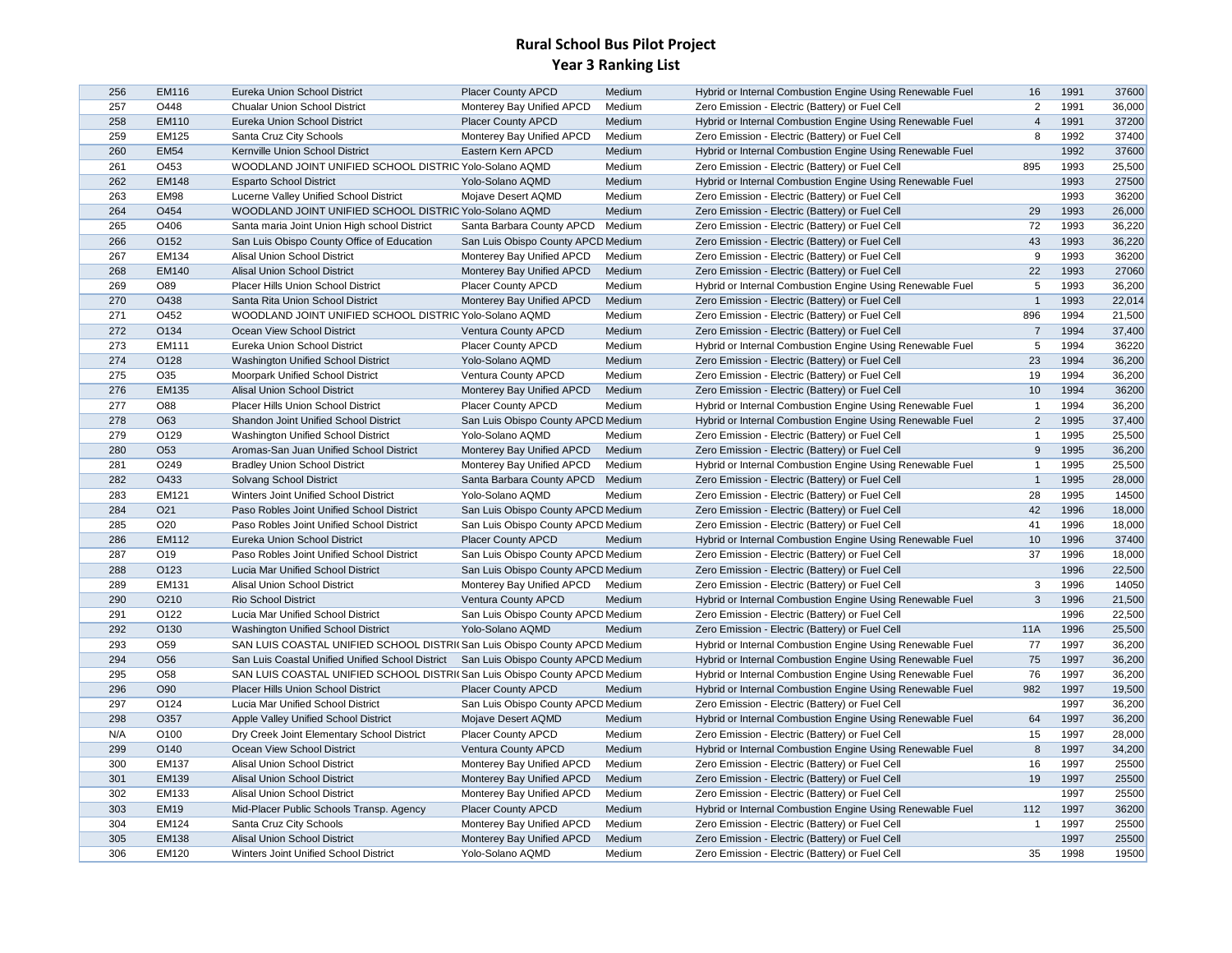| 307 | <b>EM119</b>     | Eureka Union School District                                              | <b>Placer County APCD</b>          | Medium | Hybrid or Internal Combustion Engine Using Renewable Fuel | 22             | 1998 | 37600  |
|-----|------------------|---------------------------------------------------------------------------|------------------------------------|--------|-----------------------------------------------------------|----------------|------|--------|
| 308 | <b>EM18</b>      | Mid-Placer Public Schools Transp. Agency                                  | <b>Placer County APCD</b>          | Medium | Hybrid or Internal Combustion Engine Using Renewable Fuel | 25             | 1998 | 30320  |
| 309 | O36              | Moorpark Unified School District                                          | Ventura County APCD                | Medium | Zero Emission - Electric (Battery) or Fuel Cell           | 06             | 1998 | 23,500 |
| 310 | O37              | Moorpark Unified School District                                          | Ventura County APCD                | Medium | Zero Emission - Electric (Battery) or Fuel Cell           | 09             | 1998 | 23,500 |
| 311 | EM136            | Alisal Union School District                                              | Monterey Bay Unified APCD          | Medium | Zero Emission - Electric (Battery) or Fuel Cell           | 11             | 1998 | 34200  |
| 312 | O441             | Pajaro Valley Unified School District                                     | Monterey Bay Unified APCD          | Medium | Hybrid or Internal Combustion Engine Using Renewable Fuel | 149            | 1999 | 33,000 |
|     |                  |                                                                           |                                    |        |                                                           |                |      |        |
| 313 | O417             | Pajaro Valley Unified School District                                     | Monterey Bay Unified APCD          | Medium | Hybrid or Internal Combustion Engine Using Renewable Fuel | 110            | 1999 | 33,000 |
| 314 | EM117            | Eureka Union School District                                              | <b>Placer County APCD</b>          | Medium | Hybrid or Internal Combustion Engine Using Renewable Fuel | 21             | 1999 | 37600  |
| 315 | O141             | Ocean View School District                                                | Ventura County APCD                | Medium | Hybrid or Internal Combustion Engine Using Renewable Fuel | 9              | 1999 | 34,200 |
| 316 | EM126            | Santa Cruz City Schools                                                   | Monterey Bay Unified APCD          | Medium | Zero Emission - Electric (Battery) or Fuel Cell           | 12             | 1999 | 34000  |
| 317 | O447             | Pajaro Valley Unified School District                                     | Monterey Bay Unified APCD          | Medium | Hybrid or Internal Combustion Engine Using Renewable Fuel | 151            | 2000 | 33,000 |
| 318 | <b>EM118</b>     | Eureka Union School District                                              | <b>Placer County APCD</b>          | Medium | Hybrid or Internal Combustion Engine Using Renewable Fuel | 24             | 2001 | 37600  |
| 319 | O235             | San Lucas Union School District                                           | Monterey Bay Unified APCD          | Medium | Hybrid or Internal Combustion Engine Using Renewable Fuel | $\overline{1}$ | 2002 | 36,200 |
| 320 | O153             | San Luis Obispo County Office of Education                                | San Luis Obispo County APCD Medium |        | Hybrid or Internal Combustion Engine Using Renewable Fuel | 30             | 2003 | 36,200 |
| 321 | O154             | SAN LUIS OBISPO COUNTY OFFICE OF EDUC/San Luis Obispo County APCD Medium  |                                    |        | Hybrid or Internal Combustion Engine Using Renewable Fuel | 33             | 2005 | 36,200 |
| 322 | O155             | SAN LUIS OBISPO COUNTY OFFICE OF EDUC/ San Luis Obispo County APCD Medium |                                    |        | Hybrid or Internal Combustion Engine Using Renewable Fuel | 37             | 2009 | 36,200 |
| 323 | O339             | CHAWANAKEE UNIFIED SCHOOL DISTRICT                                        | San Joaquin Unified APCD           | Large  | Hybrid or Internal Combustion Engine Using Renewable Fuel | $\sqrt{5}$     | 1981 | 35,180 |
| 324 | O231             | Roberts Ferry Union Elementary School District                            | San Joaquin Unified APCD           | Large  | Zero Emission - Electric (Battery) or Fuel Cell           | 3              | 1985 | 34,000 |
| 325 | O421             | Ocean View School District                                                | South Coast AQMD                   | Large  | Zero Emission - Electric (Battery) or Fuel Cell           | 16             | 1985 | 14,500 |
| 326 | O333             | Escondido Union High School District                                      | San Diego County APCD              | Large  | Zero Emission - Electric (Battery) or Fuel Cell           | 781            | 1985 | 33,940 |
| 327 | O428             | <b>Ballico-Cressey School District</b>                                    | San Joaquin Unified APCD           | Large  | Zero Emission - Electric (Battery) or Fuel Cell           | 8              | 1986 | 36,200 |
| 328 | O304             | Yosemite Unified School District                                          | San Joaquin Unified APCD           | Large  | Zero Emission - Electric (Battery) or Fuel Cell           | 23             | 1986 | 33,280 |
| 329 | O360             | Traver Joint Elemementary School District                                 | San Joaquin Unified APCD           | Large  | Zero Emission - Electric (Battery) or Fuel Cell           | $\overline{1}$ | 1986 | 28,000 |
| 330 | O94              | <b>Taft City School District</b>                                          |                                    |        | Hybrid or Internal Combustion Engine Using Renewable Fuel | 10             | 1986 | 35,200 |
|     |                  | <b>Richland School District</b>                                           | San Joaquin Unified APCD           | Large  |                                                           |                |      |        |
| 331 | O268             |                                                                           | San Joaquin Unified APCD           | Large  | Hybrid or Internal Combustion Engine Using Renewable Fuel | <b>B600</b>    | 1986 | 20,200 |
| 332 | O147             | Valley Center-Pauma Unified School District                               | San Diego County APCD              | Large  | Zero Emission - Electric (Battery) or Fuel Cell           | 28             | 1987 | 34,000 |
| 333 | O149             | VALLEY CENTER - PAUMA UNIFIED SCHOOL E San Diego County APCD              |                                    | Large  | Zero Emission - Electric (Battery) or Fuel Cell           | 24             | 1987 | 28,000 |
| 334 | <b>EM68</b>      | <b>Tulare City School District</b>                                        | San Joaquin Unified APCD           | Large  | Hybrid or Internal Combustion Engine Using Renewable Fuel | 12             | 1987 | 33280  |
| 335 | <b>EM16</b>      | <b>Riverbank Unified</b>                                                  | San Joaquin Unified APCD           | Large  | Hybrid or Internal Combustion Engine Using Renewable Fuel |                | 1987 | 37400  |
| 336 | O79              | Pleasant View Elementary School District                                  | San Joaquin Unified APCD           | Large  | Zero Emission - Electric (Battery) or Fuel Cell           | 15             | 1987 | 37,400 |
| 337 | O338             | CHAWANAKEE UNIFIED SCHOOL DISTRICT                                        | San Joaquin Unified APCD           | Large  | Zero Emission - Electric (Battery) or Fuel Cell           | $\overline{4}$ | 1987 | 36,200 |
| 338 | O78              | Pleasant View Elementary School District                                  | San Joaquin Unified APCD           | Large  | Zero Emission - Electric (Battery) or Fuel Cell           | 14             | 1987 | 37,400 |
| 339 | O419             | <b>Stockton Unified School District</b>                                   | San Joaquin Unified APCD           | Large  | Zero Emission - Electric (Battery) or Fuel Cell           | 86             | 1988 | 37,800 |
| 340 | O264             | Lemoore Union High School District                                        | San Joaquin Unified APCD           | Large  | Zero Emission - Electric (Battery) or Fuel Cell           |                | 1988 | 16,200 |
| 341 | O <sub>263</sub> | Lemoore Union High School District                                        | San Joaquin Unified APCD           | Large  | Zero Emission - Electric (Battery) or Fuel Cell           |                | 1988 | 36,200 |
| 342 | O377             | Sanger Unified School District                                            | San Joaquin Unified APCD           | Large  | Hybrid or Internal Combustion Engine Using Renewable Fuel |                | 1988 | 14,500 |
| 343 | O423             | <b>Stockton Unified School District</b>                                   | San Joaquin Unified APCD           | Large  | Zero Emission - Electric (Battery) or Fuel Cell           | 87             | 1988 | 37,800 |
| 344 | O361             | Sanger Unified School District                                            | San Joaquin Unified APCD           | Large  | Hybrid or Internal Combustion Engine Using Renewable Fuel |                | 1988 | 14,500 |
| 345 | O182             | <b>El Tejon Unified School District</b>                                   | San Joaquin Unified APCD           | Large  | Zero Emission - Electric (Battery) or Fuel Cell           | 11             | 1988 | 37,400 |
| 346 | <b>EM67</b>      | <b>Tulare City School District</b>                                        | San Joaquin Unified APCD           | Large  | Hybrid or Internal Combustion Engine Using Renewable Fuel |                | 1988 | 36200  |
| N/A | O30              | Cutler-Orosi Joint Unified School District                                | San Joaquin Unified APCD           | Large  | Zero Emission - Electric (Battery) or Fuel Cell           | 13             | 1988 | 21,000 |
| 347 | <b>EM69</b>      | <b>Tulare City School District</b>                                        | San Joaquin Unified APCD           | Large  | Hybrid or Internal Combustion Engine Using Renewable Fuel | 17             | 1988 | 36200  |
| 348 | EM <sub>5</sub>  | Reef-Sunset Unified School District                                       | San Joaquin Unified APCD           | Large  | Hybrid or Internal Combustion Engine Using Renewable Fuel |                | 1988 | 37400  |
| 349 | <b>EM28</b>      | Golden Valley Unified School District                                     | San Joaquin Unified APCD           | Large  | Hybrid or Internal Combustion Engine Using Renewable Fuel | 453            | 1988 | 47200  |
| 350 | O341             | CHAWANAKEE UNIFIED SCHOOL DISTRICT                                        | San Joaquin Unified APCD           | Large  | Hybrid or Internal Combustion Engine Using Renewable Fuel | 8              | 1988 | 36,200 |
| 351 | O178             | <b>Richland School District</b>                                           | San Joaquin Unified APCD           | Large  | Hybrid or Internal Combustion Engine Using Renewable Fuel | 88 Crown       | 1988 | 36,200 |
| 352 | O326             |                                                                           |                                    |        |                                                           | 42             | 1989 | 36,200 |
|     |                  | <b>Central Unified School District</b>                                    | San Joaquin Unified APCD           | Large  | Hybrid or Internal Combustion Engine Using Renewable Fuel |                |      |        |
| 353 | O <sub>25</sub>  | <b>Hilmar Unified School District</b>                                     | San Joaquin Unified APCD           | Large  | Hybrid or Internal Combustion Engine Using Renewable Fuel | Nov-89         | 1989 | 37,400 |
| 354 | O367             | Sanger Unified School District                                            | San Joaquin Unified APCD           | Large  | Hybrid or Internal Combustion Engine Using Renewable Fuel |                | 1989 | 32,600 |
| 355 | O364             | Sanger Unified School District                                            | San Joaquin Unified APCD           | Large  | Hybrid or Internal Combustion Engine Using Renewable Fuel |                | 1989 | 36,200 |
| 356 | O366             | Sanger Unified School District                                            | San Joaquin Unified APCD           | Large  | Hybrid or Internal Combustion Engine Using Renewable Fuel |                | 1989 | 32,600 |
| 357 | O148             | VALLEY CENTER-PAUMA UNIFIED SCHOOL DI San Diego County APCD               |                                    | Large  | Zero Emission - Electric (Battery) or Fuel Cell           | 29             | 1989 | 36,200 |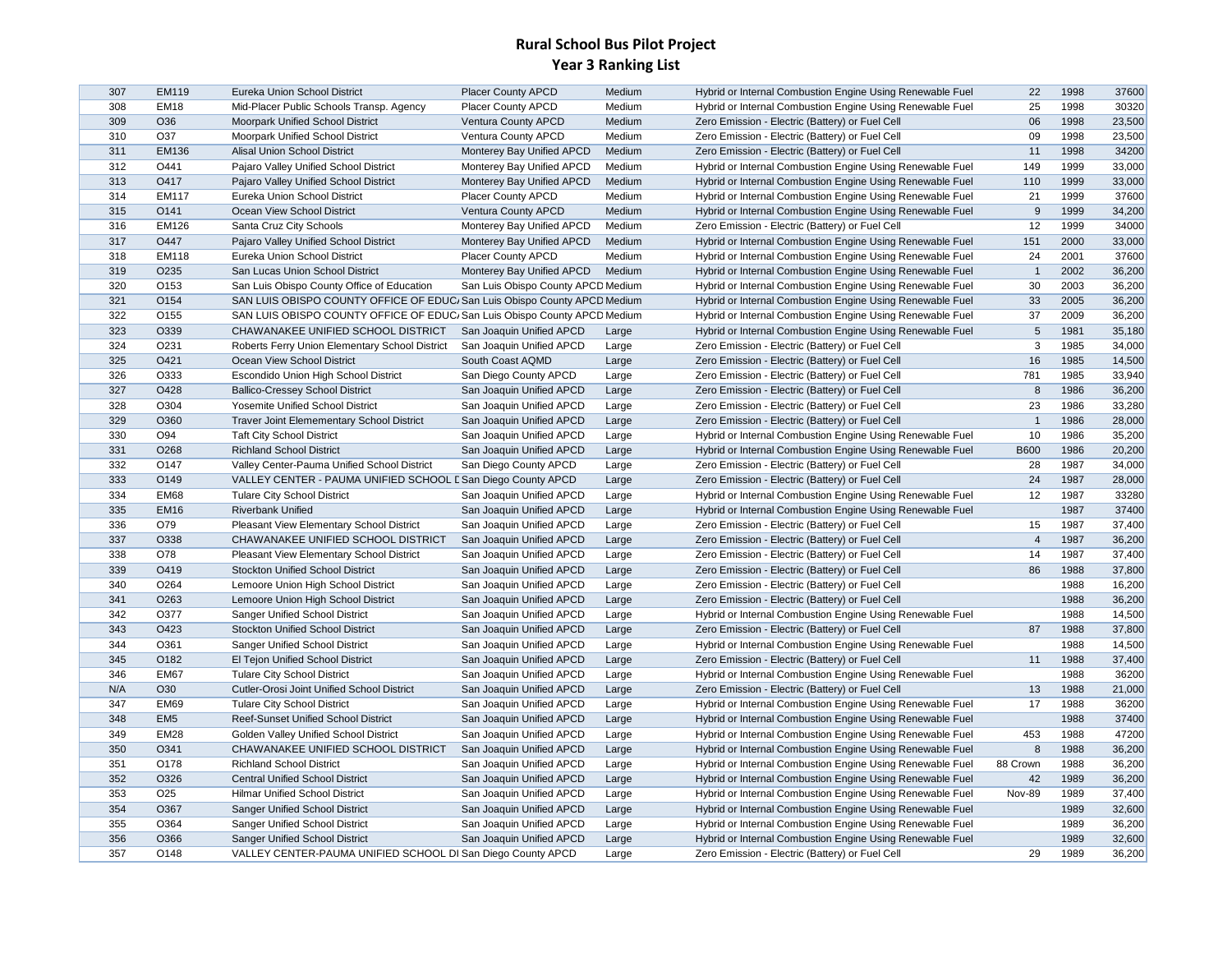| 358 | O298             | La Mesa-Spring Valley School District                       | San Diego County APCD    | Large | Hybrid or Internal Combustion Engine Using Renewable Fuel | 5              | 1989 | 34,000 |
|-----|------------------|-------------------------------------------------------------|--------------------------|-------|-----------------------------------------------------------|----------------|------|--------|
| 359 | O313             | La Mesa-Spring Valley School District                       | San Diego County APCD    | Large | Hybrid or Internal Combustion Engine Using Renewable Fuel | 9              | 1989 | 34,000 |
| 360 | O44              | Di Giorgio Elementary School District                       | San Joaquin Unified APCD | Large | Hybrid or Internal Combustion Engine Using Renewable Fuel | $2 - 89$       | 1989 | 36,200 |
| 361 | O403             | Livingston Union School District                            | San Joaquin Unified APCD | Large | Zero Emission - Electric (Battery) or Fuel Cell           | $1 - 89$       | 1989 | 33,280 |
| 362 | <b>EM70</b>      | <b>Tulare City School District</b>                          | San Joaquin Unified APCD | Large | Hybrid or Internal Combustion Engine Using Renewable Fuel | 18             | 1989 | 36200  |
| 363 | O305             | Midway School District                                      | San Joaquin Unified APCD | Large | Zero Emission - Electric (Battery) or Fuel Cell           |                | 1989 | 37,400 |
| 364 | O347             | Escondido Union High School District                        | San Diego County APCD    | Large | Zero Emission - Electric (Battery) or Fuel Cell           | 785            | 1990 | 37,400 |
| 365 | O273             | <b>Clovis Unified School District</b>                       | San Joaquin Unified APCD | Large | Hybrid or Internal Combustion Engine Using Renewable Fuel | 89             | 1990 | 37,400 |
| 366 | O201             | <b>LAMONT SCHOOL DISTRICT</b>                               | San Joaquin Unified APCD | Large | Hybrid or Internal Combustion Engine Using Renewable Fuel | 16             | 1990 | 36,200 |
| 367 | O373             | <b>Clovis Unified School District</b>                       | San Joaquin Unified APCD | Large | Hybrid or Internal Combustion Engine Using Renewable Fuel | 91             | 1990 | 37,400 |
| 368 | O455             | Galt Joint Union High School District                       | Sacramento Metro AQMD    | Large | Zero Emission - Electric (Battery) or Fuel Cell           | $\overline{1}$ | 1990 | 37,000 |
| 369 | O272             | <b>Clovis Unified School District</b>                       | San Joaquin Unified APCD | Large | Hybrid or Internal Combustion Engine Using Renewable Fuel | 88             | 1990 | 37,400 |
| 370 | O110             | Chowchilla Elementary School District                       | San Joaquin Unified APCD | Large | Zero Emission - Electric (Battery) or Fuel Cell           | 10             | 1990 | 29,000 |
| 371 | O22              | <b>Hilmar Unified School District</b>                       | San Joaquin Unified APCD | Large | Hybrid or Internal Combustion Engine Using Renewable Fuel | 5-90           | 1990 | 37,400 |
| 372 | O376             | <b>Clovis Unified School District</b>                       | San Joaquin Unified APCD | Large | Hybrid or Internal Combustion Engine Using Renewable Fuel | 94             | 1990 | 37,400 |
| 373 | O379             | <b>Clovis Unified School District</b>                       | San Joaquin Unified APCD | Large | Zero Emission - Electric (Battery) or Fuel Cell           | 95             | 1990 | 37,400 |
| 374 | O436             | <b>Island Union Elementary School District</b>              | San Joaquin Unified APCD | Large | Zero Emission - Electric (Battery) or Fuel Cell           | 523            | 1990 | 37,000 |
| 375 | O429             | Central Union Elementary School District                    | San Joaquin Unified APCD | Large | Zero Emission - Electric (Battery) or Fuel Cell           | 507            | 1990 | 37,000 |
| N/A | O374             | <b>Clovis Unified School District</b>                       | San Joaquin Unified APCD | Large | Hybrid or Internal Combustion Engine Using Renewable Fuel | 92             | 1990 | 37,400 |
| 376 | O375             | <b>Clovis Unified School District</b>                       | San Joaquin Unified APCD | Large | Hybrid or Internal Combustion Engine Using Renewable Fuel | 93             | 1990 | 37,400 |
| 377 | O174             | Firebaugh-Las Deltas Unified School District                | San Joaquin Unified APCD | Large | Zero Emission - Electric (Battery) or Fuel Cell           | 44-91          | 1990 | 30,000 |
| 378 | O188             | HICKMAN COMMUNITY CHARTER DISTRICT                          | San Joaquin Unified APCD | Large | Zero Emission - Electric (Battery) or Fuel Cell           | $H-2$          | 1990 | 36,200 |
| 379 | O <sub>265</sub> | Lemoore Union High School District                          | San Joaquin Unified APCD | Large | Zero Emission - Electric (Battery) or Fuel Cell           |                | 1990 | 16,200 |
| 380 | O230             | Sierra Unified School District                              | San Joaquin Unified APCD | Large | Hybrid or Internal Combustion Engine Using Renewable Fuel | $\overline{2}$ | 1990 | 37,400 |
| 381 | O440             | Ocean View School District                                  | South Coast AQMD         | Large | Zero Emission - Electric (Battery) or Fuel Cell           | 14             | 1990 | 14,500 |
| 382 | O308             | Yosemite Unified School Dist                                | San Joaquin Unified APCD | Large | Zero Emission - Electric (Battery) or Fuel Cell           | 29             | 1990 | 25,500 |
| 383 | O157             | VALLEY CENTER-PAUMA UNIFIED SCHOOL DI San Diego County APCD |                          | Large | Zero Emission - Electric (Battery) or Fuel Cell           | 25             | 1990 | 29,800 |
| 384 | O335             | Washington Unified School District                          | San Joaquin Unified APCD | Large | Zero Emission - Electric (Battery) or Fuel Cell           | <b>WU19</b>    | 1990 | 36,200 |
| 385 | O336             | Washington Unified School District                          | San Joaquin Unified APCD | Large | Zero Emission - Electric (Battery) or Fuel Cell           | <b>WU20</b>    | 1990 | 36,200 |
| 386 | O450             | Chowchilla Union High School District                       | San Joaquin Unified APCD | Large | Zero Emission - Electric (Battery) or Fuel Cell           | 8              | 1990 | 30,000 |
| 387 | O270             | <b>Richland School District</b>                             | San Joaquin Unified APCD | Large | Hybrid or Internal Combustion Engine Using Renewable Fuel | 90 Crown       | 1990 | 37,400 |
| 388 | O307             | Yosemite Unified School District                            | San Joaquin Unified APCD | Large | Zero Emission - Electric (Battery) or Fuel Cell           | 30             | 1990 | 25,500 |
| 389 | O398             | <b>Fruitvale School District</b>                            | San Joaquin Unified APCD | Large | Zero Emission - Electric (Battery) or Fuel Cell           | $\overline{1}$ | 1990 | 37,400 |
| 390 | O <sub>245</sub> | Sierra Unified School District                              | San Joaquin Unified APCD | Large | Hybrid or Internal Combustion Engine Using Renewable Fuel | 11             | 1990 | 37,400 |
| 391 | <b>EM12</b>      | <b>Riverbank Unified</b>                                    | San Joaquin Unified APCD | Large | Hybrid or Internal Combustion Engine Using Renewable Fuel |                | 1990 | 37000  |
| 392 | O286             | <b>Hughson Unified School District</b>                      | San Joaquin Unified APCD | Large | Zero Emission - Electric (Battery) or Fuel Cell           | 23             | 1990 | 23,000 |
| 393 | O382             | <b>Clovis Unified School District</b>                       | San Joaquin Unified APCD | Large | Zero Emission - Electric (Battery) or Fuel Cell           | 97             | 1990 | 37,400 |
| 394 | O431             | Ocean View School District                                  | South Coast AQMD         | Large | Zero Emission - Electric (Battery) or Fuel Cell           | 15             | 1990 | 14,500 |
| 395 | O287             | <b>Hughson Unified School District</b>                      | San Joaquin Unified APCD | Large | Zero Emission - Electric (Battery) or Fuel Cell           | 24             | 1990 | 23,000 |
| 396 | O <sub>23</sub>  | Palo Verde Union Elementary School District                 | San Joaquin Unified APCD | Large | Hybrid or Internal Combustion Engine Using Renewable Fuel | $\overline{2}$ | 1990 | 36,200 |
| 397 | O449             | Chowchilla Union High School District                       | San Joaquin Unified APCD | Large | Zero Emission - Electric (Battery) or Fuel Cell           | $\overline{7}$ | 1990 | 30,000 |
| 398 | O <sub>257</sub> | Corcoran Unified School District                            | San Joaquin Unified APCD | Large | Zero Emission - Electric (Battery) or Fuel Cell           | 5              | 1990 | 27,080 |
| 399 | O253             | <b>Corcoran Unified School District</b>                     | San Joaquin Unified APCD | Large | Zero Emission - Electric (Battery) or Fuel Cell           | $\mathbf{3}$   | 1990 | 27,080 |
| 400 | O255             | Corcoran Unified School District                            | San Joaquin Unified APCD | Large | Zero Emission - Electric (Battery) or Fuel Cell           | 6              | 1990 | 27,080 |
| 401 | <b>EM29</b>      | Golden Valley Unified School District                       | San Joaquin Unified APCD | Large | Hybrid or Internal Combustion Engine Using Renewable Fuel | 455            | 1991 | 37000  |
| 402 | O413             | Terra Bella Union Elementary School District                | San Joaquin Unified APCD | Large | Zero Emission - Electric (Battery) or Fuel Cell           | 6              | 1991 | 32,200 |
| 403 | O150             | Saucelito Elementary School District                        | San Joaquin Unified APCD | Large | Zero Emission - Electric (Battery) or Fuel Cell           | $\overline{1}$ | 1991 | 25,500 |
| 404 | O372             | La Mesa-Spring Valley School District                       | San Diego County APCD    | Large | Hybrid or Internal Combustion Engine Using Renewable Fuel | 11             | 1991 | 36,200 |
| 405 | O358             | Westside Elementary School District                         | San Joaquin Unified APCD | Large | Zero Emission - Electric (Battery) or Fuel Cell           |                | 1991 | 36,200 |
| 406 | <b>EM15</b>      | <b>Riverbank Unified</b>                                    | San Joaquin Unified APCD | Large | Hybrid or Internal Combustion Engine Using Renewable Fuel |                | 1991 | 37000  |
| 407 | O451             | <b>Galt Joint Union School District</b>                     | Sacramento Metro AQMD    | Large | Zero Emission - Electric (Battery) or Fuel Cell           | $E-1$          | 1991 | 36,400 |
| 408 | O43              | <b>Hilmar Unified School District</b>                       | San Joaquin Unified APCD | Large | Hybrid or Internal Combustion Engine Using Renewable Fuel | $6 - 91$       | 1991 | 36,220 |
|     |                  |                                                             |                          |       |                                                           |                |      |        |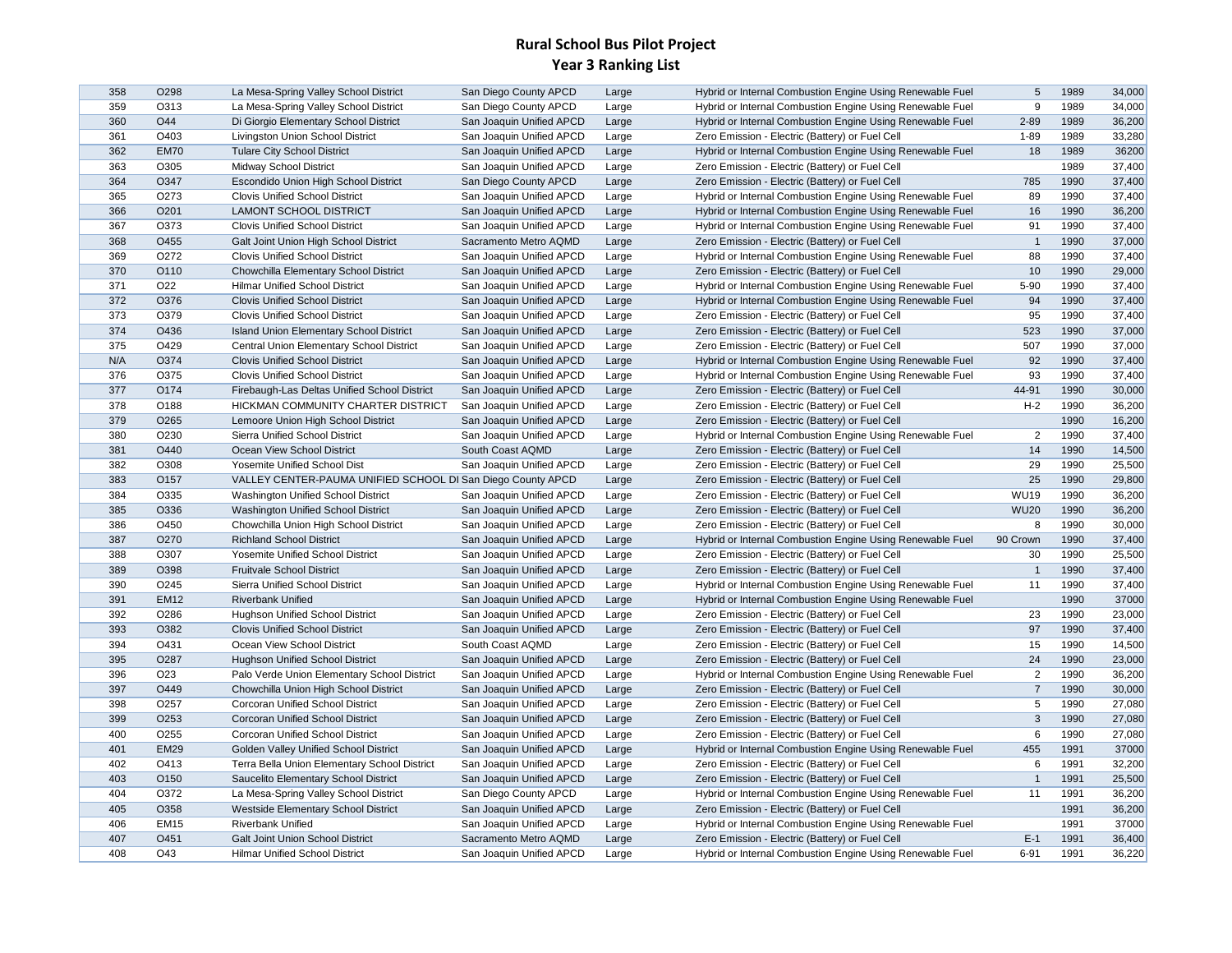| 409        | O <sub>269</sub>    | Lemoore Union High School District                          | San Joaquin Unified APCD | Large | Zero Emission - Electric (Battery) or Fuel Cell           |                | 1991         | 37,000 |
|------------|---------------------|-------------------------------------------------------------|--------------------------|-------|-----------------------------------------------------------|----------------|--------------|--------|
| 410        | O267                | Lemoore Union High School District                          | San Joaquin Unified APCD | Large | Zero Emission - Electric (Battery) or Fuel Cell           |                | 1991         | 37,000 |
| 411        | O143                | Monson Sultana Union Joint School District                  | San Joaquin Unified APCD | Large | Hybrid or Internal Combustion Engine Using Renewable Fuel | $\overline{7}$ | 1991         | 34,900 |
| 412        | <b>EM26</b>         | Golden Valley Unified School District                       | San Joaquin Unified APCD | Large | Hybrid or Internal Combustion Engine Using Renewable Fuel | 17             | 1991         | 34900  |
| 413        | O418                | <b>Desert Center Unified</b>                                | South Coast AQMD         | Large | Hybrid or Internal Combustion Engine Using Renewable Fuel | $\mathbf{3}$   | 1991         | 26,500 |
| 414        | O170                | Pond Union School District                                  | San Joaquin Unified APCD | Large | Zero Emission - Electric (Battery) or Fuel Cell           | 92             | 1991         | 36,220 |
| 415        | <b>EM73</b>         | Coalinga-Huron Unified School District                      | San Joaquin Unified APCD | Large | Zero Emission - Electric (Battery) or Fuel Cell           | 921            | 1992         | 36220  |
| 416        | O420                | Borrego Springs Unified School District                     | San Diego County APCD    | Large | Hybrid or Internal Combustion Engine Using Renewable Fuel | 292            | 1992         | 37,400 |
| 417        | O109                | Chowchilla Elementary School District                       | San Joaquin Unified APCD | Large | Zero Emission - Electric (Battery) or Fuel Cell           | 5              | 1992         | 29,800 |
| 418        | O125                | Valley Home Joint School District                           | San Joaquin Unified APCD | Large | Hybrid or Internal Combustion Engine Using Renewable Fuel | $\overline{4}$ | 1992         | 28,080 |
| 419        | O175                | Firebaugh-Las Deltas Unified School District                | San Joaquin Unified APCD | Large | Zero Emission - Electric (Battery) or Fuel Cell           | 45-92          | 1992         | 37,000 |
| 420        | EM <sub>13</sub>    | <b>Riverbank Unified</b>                                    | San Joaquin Unified APCD | Large | Hybrid or Internal Combustion Engine Using Renewable Fuel |                | 1992         | 37000  |
| 421        | <b>EM90</b>         | Waterford Unified School District                           | San Joaquin Unified APCD | Large | Zero Emission - Electric (Battery) or Fuel Cell           |                | 1992         | 36200  |
| 422        | O362                | <b>Traver Joint Elemementary School District</b>            | San Joaquin Unified APCD | Large | Zero Emission - Electric (Battery) or Fuel Cell           | $93-1$         | 1992         | 36,220 |
| 423        | <b>EM46</b>         | Denair Unified School District                              | San Joaquin Unified APCD | Large | Hybrid or Internal Combustion Engine Using Renewable Fuel |                | 1992         | 36200  |
| 424        | O324                | <b>Central Unified School District</b>                      | San Joaquin Unified APCD | Large | Hybrid or Internal Combustion Engine Using Renewable Fuel | 14             | 1993         | 37,400 |
| 425        | O369                | Sanger Unified School District                              | San Joaquin Unified APCD | Large | Hybrid or Internal Combustion Engine Using Renewable Fuel |                | 1993         | 36,200 |
| 426        | O321                | <b>Central Unified School District</b>                      | San Joaquin Unified APCD | Large | Hybrid or Internal Combustion Engine Using Renewable Fuel | 11             | 1993         | 37,400 |
| 427        | O368                | Sanger Unified School District                              | San Joaquin Unified APCD | Large | Hybrid or Internal Combustion Engine Using Renewable Fuel |                | 1993         | 36,200 |
| 428        | O314                | <b>Central Unified School District</b>                      | San Joaquin Unified APCD | Large | Hybrid or Internal Combustion Engine Using Renewable Fuel | 38             | 1993         | 37,400 |
| 429        | O426                | Stockton Unified School District                            | San Joaquin Unified APCD | Large | Zero Emission - Electric (Battery) or Fuel Cell           | 10             | 1993         | 37,800 |
| 430        | <b>EM27</b>         | Golden Valley Unified School District                       | San Joaquin Unified APCD | Large | Hybrid or Internal Combustion Engine Using Renewable Fuel | 37             | 1993         | 37400  |
| 431        | O424                | Borrego Springs Unified School District                     | San Diego County APCD    | Large | Hybrid or Internal Combustion Engine Using Renewable Fuel | $3 - 94$       | 1993         | 37,400 |
| 432        | O <sub>2</sub> 05   | Raymond Knowles Elementary School District                  | San Joaquin Unified APCD | Large | Hybrid or Internal Combustion Engine Using Renewable Fuel | 3              | 1993         | 25,500 |
| 433        | <b>EM75</b>         | Coalinga-Huron Unified School District                      | San Joaquin Unified APCD | Large | Zero Emission - Electric (Battery) or Fuel Cell           | 932            | 1993         | 36220  |
| 434        | O396                | CAJON VALLEY UNION SCHOOL DISTRICT                          | San Diego County APCD    | Large | Zero Emission - Electric (Battery) or Fuel Cell           | $3 - 92$       | 1993         | 36,200 |
| 435        | <b>EM32</b>         | Golden Valley Unified School District                       | San Joaquin Unified APCD | Large | Zero Emission - Electric (Battery) or Fuel Cell           | 26             | 1993         | 37060  |
| 436        | <b>EM30</b>         | Golden Valley Unified School District                       | San Joaquin Unified APCD | Large | Zero Emission - Electric (Battery) or Fuel Cell           | 11             | 1993         | 37400  |
| 437        | O159                | VALLEY CENTER-PAUMA UNIFIED SCHOOL DI San Diego County APCD |                          | Large | Zero Emission - Electric (Battery) or Fuel Cell           | 30             | 1993         | 36,200 |
| 438        | <b>EM74</b>         | Coalinga-Huron Unified School District                      | San Joaquin Unified APCD | Large | Zero Emission - Electric (Battery) or Fuel Cell           | 931            | 1993         | 36220  |
| 439        | <b>EM76</b>         | Coalinga-Huron Unified School District                      | San Joaquin Unified APCD | Large | Zero Emission - Electric (Battery) or Fuel Cell           | 933            | 1993         | 36220  |
| 440        | <b>EM31</b>         | Golden Valley Unified School District                       | San Joaquin Unified APCD | Large | Zero Emission - Electric (Battery) or Fuel Cell           | 12             | 1993         | 37400  |
| 441        | O91                 | <b>Taft City School District</b>                            | San Joaquin Unified APCD | Large | Zero Emission - Electric (Battery) or Fuel Cell           | $\overline{4}$ | 1993         | 36,200 |
| 442        | O180                | Washington Colony School District                           | San Joaquin Unified APCD | Large | Zero Emission - Electric (Battery) or Fuel Cell           | $\overline{c}$ | 1993         | 37,400 |
| 443        | O401                | <b>Fruitvale School District</b>                            | San Joaquin Unified APCD | Large | Zero Emission - Electric (Battery) or Fuel Cell           | 8              | 1993         | 36,200 |
| 444        | O198                | <b>LAMONT SCHOOL DISTRICT</b>                               | San Joaquin Unified APCD | Large | Hybrid or Internal Combustion Engine Using Renewable Fuel | 17             | 1993         | 36,220 |
| 445        | O348                | <b>McFarland Unified School District</b>                    | San Joaquin Unified APCD | Large | Zero Emission - Electric (Battery) or Fuel Cell           | $\overline{4}$ | 1993         | 36,200 |
| 446        | O <sub>275</sub>    | <b>Richland School District</b>                             | San Joaquin Unified APCD | Large | Hybrid or Internal Combustion Engine Using Renewable Fuel | 93 Thomas      | 1993         | 36,200 |
| 447        | O400                | <b>Fruitvale School District</b>                            | San Joaquin Unified APCD | Large | Zero Emission - Electric (Battery) or Fuel Cell           | $\overline{4}$ | 1993         | 37,400 |
| 448        | O197                | Southwest Transportation Agency                             | San Joaquin Unified APCD | Large | Zero Emission - Electric (Battery) or Fuel Cell           | <b>SW13</b>    | 1994         | 37,400 |
| 449        | O17                 | <b>Hilmar Unified School District</b>                       | San Joaquin Unified APCD | Large | Hybrid or Internal Combustion Engine Using Renewable Fuel | 10-94          | 1994         | 36,220 |
| 450        | O160                | VALLEY CENTER-PAUMA UNIFIED SCHOOL DI San Diego County APCD |                          | Large | Zero Emission - Electric (Battery) or Fuel Cell           | $\overline{2}$ | 1994         | 34,200 |
| 451        | O427                | Borrego Springs Unified School District                     | San Diego County APCD    |       | Hybrid or Internal Combustion Engine Using Renewable Fuel | $1 - 95$       | 1994         | 33,000 |
| 452        | <b>EM14</b>         | <b>Riverbank Unified</b>                                    |                          | Large | Hybrid or Internal Combustion Engine Using Renewable Fuel |                | 1994         | 37000  |
|            | O345                |                                                             | San Joaquin Unified APCD | Large |                                                           | $\overline{c}$ | 1994         | 36,200 |
| 453        |                     | McFarland Unified School District                           | San Joaquin Unified APCD | Large | Zero Emission - Electric (Battery) or Fuel Cell           | 11             |              | 16,291 |
| 454<br>455 | O342<br><b>EM89</b> | <b>Westminster School District</b>                          | South Coast AQMD         | Large | Hybrid or Internal Combustion Engine Using Renewable Fuel |                | 1994<br>1994 |        |
|            |                     | Waterford Unified School District                           | San Joaquin Unified APCD | Large | Zero Emission - Electric (Battery) or Fuel Cell           |                |              | 36200  |
| 456        | O42                 | West County Transportation Agency                           | Bay Area AQMD            | Large | Hybrid or Internal Combustion Engine Using Renewable Fuel | 76             | 1994         | 36,200 |
| 457        | O <sub>29</sub>     | Alpaugh Unified School District                             | San Joaquin Unified APCD | Large | Hybrid or Internal Combustion Engine Using Renewable Fuel | $\mathbf{3}$   | 1994         | 36,200 |
| 458        | O328                | Lemoore Union High School District                          | San Joaquin Unified APCD | Large | Zero Emission - Electric (Battery) or Fuel Cell           |                | 1994         | 37,600 |
| 459        | O108                | Chowchilla ElementarySchool District                        | San Joaquin Unified APCD | Large | Zero Emission - Electric (Battery) or Fuel Cell           | $\overline{2}$ | 1995         | 25,500 |
| 460        | O202                | Southwest Transportation Agency                             | San Joaquin Unified APCD | Large | Zero Emission - Electric (Battery) or Fuel Cell           | <b>SW14</b>    | 1995         | 37,400 |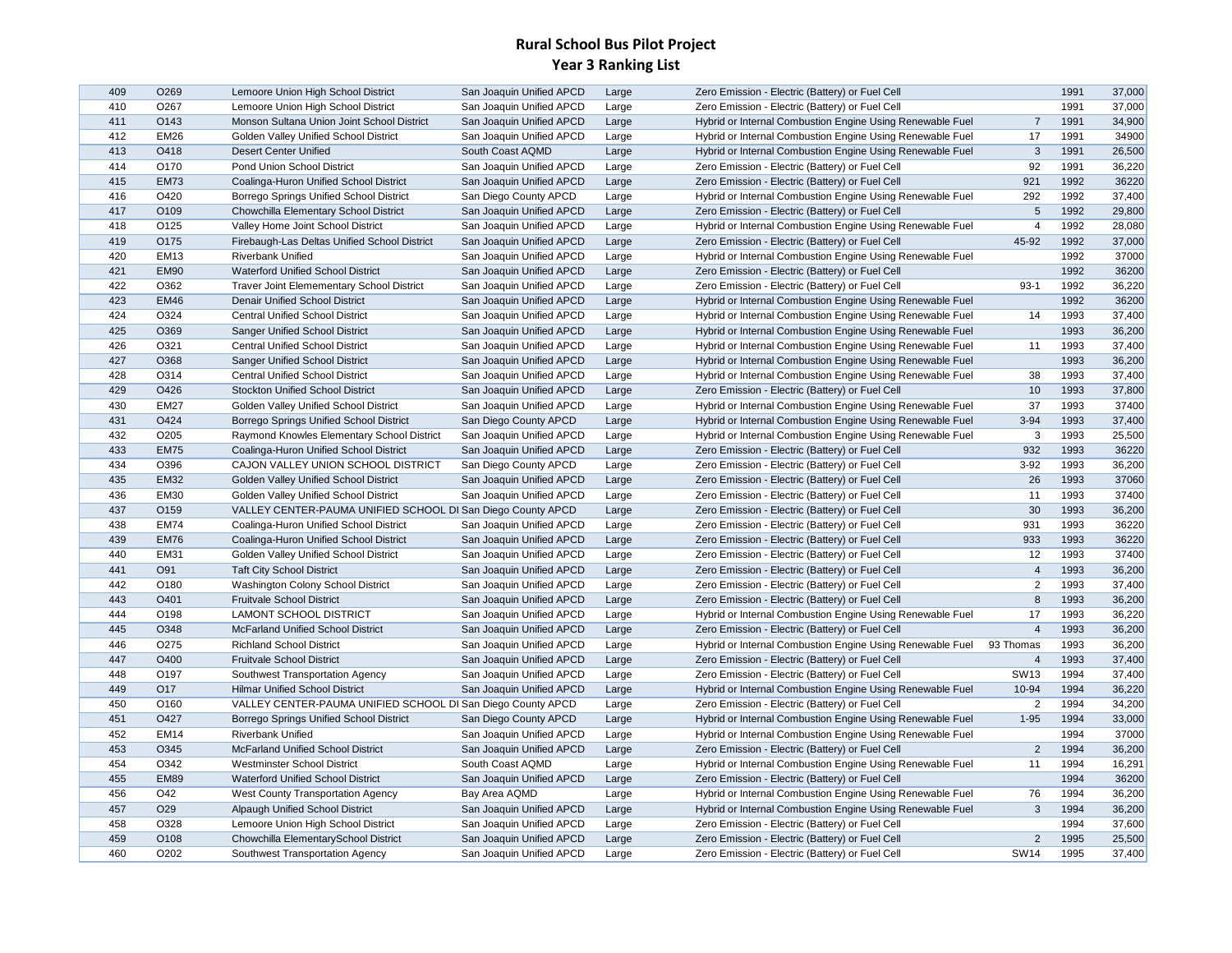| O330<br>1995<br>36,220<br>462<br>Lemoore Union High School District<br>San Joaquin Unified APCD<br>Large<br>Zero Emission - Electric (Battery) or Fuel Cell<br>1995<br>25,500<br>463<br>O410<br>Terra Bella Union Elementary School District<br>San Joaquin Unified APCD<br>Large<br>Zero Emission - Electric (Battery) or Fuel Cell<br>$\overline{7}$<br>1995<br>35,000<br>464<br>O38<br>48<br>West County Transportation Agency<br>Bay Area AQMD<br>Large<br>Hybrid or Internal Combustion Engine Using Renewable Fuel<br>25,500<br>27<br>1995<br>465<br>O161<br>VALLEY CENTER-PAUMA UNIFIED SCHOOL DI San Diego County APCD<br>Zero Emission - Electric (Battery) or Fuel Cell<br>Large<br>O207<br>17<br>1995<br>36,220<br>466<br>San Joaquin Unified APCD<br>Hybrid or Internal Combustion Engine Using Renewable Fuel<br><b>Empire Union School District</b><br>Large<br>467<br>O77<br>$95 - 5$<br>1995<br>29,000<br>Merced River Union Elementary School District<br>San Joaquin Unified APCD<br>Large<br>Zero Emission - Electric (Battery) or Fuel Cell<br>9<br>1995<br>30,000<br>468<br>O39<br>West County Transportation Agency<br>Bay Area AQMD<br>Hybrid or Internal Combustion Engine Using Renewable Fuel<br>Large<br>20<br>1996<br>36,220<br>469<br>O247<br>Twin Rivers Unified School District<br>Sacramento Metro AQMD<br>Zero Emission - Electric (Battery) or Fuel Cell<br>Large<br>$\overline{7}$<br>1996<br>470<br>O111<br>Chowchilla Elementary School District<br>29,800<br>San Joaquin Unified APCD<br>Large<br>Zero Emission - Electric (Battery) or Fuel Cell<br>471<br><b>EM33</b><br>Golden Valley Unified School District<br>456<br>1996<br>37600<br>San Joaquin Unified APCD<br>Large<br>Zero Emission - Electric (Battery) or Fuel Cell<br>1996<br>35,220<br>472<br>O <sub>28</sub><br><b>Hilmar Unified School District</b><br>12-96<br>San Joaquin Unified APCD<br>Large<br>Hybrid or Internal Combustion Engine Using Renewable Fuel<br>1996<br>36,200<br>473<br>O301<br>$5 - 7$<br>mountain empire unified school district<br>San Diego County APCD<br>Hybrid or Internal Combustion Engine Using Renewable Fuel<br>Large<br>474<br>47-96<br>1996<br>37,400<br>O176<br>Firebaugh-Las Deltas Unified School District<br>San Joaquin Unified APCD<br>Hybrid or Internal Combustion Engine Using Renewable Fuel<br>Large<br>475<br>O388<br>CAJON VALLEY UNION SCHOOL DISTRICT<br>San Diego County APCD<br>Zero Emission - Electric (Battery) or Fuel Cell<br>536<br>1996<br>21,500<br>Large<br>37400<br>476<br><b>EM72</b><br>962<br>1996<br>Coalinga-Huron Unified School District<br>San Joaquin Unified APCD<br>Large<br>Zero Emission - Electric (Battery) or Fuel Cell<br>477<br>O397<br>535<br>1996<br>21,500<br>CAJON VALLEY UNION SCHOOL DISTRICT<br>San Diego County APCD<br>Zero Emission - Electric (Battery) or Fuel Cell<br>Large<br>478<br>961<br>37400<br><b>EM77</b><br>Coalinga-Huron Unified School District<br>San Joaquin Unified APCD<br>Zero Emission - Electric (Battery) or Fuel Cell<br>1996<br>Large<br>479<br><b>WU22</b><br>1996<br>37,400<br>O337<br>Washington Unified School District<br>San Joaquin Unified APCD<br>Large<br>Zero Emission - Electric (Battery) or Fuel Cell<br>37,400<br>K4<br>1996<br>480<br>O312<br>Kingsburg Elementary Charter School District<br>San Joaquin Unified APCD<br>Zero Emission - Electric (Battery) or Fuel Cell<br>Large<br>8434<br>1996<br>33,220<br>481<br>O179<br><b>Outside Creek School</b><br>San Joaquin Unified APCD<br>Zero Emission - Electric (Battery) or Fuel Cell<br>Large<br>482<br>O289<br>1996<br>34,200<br>Mendota Unified School District<br>San Joaquin Unified APCD<br>Zero Emission - Electric (Battery) or Fuel Cell<br>Large<br>WP1<br>1996<br>34,200<br>483<br>O306<br>West Park Elementary School District<br>San Joaquin Unified APCD<br>Zero Emission - Electric (Battery) or Fuel Cell<br>Large<br>9<br>1996<br>484<br>O402<br>33,000<br><b>Fruitvale School District</b><br>San Joaquin Unified APCD<br>Large<br>Zero Emission - Electric (Battery) or Fuel Cell<br>485<br>O435<br>Woodville Union School District<br>1996<br>36,200<br>San Joaquin Unified APCD<br>Zero Emission - Electric (Battery) or Fuel Cell<br>Large<br>486<br>$\overline{2}$<br>1996<br>34,200<br>O92<br><b>Taft City School District</b><br>San Joaquin Unified APCD<br>Zero Emission - Electric (Battery) or Fuel Cell<br>Large<br>1996<br>19,660<br>487<br>O281<br>Hybrid or Internal Combustion Engine Using Renewable Fuel<br>96 Int<br><b>Richland School District</b><br>San Joaquin Unified APCD<br>Large<br>34,200<br>O276<br>1996<br>488<br>Mendota Unified School District<br>San Joaquin Unified APCD<br>Zero Emission - Electric (Battery) or Fuel Cell<br>Large<br>489<br>O277<br>1996<br>14,050<br>Mendota Unified School District<br>San Joaquin Unified APCD<br>Zero Emission - Electric (Battery) or Fuel Cell<br>Large<br>490<br><b>EM47</b><br>Denair Unified School District<br>Hybrid or Internal Combustion Engine Using Renewable Fuel<br>1996<br>36200<br>San Joaquin Unified APCD<br>Large<br>491<br>O334<br>1996<br>37,400<br>Lemoore Union High School District<br>San Joaquin Unified APCD<br>Large<br>Zero Emission - Electric (Battery) or Fuel Cell<br>O322<br>1997<br>36,200<br>492<br><b>Central Unified School District</b><br>Hybrid or Internal Combustion Engine Using Renewable Fuel<br>25<br>San Joaquin Unified APCD<br>Large<br>493<br>19<br>1997<br>36,200<br>O319<br><b>Central Unified School District</b><br>Hybrid or Internal Combustion Engine Using Renewable Fuel<br>San Joaquin Unified APCD<br>Large<br>36,200<br>494<br>O317<br>26<br>1997<br><b>Central Unified School District</b><br>San Joaquin Unified APCD<br>Large<br>Hybrid or Internal Combustion Engine Using Renewable Fuel<br>$1 - 97$<br>1997<br>36,220<br>495<br>O75<br>Shoreline Unified School District<br>Bay Area AQMD<br>Hybrid or Internal Combustion Engine Using Renewable Fuel<br>Large<br>28<br>1997<br>36,200<br>496<br>O315<br><b>Central Unified School District</b><br>Hybrid or Internal Combustion Engine Using Renewable Fuel<br>San Joaquin Unified APCD<br>Large<br>497<br><b>SW15</b><br>1997<br>37,400<br>O203<br>Southwest Transportation Agency<br>San Joaquin Unified APCD<br>Zero Emission - Electric (Battery) or Fuel Cell<br>Large<br>1997<br>36200<br>498<br><b>EM24</b><br><b>Redlands Unified School District</b><br>South Coast AQMD<br>Zero Emission - Electric (Battery) or Fuel Cell<br>Large<br>36,200<br>499<br>O340<br>Lemoore Union High School District<br>Zero Emission - Electric (Battery) or Fuel Cell<br>1997<br>San Joaquin Unified APCD<br>Large<br>500<br>O254<br>28<br>1997<br>36,200<br>Orange Unified School District<br>South Coast AQMD<br>Hybrid or Internal Combustion Engine Using Renewable Fuel<br>Large<br>501<br>19701<br>1997<br>36200<br><b>EM144</b><br><b>Hemet Unified School District</b><br>South Coast AQMD<br>Large<br>Hybrid or Internal Combustion Engine Using Renewable Fuel<br>502<br>1997<br>37,400<br>O343<br>Lemoore Union High School District<br>San Joaquin Unified APCD<br>Large<br>Zero Emission - Electric (Battery) or Fuel Cell<br>503<br><b>EM88</b><br>1997<br>36200<br><b>Waterford Unified School District</b><br>San Joaquin Unified APCD<br>Large<br>Zero Emission - Electric (Battery) or Fuel Cell<br>504<br>O279<br>1997<br>36,200<br>Merced City School District<br>San Joaquin Unified APCD<br>Zero Emission - Electric (Battery) or Fuel Cell<br>Large<br>505<br><b>EM127</b><br>1997<br>34200<br><b>Gilroy Unified School District</b><br>Bay Area AQMD<br>Large<br>Hybrid or Internal Combustion Engine Using Renewable Fuel<br>1997<br>36,200<br>506<br>O280<br>Merced City School District<br>San Joaquin Unified APCD<br>Large<br>Zero Emission - Electric (Battery) or Fuel Cell<br>1997<br>36,200<br>507<br>O283<br>San Joaquin Unified APCD<br><b>Merced City School District</b><br>Large<br>Zero Emission - Electric (Battery) or Fuel Cell<br>1997<br>508<br>O70<br>Dehesa School District<br>$\overline{7}$<br>31,000<br>San Diego County APCD<br>Zero Emission - Electric (Battery) or Fuel Cell<br>Large<br>509<br>O344<br>$9\,$<br>1997<br>16,610<br><b>Westminster School District</b><br>South Coast AQMD<br>Large<br>Hybrid or Internal Combustion Engine Using Renewable Fuel<br>1997<br>16,250<br>510<br>O346<br>South Coast AQMD<br>Hybrid or Internal Combustion Engine Using Renewable Fuel<br>13<br><b>Westminster School District</b><br>Large<br>1997<br>511<br><b>Gilroy Unified School District</b><br>Bay Area AQMD<br>Hybrid or Internal Combustion Engine Using Renewable Fuel<br>30000<br><b>EM129</b><br>Large<br>512<br>1997<br>34200<br><b>EM128</b><br><b>Gilroy Unified School District</b><br>Bay Area AQMD<br>Large<br>Hybrid or Internal Combustion Engine Using Renewable Fuel | 461 | O106 | Chowchilla Elementary School District | San Joaquin Unified APCD | Large | Zero Emission - Electric (Battery) or Fuel Cell | $\mathbf{1}$ | 1995 | 29,800 |
|--------------------------------------------------------------------------------------------------------------------------------------------------------------------------------------------------------------------------------------------------------------------------------------------------------------------------------------------------------------------------------------------------------------------------------------------------------------------------------------------------------------------------------------------------------------------------------------------------------------------------------------------------------------------------------------------------------------------------------------------------------------------------------------------------------------------------------------------------------------------------------------------------------------------------------------------------------------------------------------------------------------------------------------------------------------------------------------------------------------------------------------------------------------------------------------------------------------------------------------------------------------------------------------------------------------------------------------------------------------------------------------------------------------------------------------------------------------------------------------------------------------------------------------------------------------------------------------------------------------------------------------------------------------------------------------------------------------------------------------------------------------------------------------------------------------------------------------------------------------------------------------------------------------------------------------------------------------------------------------------------------------------------------------------------------------------------------------------------------------------------------------------------------------------------------------------------------------------------------------------------------------------------------------------------------------------------------------------------------------------------------------------------------------------------------------------------------------------------------------------------------------------------------------------------------------------------------------------------------------------------------------------------------------------------------------------------------------------------------------------------------------------------------------------------------------------------------------------------------------------------------------------------------------------------------------------------------------------------------------------------------------------------------------------------------------------------------------------------------------------------------------------------------------------------------------------------------------------------------------------------------------------------------------------------------------------------------------------------------------------------------------------------------------------------------------------------------------------------------------------------------------------------------------------------------------------------------------------------------------------------------------------------------------------------------------------------------------------------------------------------------------------------------------------------------------------------------------------------------------------------------------------------------------------------------------------------------------------------------------------------------------------------------------------------------------------------------------------------------------------------------------------------------------------------------------------------------------------------------------------------------------------------------------------------------------------------------------------------------------------------------------------------------------------------------------------------------------------------------------------------------------------------------------------------------------------------------------------------------------------------------------------------------------------------------------------------------------------------------------------------------------------------------------------------------------------------------------------------------------------------------------------------------------------------------------------------------------------------------------------------------------------------------------------------------------------------------------------------------------------------------------------------------------------------------------------------------------------------------------------------------------------------------------------------------------------------------------------------------------------------------------------------------------------------------------------------------------------------------------------------------------------------------------------------------------------------------------------------------------------------------------------------------------------------------------------------------------------------------------------------------------------------------------------------------------------------------------------------------------------------------------------------------------------------------------------------------------------------------------------------------------------------------------------------------------------------------------------------------------------------------------------------------------------------------------------------------------------------------------------------------------------------------------------------------------------------------------------------------------------------------------------------------------------------------------------------------------------------------------------------------------------------------------------------------------------------------------------------------------------------------------------------------------------------------------------------------------------------------------------------------------------------------------------------------------------------------------------------------------------------------------------------------------------------------------------------------------------------------------------------------------------------------------------------------------------------------------------------------------------------------------------------------------------------------------------------------------------------------------------------------------------------------------------------------------------------------------------------------------------------------------------------------------------------------------------------------------------------------------------------------------------------------------------------------------------------------------------------------------------------------------------------------------------------------------------------------------------------------------------------------------------------------------------------------------------------------------------------------------------------------------------------------------------------------------------------------------------------------------------------------------------------------------------------------------------------------------------------------------------------------------------------------------------------------------------------------------------------------------------------------------------------------------------------------------------------------------------------------------------------------------------------------------------------------------------------------------------------------------------------------------------------------------------------------------------------------------------------------------------------------------------------------------------------------------------------------------------------------------------------------------------------------------------------------------------------------------------------------------------------------------------------------------------------------------------------------|-----|------|---------------------------------------|--------------------------|-------|-------------------------------------------------|--------------|------|--------|
|                                                                                                                                                                                                                                                                                                                                                                                                                                                                                                                                                                                                                                                                                                                                                                                                                                                                                                                                                                                                                                                                                                                                                                                                                                                                                                                                                                                                                                                                                                                                                                                                                                                                                                                                                                                                                                                                                                                                                                                                                                                                                                                                                                                                                                                                                                                                                                                                                                                                                                                                                                                                                                                                                                                                                                                                                                                                                                                                                                                                                                                                                                                                                                                                                                                                                                                                                                                                                                                                                                                                                                                                                                                                                                                                                                                                                                                                                                                                                                                                                                                                                                                                                                                                                                                                                                                                                                                                                                                                                                                                                                                                                                                                                                                                                                                                                                                                                                                                                                                                                                                                                                                                                                                                                                                                                                                                                                                                                                                                                                                                                                                                                                                                                                                                                                                                                                                                                                                                                                                                                                                                                                                                                                                                                                                                                                                                                                                                                                                                                                                                                                                                                                                                                                                                                                                                                                                                                                                                                                                                                                                                                                                                                                                                                                                                                                                                                                                                                                                                                                                                                                                                                                                                                                                                                                                                                                                                                                                                                                                                                                                                                                                                                                                                                                                                                                                                                                                                                                                                                                                                                                                                                                                                                                                                                                                                                                                                                                                                                        |     |      |                                       |                          |       |                                                 |              |      |        |
|                                                                                                                                                                                                                                                                                                                                                                                                                                                                                                                                                                                                                                                                                                                                                                                                                                                                                                                                                                                                                                                                                                                                                                                                                                                                                                                                                                                                                                                                                                                                                                                                                                                                                                                                                                                                                                                                                                                                                                                                                                                                                                                                                                                                                                                                                                                                                                                                                                                                                                                                                                                                                                                                                                                                                                                                                                                                                                                                                                                                                                                                                                                                                                                                                                                                                                                                                                                                                                                                                                                                                                                                                                                                                                                                                                                                                                                                                                                                                                                                                                                                                                                                                                                                                                                                                                                                                                                                                                                                                                                                                                                                                                                                                                                                                                                                                                                                                                                                                                                                                                                                                                                                                                                                                                                                                                                                                                                                                                                                                                                                                                                                                                                                                                                                                                                                                                                                                                                                                                                                                                                                                                                                                                                                                                                                                                                                                                                                                                                                                                                                                                                                                                                                                                                                                                                                                                                                                                                                                                                                                                                                                                                                                                                                                                                                                                                                                                                                                                                                                                                                                                                                                                                                                                                                                                                                                                                                                                                                                                                                                                                                                                                                                                                                                                                                                                                                                                                                                                                                                                                                                                                                                                                                                                                                                                                                                                                                                                                                                        |     |      |                                       |                          |       |                                                 |              |      |        |
|                                                                                                                                                                                                                                                                                                                                                                                                                                                                                                                                                                                                                                                                                                                                                                                                                                                                                                                                                                                                                                                                                                                                                                                                                                                                                                                                                                                                                                                                                                                                                                                                                                                                                                                                                                                                                                                                                                                                                                                                                                                                                                                                                                                                                                                                                                                                                                                                                                                                                                                                                                                                                                                                                                                                                                                                                                                                                                                                                                                                                                                                                                                                                                                                                                                                                                                                                                                                                                                                                                                                                                                                                                                                                                                                                                                                                                                                                                                                                                                                                                                                                                                                                                                                                                                                                                                                                                                                                                                                                                                                                                                                                                                                                                                                                                                                                                                                                                                                                                                                                                                                                                                                                                                                                                                                                                                                                                                                                                                                                                                                                                                                                                                                                                                                                                                                                                                                                                                                                                                                                                                                                                                                                                                                                                                                                                                                                                                                                                                                                                                                                                                                                                                                                                                                                                                                                                                                                                                                                                                                                                                                                                                                                                                                                                                                                                                                                                                                                                                                                                                                                                                                                                                                                                                                                                                                                                                                                                                                                                                                                                                                                                                                                                                                                                                                                                                                                                                                                                                                                                                                                                                                                                                                                                                                                                                                                                                                                                                                                        |     |      |                                       |                          |       |                                                 |              |      |        |
|                                                                                                                                                                                                                                                                                                                                                                                                                                                                                                                                                                                                                                                                                                                                                                                                                                                                                                                                                                                                                                                                                                                                                                                                                                                                                                                                                                                                                                                                                                                                                                                                                                                                                                                                                                                                                                                                                                                                                                                                                                                                                                                                                                                                                                                                                                                                                                                                                                                                                                                                                                                                                                                                                                                                                                                                                                                                                                                                                                                                                                                                                                                                                                                                                                                                                                                                                                                                                                                                                                                                                                                                                                                                                                                                                                                                                                                                                                                                                                                                                                                                                                                                                                                                                                                                                                                                                                                                                                                                                                                                                                                                                                                                                                                                                                                                                                                                                                                                                                                                                                                                                                                                                                                                                                                                                                                                                                                                                                                                                                                                                                                                                                                                                                                                                                                                                                                                                                                                                                                                                                                                                                                                                                                                                                                                                                                                                                                                                                                                                                                                                                                                                                                                                                                                                                                                                                                                                                                                                                                                                                                                                                                                                                                                                                                                                                                                                                                                                                                                                                                                                                                                                                                                                                                                                                                                                                                                                                                                                                                                                                                                                                                                                                                                                                                                                                                                                                                                                                                                                                                                                                                                                                                                                                                                                                                                                                                                                                                                                        |     |      |                                       |                          |       |                                                 |              |      |        |
|                                                                                                                                                                                                                                                                                                                                                                                                                                                                                                                                                                                                                                                                                                                                                                                                                                                                                                                                                                                                                                                                                                                                                                                                                                                                                                                                                                                                                                                                                                                                                                                                                                                                                                                                                                                                                                                                                                                                                                                                                                                                                                                                                                                                                                                                                                                                                                                                                                                                                                                                                                                                                                                                                                                                                                                                                                                                                                                                                                                                                                                                                                                                                                                                                                                                                                                                                                                                                                                                                                                                                                                                                                                                                                                                                                                                                                                                                                                                                                                                                                                                                                                                                                                                                                                                                                                                                                                                                                                                                                                                                                                                                                                                                                                                                                                                                                                                                                                                                                                                                                                                                                                                                                                                                                                                                                                                                                                                                                                                                                                                                                                                                                                                                                                                                                                                                                                                                                                                                                                                                                                                                                                                                                                                                                                                                                                                                                                                                                                                                                                                                                                                                                                                                                                                                                                                                                                                                                                                                                                                                                                                                                                                                                                                                                                                                                                                                                                                                                                                                                                                                                                                                                                                                                                                                                                                                                                                                                                                                                                                                                                                                                                                                                                                                                                                                                                                                                                                                                                                                                                                                                                                                                                                                                                                                                                                                                                                                                                                                        |     |      |                                       |                          |       |                                                 |              |      |        |
|                                                                                                                                                                                                                                                                                                                                                                                                                                                                                                                                                                                                                                                                                                                                                                                                                                                                                                                                                                                                                                                                                                                                                                                                                                                                                                                                                                                                                                                                                                                                                                                                                                                                                                                                                                                                                                                                                                                                                                                                                                                                                                                                                                                                                                                                                                                                                                                                                                                                                                                                                                                                                                                                                                                                                                                                                                                                                                                                                                                                                                                                                                                                                                                                                                                                                                                                                                                                                                                                                                                                                                                                                                                                                                                                                                                                                                                                                                                                                                                                                                                                                                                                                                                                                                                                                                                                                                                                                                                                                                                                                                                                                                                                                                                                                                                                                                                                                                                                                                                                                                                                                                                                                                                                                                                                                                                                                                                                                                                                                                                                                                                                                                                                                                                                                                                                                                                                                                                                                                                                                                                                                                                                                                                                                                                                                                                                                                                                                                                                                                                                                                                                                                                                                                                                                                                                                                                                                                                                                                                                                                                                                                                                                                                                                                                                                                                                                                                                                                                                                                                                                                                                                                                                                                                                                                                                                                                                                                                                                                                                                                                                                                                                                                                                                                                                                                                                                                                                                                                                                                                                                                                                                                                                                                                                                                                                                                                                                                                                                        |     |      |                                       |                          |       |                                                 |              |      |        |
|                                                                                                                                                                                                                                                                                                                                                                                                                                                                                                                                                                                                                                                                                                                                                                                                                                                                                                                                                                                                                                                                                                                                                                                                                                                                                                                                                                                                                                                                                                                                                                                                                                                                                                                                                                                                                                                                                                                                                                                                                                                                                                                                                                                                                                                                                                                                                                                                                                                                                                                                                                                                                                                                                                                                                                                                                                                                                                                                                                                                                                                                                                                                                                                                                                                                                                                                                                                                                                                                                                                                                                                                                                                                                                                                                                                                                                                                                                                                                                                                                                                                                                                                                                                                                                                                                                                                                                                                                                                                                                                                                                                                                                                                                                                                                                                                                                                                                                                                                                                                                                                                                                                                                                                                                                                                                                                                                                                                                                                                                                                                                                                                                                                                                                                                                                                                                                                                                                                                                                                                                                                                                                                                                                                                                                                                                                                                                                                                                                                                                                                                                                                                                                                                                                                                                                                                                                                                                                                                                                                                                                                                                                                                                                                                                                                                                                                                                                                                                                                                                                                                                                                                                                                                                                                                                                                                                                                                                                                                                                                                                                                                                                                                                                                                                                                                                                                                                                                                                                                                                                                                                                                                                                                                                                                                                                                                                                                                                                                                                        |     |      |                                       |                          |       |                                                 |              |      |        |
|                                                                                                                                                                                                                                                                                                                                                                                                                                                                                                                                                                                                                                                                                                                                                                                                                                                                                                                                                                                                                                                                                                                                                                                                                                                                                                                                                                                                                                                                                                                                                                                                                                                                                                                                                                                                                                                                                                                                                                                                                                                                                                                                                                                                                                                                                                                                                                                                                                                                                                                                                                                                                                                                                                                                                                                                                                                                                                                                                                                                                                                                                                                                                                                                                                                                                                                                                                                                                                                                                                                                                                                                                                                                                                                                                                                                                                                                                                                                                                                                                                                                                                                                                                                                                                                                                                                                                                                                                                                                                                                                                                                                                                                                                                                                                                                                                                                                                                                                                                                                                                                                                                                                                                                                                                                                                                                                                                                                                                                                                                                                                                                                                                                                                                                                                                                                                                                                                                                                                                                                                                                                                                                                                                                                                                                                                                                                                                                                                                                                                                                                                                                                                                                                                                                                                                                                                                                                                                                                                                                                                                                                                                                                                                                                                                                                                                                                                                                                                                                                                                                                                                                                                                                                                                                                                                                                                                                                                                                                                                                                                                                                                                                                                                                                                                                                                                                                                                                                                                                                                                                                                                                                                                                                                                                                                                                                                                                                                                                                                        |     |      |                                       |                          |       |                                                 |              |      |        |
|                                                                                                                                                                                                                                                                                                                                                                                                                                                                                                                                                                                                                                                                                                                                                                                                                                                                                                                                                                                                                                                                                                                                                                                                                                                                                                                                                                                                                                                                                                                                                                                                                                                                                                                                                                                                                                                                                                                                                                                                                                                                                                                                                                                                                                                                                                                                                                                                                                                                                                                                                                                                                                                                                                                                                                                                                                                                                                                                                                                                                                                                                                                                                                                                                                                                                                                                                                                                                                                                                                                                                                                                                                                                                                                                                                                                                                                                                                                                                                                                                                                                                                                                                                                                                                                                                                                                                                                                                                                                                                                                                                                                                                                                                                                                                                                                                                                                                                                                                                                                                                                                                                                                                                                                                                                                                                                                                                                                                                                                                                                                                                                                                                                                                                                                                                                                                                                                                                                                                                                                                                                                                                                                                                                                                                                                                                                                                                                                                                                                                                                                                                                                                                                                                                                                                                                                                                                                                                                                                                                                                                                                                                                                                                                                                                                                                                                                                                                                                                                                                                                                                                                                                                                                                                                                                                                                                                                                                                                                                                                                                                                                                                                                                                                                                                                                                                                                                                                                                                                                                                                                                                                                                                                                                                                                                                                                                                                                                                                                                        |     |      |                                       |                          |       |                                                 |              |      |        |
|                                                                                                                                                                                                                                                                                                                                                                                                                                                                                                                                                                                                                                                                                                                                                                                                                                                                                                                                                                                                                                                                                                                                                                                                                                                                                                                                                                                                                                                                                                                                                                                                                                                                                                                                                                                                                                                                                                                                                                                                                                                                                                                                                                                                                                                                                                                                                                                                                                                                                                                                                                                                                                                                                                                                                                                                                                                                                                                                                                                                                                                                                                                                                                                                                                                                                                                                                                                                                                                                                                                                                                                                                                                                                                                                                                                                                                                                                                                                                                                                                                                                                                                                                                                                                                                                                                                                                                                                                                                                                                                                                                                                                                                                                                                                                                                                                                                                                                                                                                                                                                                                                                                                                                                                                                                                                                                                                                                                                                                                                                                                                                                                                                                                                                                                                                                                                                                                                                                                                                                                                                                                                                                                                                                                                                                                                                                                                                                                                                                                                                                                                                                                                                                                                                                                                                                                                                                                                                                                                                                                                                                                                                                                                                                                                                                                                                                                                                                                                                                                                                                                                                                                                                                                                                                                                                                                                                                                                                                                                                                                                                                                                                                                                                                                                                                                                                                                                                                                                                                                                                                                                                                                                                                                                                                                                                                                                                                                                                                                                        |     |      |                                       |                          |       |                                                 |              |      |        |
|                                                                                                                                                                                                                                                                                                                                                                                                                                                                                                                                                                                                                                                                                                                                                                                                                                                                                                                                                                                                                                                                                                                                                                                                                                                                                                                                                                                                                                                                                                                                                                                                                                                                                                                                                                                                                                                                                                                                                                                                                                                                                                                                                                                                                                                                                                                                                                                                                                                                                                                                                                                                                                                                                                                                                                                                                                                                                                                                                                                                                                                                                                                                                                                                                                                                                                                                                                                                                                                                                                                                                                                                                                                                                                                                                                                                                                                                                                                                                                                                                                                                                                                                                                                                                                                                                                                                                                                                                                                                                                                                                                                                                                                                                                                                                                                                                                                                                                                                                                                                                                                                                                                                                                                                                                                                                                                                                                                                                                                                                                                                                                                                                                                                                                                                                                                                                                                                                                                                                                                                                                                                                                                                                                                                                                                                                                                                                                                                                                                                                                                                                                                                                                                                                                                                                                                                                                                                                                                                                                                                                                                                                                                                                                                                                                                                                                                                                                                                                                                                                                                                                                                                                                                                                                                                                                                                                                                                                                                                                                                                                                                                                                                                                                                                                                                                                                                                                                                                                                                                                                                                                                                                                                                                                                                                                                                                                                                                                                                                                        |     |      |                                       |                          |       |                                                 |              |      |        |
|                                                                                                                                                                                                                                                                                                                                                                                                                                                                                                                                                                                                                                                                                                                                                                                                                                                                                                                                                                                                                                                                                                                                                                                                                                                                                                                                                                                                                                                                                                                                                                                                                                                                                                                                                                                                                                                                                                                                                                                                                                                                                                                                                                                                                                                                                                                                                                                                                                                                                                                                                                                                                                                                                                                                                                                                                                                                                                                                                                                                                                                                                                                                                                                                                                                                                                                                                                                                                                                                                                                                                                                                                                                                                                                                                                                                                                                                                                                                                                                                                                                                                                                                                                                                                                                                                                                                                                                                                                                                                                                                                                                                                                                                                                                                                                                                                                                                                                                                                                                                                                                                                                                                                                                                                                                                                                                                                                                                                                                                                                                                                                                                                                                                                                                                                                                                                                                                                                                                                                                                                                                                                                                                                                                                                                                                                                                                                                                                                                                                                                                                                                                                                                                                                                                                                                                                                                                                                                                                                                                                                                                                                                                                                                                                                                                                                                                                                                                                                                                                                                                                                                                                                                                                                                                                                                                                                                                                                                                                                                                                                                                                                                                                                                                                                                                                                                                                                                                                                                                                                                                                                                                                                                                                                                                                                                                                                                                                                                                                                        |     |      |                                       |                          |       |                                                 |              |      |        |
|                                                                                                                                                                                                                                                                                                                                                                                                                                                                                                                                                                                                                                                                                                                                                                                                                                                                                                                                                                                                                                                                                                                                                                                                                                                                                                                                                                                                                                                                                                                                                                                                                                                                                                                                                                                                                                                                                                                                                                                                                                                                                                                                                                                                                                                                                                                                                                                                                                                                                                                                                                                                                                                                                                                                                                                                                                                                                                                                                                                                                                                                                                                                                                                                                                                                                                                                                                                                                                                                                                                                                                                                                                                                                                                                                                                                                                                                                                                                                                                                                                                                                                                                                                                                                                                                                                                                                                                                                                                                                                                                                                                                                                                                                                                                                                                                                                                                                                                                                                                                                                                                                                                                                                                                                                                                                                                                                                                                                                                                                                                                                                                                                                                                                                                                                                                                                                                                                                                                                                                                                                                                                                                                                                                                                                                                                                                                                                                                                                                                                                                                                                                                                                                                                                                                                                                                                                                                                                                                                                                                                                                                                                                                                                                                                                                                                                                                                                                                                                                                                                                                                                                                                                                                                                                                                                                                                                                                                                                                                                                                                                                                                                                                                                                                                                                                                                                                                                                                                                                                                                                                                                                                                                                                                                                                                                                                                                                                                                                                                        |     |      |                                       |                          |       |                                                 |              |      |        |
|                                                                                                                                                                                                                                                                                                                                                                                                                                                                                                                                                                                                                                                                                                                                                                                                                                                                                                                                                                                                                                                                                                                                                                                                                                                                                                                                                                                                                                                                                                                                                                                                                                                                                                                                                                                                                                                                                                                                                                                                                                                                                                                                                                                                                                                                                                                                                                                                                                                                                                                                                                                                                                                                                                                                                                                                                                                                                                                                                                                                                                                                                                                                                                                                                                                                                                                                                                                                                                                                                                                                                                                                                                                                                                                                                                                                                                                                                                                                                                                                                                                                                                                                                                                                                                                                                                                                                                                                                                                                                                                                                                                                                                                                                                                                                                                                                                                                                                                                                                                                                                                                                                                                                                                                                                                                                                                                                                                                                                                                                                                                                                                                                                                                                                                                                                                                                                                                                                                                                                                                                                                                                                                                                                                                                                                                                                                                                                                                                                                                                                                                                                                                                                                                                                                                                                                                                                                                                                                                                                                                                                                                                                                                                                                                                                                                                                                                                                                                                                                                                                                                                                                                                                                                                                                                                                                                                                                                                                                                                                                                                                                                                                                                                                                                                                                                                                                                                                                                                                                                                                                                                                                                                                                                                                                                                                                                                                                                                                                                                        |     |      |                                       |                          |       |                                                 |              |      |        |
|                                                                                                                                                                                                                                                                                                                                                                                                                                                                                                                                                                                                                                                                                                                                                                                                                                                                                                                                                                                                                                                                                                                                                                                                                                                                                                                                                                                                                                                                                                                                                                                                                                                                                                                                                                                                                                                                                                                                                                                                                                                                                                                                                                                                                                                                                                                                                                                                                                                                                                                                                                                                                                                                                                                                                                                                                                                                                                                                                                                                                                                                                                                                                                                                                                                                                                                                                                                                                                                                                                                                                                                                                                                                                                                                                                                                                                                                                                                                                                                                                                                                                                                                                                                                                                                                                                                                                                                                                                                                                                                                                                                                                                                                                                                                                                                                                                                                                                                                                                                                                                                                                                                                                                                                                                                                                                                                                                                                                                                                                                                                                                                                                                                                                                                                                                                                                                                                                                                                                                                                                                                                                                                                                                                                                                                                                                                                                                                                                                                                                                                                                                                                                                                                                                                                                                                                                                                                                                                                                                                                                                                                                                                                                                                                                                                                                                                                                                                                                                                                                                                                                                                                                                                                                                                                                                                                                                                                                                                                                                                                                                                                                                                                                                                                                                                                                                                                                                                                                                                                                                                                                                                                                                                                                                                                                                                                                                                                                                                                                        |     |      |                                       |                          |       |                                                 |              |      |        |
|                                                                                                                                                                                                                                                                                                                                                                                                                                                                                                                                                                                                                                                                                                                                                                                                                                                                                                                                                                                                                                                                                                                                                                                                                                                                                                                                                                                                                                                                                                                                                                                                                                                                                                                                                                                                                                                                                                                                                                                                                                                                                                                                                                                                                                                                                                                                                                                                                                                                                                                                                                                                                                                                                                                                                                                                                                                                                                                                                                                                                                                                                                                                                                                                                                                                                                                                                                                                                                                                                                                                                                                                                                                                                                                                                                                                                                                                                                                                                                                                                                                                                                                                                                                                                                                                                                                                                                                                                                                                                                                                                                                                                                                                                                                                                                                                                                                                                                                                                                                                                                                                                                                                                                                                                                                                                                                                                                                                                                                                                                                                                                                                                                                                                                                                                                                                                                                                                                                                                                                                                                                                                                                                                                                                                                                                                                                                                                                                                                                                                                                                                                                                                                                                                                                                                                                                                                                                                                                                                                                                                                                                                                                                                                                                                                                                                                                                                                                                                                                                                                                                                                                                                                                                                                                                                                                                                                                                                                                                                                                                                                                                                                                                                                                                                                                                                                                                                                                                                                                                                                                                                                                                                                                                                                                                                                                                                                                                                                                                                        |     |      |                                       |                          |       |                                                 |              |      |        |
|                                                                                                                                                                                                                                                                                                                                                                                                                                                                                                                                                                                                                                                                                                                                                                                                                                                                                                                                                                                                                                                                                                                                                                                                                                                                                                                                                                                                                                                                                                                                                                                                                                                                                                                                                                                                                                                                                                                                                                                                                                                                                                                                                                                                                                                                                                                                                                                                                                                                                                                                                                                                                                                                                                                                                                                                                                                                                                                                                                                                                                                                                                                                                                                                                                                                                                                                                                                                                                                                                                                                                                                                                                                                                                                                                                                                                                                                                                                                                                                                                                                                                                                                                                                                                                                                                                                                                                                                                                                                                                                                                                                                                                                                                                                                                                                                                                                                                                                                                                                                                                                                                                                                                                                                                                                                                                                                                                                                                                                                                                                                                                                                                                                                                                                                                                                                                                                                                                                                                                                                                                                                                                                                                                                                                                                                                                                                                                                                                                                                                                                                                                                                                                                                                                                                                                                                                                                                                                                                                                                                                                                                                                                                                                                                                                                                                                                                                                                                                                                                                                                                                                                                                                                                                                                                                                                                                                                                                                                                                                                                                                                                                                                                                                                                                                                                                                                                                                                                                                                                                                                                                                                                                                                                                                                                                                                                                                                                                                                                                        |     |      |                                       |                          |       |                                                 |              |      |        |
|                                                                                                                                                                                                                                                                                                                                                                                                                                                                                                                                                                                                                                                                                                                                                                                                                                                                                                                                                                                                                                                                                                                                                                                                                                                                                                                                                                                                                                                                                                                                                                                                                                                                                                                                                                                                                                                                                                                                                                                                                                                                                                                                                                                                                                                                                                                                                                                                                                                                                                                                                                                                                                                                                                                                                                                                                                                                                                                                                                                                                                                                                                                                                                                                                                                                                                                                                                                                                                                                                                                                                                                                                                                                                                                                                                                                                                                                                                                                                                                                                                                                                                                                                                                                                                                                                                                                                                                                                                                                                                                                                                                                                                                                                                                                                                                                                                                                                                                                                                                                                                                                                                                                                                                                                                                                                                                                                                                                                                                                                                                                                                                                                                                                                                                                                                                                                                                                                                                                                                                                                                                                                                                                                                                                                                                                                                                                                                                                                                                                                                                                                                                                                                                                                                                                                                                                                                                                                                                                                                                                                                                                                                                                                                                                                                                                                                                                                                                                                                                                                                                                                                                                                                                                                                                                                                                                                                                                                                                                                                                                                                                                                                                                                                                                                                                                                                                                                                                                                                                                                                                                                                                                                                                                                                                                                                                                                                                                                                                                                        |     |      |                                       |                          |       |                                                 |              |      |        |
|                                                                                                                                                                                                                                                                                                                                                                                                                                                                                                                                                                                                                                                                                                                                                                                                                                                                                                                                                                                                                                                                                                                                                                                                                                                                                                                                                                                                                                                                                                                                                                                                                                                                                                                                                                                                                                                                                                                                                                                                                                                                                                                                                                                                                                                                                                                                                                                                                                                                                                                                                                                                                                                                                                                                                                                                                                                                                                                                                                                                                                                                                                                                                                                                                                                                                                                                                                                                                                                                                                                                                                                                                                                                                                                                                                                                                                                                                                                                                                                                                                                                                                                                                                                                                                                                                                                                                                                                                                                                                                                                                                                                                                                                                                                                                                                                                                                                                                                                                                                                                                                                                                                                                                                                                                                                                                                                                                                                                                                                                                                                                                                                                                                                                                                                                                                                                                                                                                                                                                                                                                                                                                                                                                                                                                                                                                                                                                                                                                                                                                                                                                                                                                                                                                                                                                                                                                                                                                                                                                                                                                                                                                                                                                                                                                                                                                                                                                                                                                                                                                                                                                                                                                                                                                                                                                                                                                                                                                                                                                                                                                                                                                                                                                                                                                                                                                                                                                                                                                                                                                                                                                                                                                                                                                                                                                                                                                                                                                                                                        |     |      |                                       |                          |       |                                                 |              |      |        |
|                                                                                                                                                                                                                                                                                                                                                                                                                                                                                                                                                                                                                                                                                                                                                                                                                                                                                                                                                                                                                                                                                                                                                                                                                                                                                                                                                                                                                                                                                                                                                                                                                                                                                                                                                                                                                                                                                                                                                                                                                                                                                                                                                                                                                                                                                                                                                                                                                                                                                                                                                                                                                                                                                                                                                                                                                                                                                                                                                                                                                                                                                                                                                                                                                                                                                                                                                                                                                                                                                                                                                                                                                                                                                                                                                                                                                                                                                                                                                                                                                                                                                                                                                                                                                                                                                                                                                                                                                                                                                                                                                                                                                                                                                                                                                                                                                                                                                                                                                                                                                                                                                                                                                                                                                                                                                                                                                                                                                                                                                                                                                                                                                                                                                                                                                                                                                                                                                                                                                                                                                                                                                                                                                                                                                                                                                                                                                                                                                                                                                                                                                                                                                                                                                                                                                                                                                                                                                                                                                                                                                                                                                                                                                                                                                                                                                                                                                                                                                                                                                                                                                                                                                                                                                                                                                                                                                                                                                                                                                                                                                                                                                                                                                                                                                                                                                                                                                                                                                                                                                                                                                                                                                                                                                                                                                                                                                                                                                                                                                        |     |      |                                       |                          |       |                                                 |              |      |        |
|                                                                                                                                                                                                                                                                                                                                                                                                                                                                                                                                                                                                                                                                                                                                                                                                                                                                                                                                                                                                                                                                                                                                                                                                                                                                                                                                                                                                                                                                                                                                                                                                                                                                                                                                                                                                                                                                                                                                                                                                                                                                                                                                                                                                                                                                                                                                                                                                                                                                                                                                                                                                                                                                                                                                                                                                                                                                                                                                                                                                                                                                                                                                                                                                                                                                                                                                                                                                                                                                                                                                                                                                                                                                                                                                                                                                                                                                                                                                                                                                                                                                                                                                                                                                                                                                                                                                                                                                                                                                                                                                                                                                                                                                                                                                                                                                                                                                                                                                                                                                                                                                                                                                                                                                                                                                                                                                                                                                                                                                                                                                                                                                                                                                                                                                                                                                                                                                                                                                                                                                                                                                                                                                                                                                                                                                                                                                                                                                                                                                                                                                                                                                                                                                                                                                                                                                                                                                                                                                                                                                                                                                                                                                                                                                                                                                                                                                                                                                                                                                                                                                                                                                                                                                                                                                                                                                                                                                                                                                                                                                                                                                                                                                                                                                                                                                                                                                                                                                                                                                                                                                                                                                                                                                                                                                                                                                                                                                                                                                                        |     |      |                                       |                          |       |                                                 |              |      |        |
|                                                                                                                                                                                                                                                                                                                                                                                                                                                                                                                                                                                                                                                                                                                                                                                                                                                                                                                                                                                                                                                                                                                                                                                                                                                                                                                                                                                                                                                                                                                                                                                                                                                                                                                                                                                                                                                                                                                                                                                                                                                                                                                                                                                                                                                                                                                                                                                                                                                                                                                                                                                                                                                                                                                                                                                                                                                                                                                                                                                                                                                                                                                                                                                                                                                                                                                                                                                                                                                                                                                                                                                                                                                                                                                                                                                                                                                                                                                                                                                                                                                                                                                                                                                                                                                                                                                                                                                                                                                                                                                                                                                                                                                                                                                                                                                                                                                                                                                                                                                                                                                                                                                                                                                                                                                                                                                                                                                                                                                                                                                                                                                                                                                                                                                                                                                                                                                                                                                                                                                                                                                                                                                                                                                                                                                                                                                                                                                                                                                                                                                                                                                                                                                                                                                                                                                                                                                                                                                                                                                                                                                                                                                                                                                                                                                                                                                                                                                                                                                                                                                                                                                                                                                                                                                                                                                                                                                                                                                                                                                                                                                                                                                                                                                                                                                                                                                                                                                                                                                                                                                                                                                                                                                                                                                                                                                                                                                                                                                                                        |     |      |                                       |                          |       |                                                 |              |      |        |
|                                                                                                                                                                                                                                                                                                                                                                                                                                                                                                                                                                                                                                                                                                                                                                                                                                                                                                                                                                                                                                                                                                                                                                                                                                                                                                                                                                                                                                                                                                                                                                                                                                                                                                                                                                                                                                                                                                                                                                                                                                                                                                                                                                                                                                                                                                                                                                                                                                                                                                                                                                                                                                                                                                                                                                                                                                                                                                                                                                                                                                                                                                                                                                                                                                                                                                                                                                                                                                                                                                                                                                                                                                                                                                                                                                                                                                                                                                                                                                                                                                                                                                                                                                                                                                                                                                                                                                                                                                                                                                                                                                                                                                                                                                                                                                                                                                                                                                                                                                                                                                                                                                                                                                                                                                                                                                                                                                                                                                                                                                                                                                                                                                                                                                                                                                                                                                                                                                                                                                                                                                                                                                                                                                                                                                                                                                                                                                                                                                                                                                                                                                                                                                                                                                                                                                                                                                                                                                                                                                                                                                                                                                                                                                                                                                                                                                                                                                                                                                                                                                                                                                                                                                                                                                                                                                                                                                                                                                                                                                                                                                                                                                                                                                                                                                                                                                                                                                                                                                                                                                                                                                                                                                                                                                                                                                                                                                                                                                                                                        |     |      |                                       |                          |       |                                                 |              |      |        |
|                                                                                                                                                                                                                                                                                                                                                                                                                                                                                                                                                                                                                                                                                                                                                                                                                                                                                                                                                                                                                                                                                                                                                                                                                                                                                                                                                                                                                                                                                                                                                                                                                                                                                                                                                                                                                                                                                                                                                                                                                                                                                                                                                                                                                                                                                                                                                                                                                                                                                                                                                                                                                                                                                                                                                                                                                                                                                                                                                                                                                                                                                                                                                                                                                                                                                                                                                                                                                                                                                                                                                                                                                                                                                                                                                                                                                                                                                                                                                                                                                                                                                                                                                                                                                                                                                                                                                                                                                                                                                                                                                                                                                                                                                                                                                                                                                                                                                                                                                                                                                                                                                                                                                                                                                                                                                                                                                                                                                                                                                                                                                                                                                                                                                                                                                                                                                                                                                                                                                                                                                                                                                                                                                                                                                                                                                                                                                                                                                                                                                                                                                                                                                                                                                                                                                                                                                                                                                                                                                                                                                                                                                                                                                                                                                                                                                                                                                                                                                                                                                                                                                                                                                                                                                                                                                                                                                                                                                                                                                                                                                                                                                                                                                                                                                                                                                                                                                                                                                                                                                                                                                                                                                                                                                                                                                                                                                                                                                                                                                        |     |      |                                       |                          |       |                                                 |              |      |        |
|                                                                                                                                                                                                                                                                                                                                                                                                                                                                                                                                                                                                                                                                                                                                                                                                                                                                                                                                                                                                                                                                                                                                                                                                                                                                                                                                                                                                                                                                                                                                                                                                                                                                                                                                                                                                                                                                                                                                                                                                                                                                                                                                                                                                                                                                                                                                                                                                                                                                                                                                                                                                                                                                                                                                                                                                                                                                                                                                                                                                                                                                                                                                                                                                                                                                                                                                                                                                                                                                                                                                                                                                                                                                                                                                                                                                                                                                                                                                                                                                                                                                                                                                                                                                                                                                                                                                                                                                                                                                                                                                                                                                                                                                                                                                                                                                                                                                                                                                                                                                                                                                                                                                                                                                                                                                                                                                                                                                                                                                                                                                                                                                                                                                                                                                                                                                                                                                                                                                                                                                                                                                                                                                                                                                                                                                                                                                                                                                                                                                                                                                                                                                                                                                                                                                                                                                                                                                                                                                                                                                                                                                                                                                                                                                                                                                                                                                                                                                                                                                                                                                                                                                                                                                                                                                                                                                                                                                                                                                                                                                                                                                                                                                                                                                                                                                                                                                                                                                                                                                                                                                                                                                                                                                                                                                                                                                                                                                                                                                                        |     |      |                                       |                          |       |                                                 |              |      |        |
|                                                                                                                                                                                                                                                                                                                                                                                                                                                                                                                                                                                                                                                                                                                                                                                                                                                                                                                                                                                                                                                                                                                                                                                                                                                                                                                                                                                                                                                                                                                                                                                                                                                                                                                                                                                                                                                                                                                                                                                                                                                                                                                                                                                                                                                                                                                                                                                                                                                                                                                                                                                                                                                                                                                                                                                                                                                                                                                                                                                                                                                                                                                                                                                                                                                                                                                                                                                                                                                                                                                                                                                                                                                                                                                                                                                                                                                                                                                                                                                                                                                                                                                                                                                                                                                                                                                                                                                                                                                                                                                                                                                                                                                                                                                                                                                                                                                                                                                                                                                                                                                                                                                                                                                                                                                                                                                                                                                                                                                                                                                                                                                                                                                                                                                                                                                                                                                                                                                                                                                                                                                                                                                                                                                                                                                                                                                                                                                                                                                                                                                                                                                                                                                                                                                                                                                                                                                                                                                                                                                                                                                                                                                                                                                                                                                                                                                                                                                                                                                                                                                                                                                                                                                                                                                                                                                                                                                                                                                                                                                                                                                                                                                                                                                                                                                                                                                                                                                                                                                                                                                                                                                                                                                                                                                                                                                                                                                                                                                                                        |     |      |                                       |                          |       |                                                 |              |      |        |
|                                                                                                                                                                                                                                                                                                                                                                                                                                                                                                                                                                                                                                                                                                                                                                                                                                                                                                                                                                                                                                                                                                                                                                                                                                                                                                                                                                                                                                                                                                                                                                                                                                                                                                                                                                                                                                                                                                                                                                                                                                                                                                                                                                                                                                                                                                                                                                                                                                                                                                                                                                                                                                                                                                                                                                                                                                                                                                                                                                                                                                                                                                                                                                                                                                                                                                                                                                                                                                                                                                                                                                                                                                                                                                                                                                                                                                                                                                                                                                                                                                                                                                                                                                                                                                                                                                                                                                                                                                                                                                                                                                                                                                                                                                                                                                                                                                                                                                                                                                                                                                                                                                                                                                                                                                                                                                                                                                                                                                                                                                                                                                                                                                                                                                                                                                                                                                                                                                                                                                                                                                                                                                                                                                                                                                                                                                                                                                                                                                                                                                                                                                                                                                                                                                                                                                                                                                                                                                                                                                                                                                                                                                                                                                                                                                                                                                                                                                                                                                                                                                                                                                                                                                                                                                                                                                                                                                                                                                                                                                                                                                                                                                                                                                                                                                                                                                                                                                                                                                                                                                                                                                                                                                                                                                                                                                                                                                                                                                                                                        |     |      |                                       |                          |       |                                                 |              |      |        |
|                                                                                                                                                                                                                                                                                                                                                                                                                                                                                                                                                                                                                                                                                                                                                                                                                                                                                                                                                                                                                                                                                                                                                                                                                                                                                                                                                                                                                                                                                                                                                                                                                                                                                                                                                                                                                                                                                                                                                                                                                                                                                                                                                                                                                                                                                                                                                                                                                                                                                                                                                                                                                                                                                                                                                                                                                                                                                                                                                                                                                                                                                                                                                                                                                                                                                                                                                                                                                                                                                                                                                                                                                                                                                                                                                                                                                                                                                                                                                                                                                                                                                                                                                                                                                                                                                                                                                                                                                                                                                                                                                                                                                                                                                                                                                                                                                                                                                                                                                                                                                                                                                                                                                                                                                                                                                                                                                                                                                                                                                                                                                                                                                                                                                                                                                                                                                                                                                                                                                                                                                                                                                                                                                                                                                                                                                                                                                                                                                                                                                                                                                                                                                                                                                                                                                                                                                                                                                                                                                                                                                                                                                                                                                                                                                                                                                                                                                                                                                                                                                                                                                                                                                                                                                                                                                                                                                                                                                                                                                                                                                                                                                                                                                                                                                                                                                                                                                                                                                                                                                                                                                                                                                                                                                                                                                                                                                                                                                                                                                        |     |      |                                       |                          |       |                                                 |              |      |        |
|                                                                                                                                                                                                                                                                                                                                                                                                                                                                                                                                                                                                                                                                                                                                                                                                                                                                                                                                                                                                                                                                                                                                                                                                                                                                                                                                                                                                                                                                                                                                                                                                                                                                                                                                                                                                                                                                                                                                                                                                                                                                                                                                                                                                                                                                                                                                                                                                                                                                                                                                                                                                                                                                                                                                                                                                                                                                                                                                                                                                                                                                                                                                                                                                                                                                                                                                                                                                                                                                                                                                                                                                                                                                                                                                                                                                                                                                                                                                                                                                                                                                                                                                                                                                                                                                                                                                                                                                                                                                                                                                                                                                                                                                                                                                                                                                                                                                                                                                                                                                                                                                                                                                                                                                                                                                                                                                                                                                                                                                                                                                                                                                                                                                                                                                                                                                                                                                                                                                                                                                                                                                                                                                                                                                                                                                                                                                                                                                                                                                                                                                                                                                                                                                                                                                                                                                                                                                                                                                                                                                                                                                                                                                                                                                                                                                                                                                                                                                                                                                                                                                                                                                                                                                                                                                                                                                                                                                                                                                                                                                                                                                                                                                                                                                                                                                                                                                                                                                                                                                                                                                                                                                                                                                                                                                                                                                                                                                                                                                                        |     |      |                                       |                          |       |                                                 |              |      |        |
|                                                                                                                                                                                                                                                                                                                                                                                                                                                                                                                                                                                                                                                                                                                                                                                                                                                                                                                                                                                                                                                                                                                                                                                                                                                                                                                                                                                                                                                                                                                                                                                                                                                                                                                                                                                                                                                                                                                                                                                                                                                                                                                                                                                                                                                                                                                                                                                                                                                                                                                                                                                                                                                                                                                                                                                                                                                                                                                                                                                                                                                                                                                                                                                                                                                                                                                                                                                                                                                                                                                                                                                                                                                                                                                                                                                                                                                                                                                                                                                                                                                                                                                                                                                                                                                                                                                                                                                                                                                                                                                                                                                                                                                                                                                                                                                                                                                                                                                                                                                                                                                                                                                                                                                                                                                                                                                                                                                                                                                                                                                                                                                                                                                                                                                                                                                                                                                                                                                                                                                                                                                                                                                                                                                                                                                                                                                                                                                                                                                                                                                                                                                                                                                                                                                                                                                                                                                                                                                                                                                                                                                                                                                                                                                                                                                                                                                                                                                                                                                                                                                                                                                                                                                                                                                                                                                                                                                                                                                                                                                                                                                                                                                                                                                                                                                                                                                                                                                                                                                                                                                                                                                                                                                                                                                                                                                                                                                                                                                                                        |     |      |                                       |                          |       |                                                 |              |      |        |
|                                                                                                                                                                                                                                                                                                                                                                                                                                                                                                                                                                                                                                                                                                                                                                                                                                                                                                                                                                                                                                                                                                                                                                                                                                                                                                                                                                                                                                                                                                                                                                                                                                                                                                                                                                                                                                                                                                                                                                                                                                                                                                                                                                                                                                                                                                                                                                                                                                                                                                                                                                                                                                                                                                                                                                                                                                                                                                                                                                                                                                                                                                                                                                                                                                                                                                                                                                                                                                                                                                                                                                                                                                                                                                                                                                                                                                                                                                                                                                                                                                                                                                                                                                                                                                                                                                                                                                                                                                                                                                                                                                                                                                                                                                                                                                                                                                                                                                                                                                                                                                                                                                                                                                                                                                                                                                                                                                                                                                                                                                                                                                                                                                                                                                                                                                                                                                                                                                                                                                                                                                                                                                                                                                                                                                                                                                                                                                                                                                                                                                                                                                                                                                                                                                                                                                                                                                                                                                                                                                                                                                                                                                                                                                                                                                                                                                                                                                                                                                                                                                                                                                                                                                                                                                                                                                                                                                                                                                                                                                                                                                                                                                                                                                                                                                                                                                                                                                                                                                                                                                                                                                                                                                                                                                                                                                                                                                                                                                                                                        |     |      |                                       |                          |       |                                                 |              |      |        |
|                                                                                                                                                                                                                                                                                                                                                                                                                                                                                                                                                                                                                                                                                                                                                                                                                                                                                                                                                                                                                                                                                                                                                                                                                                                                                                                                                                                                                                                                                                                                                                                                                                                                                                                                                                                                                                                                                                                                                                                                                                                                                                                                                                                                                                                                                                                                                                                                                                                                                                                                                                                                                                                                                                                                                                                                                                                                                                                                                                                                                                                                                                                                                                                                                                                                                                                                                                                                                                                                                                                                                                                                                                                                                                                                                                                                                                                                                                                                                                                                                                                                                                                                                                                                                                                                                                                                                                                                                                                                                                                                                                                                                                                                                                                                                                                                                                                                                                                                                                                                                                                                                                                                                                                                                                                                                                                                                                                                                                                                                                                                                                                                                                                                                                                                                                                                                                                                                                                                                                                                                                                                                                                                                                                                                                                                                                                                                                                                                                                                                                                                                                                                                                                                                                                                                                                                                                                                                                                                                                                                                                                                                                                                                                                                                                                                                                                                                                                                                                                                                                                                                                                                                                                                                                                                                                                                                                                                                                                                                                                                                                                                                                                                                                                                                                                                                                                                                                                                                                                                                                                                                                                                                                                                                                                                                                                                                                                                                                                                                        |     |      |                                       |                          |       |                                                 |              |      |        |
|                                                                                                                                                                                                                                                                                                                                                                                                                                                                                                                                                                                                                                                                                                                                                                                                                                                                                                                                                                                                                                                                                                                                                                                                                                                                                                                                                                                                                                                                                                                                                                                                                                                                                                                                                                                                                                                                                                                                                                                                                                                                                                                                                                                                                                                                                                                                                                                                                                                                                                                                                                                                                                                                                                                                                                                                                                                                                                                                                                                                                                                                                                                                                                                                                                                                                                                                                                                                                                                                                                                                                                                                                                                                                                                                                                                                                                                                                                                                                                                                                                                                                                                                                                                                                                                                                                                                                                                                                                                                                                                                                                                                                                                                                                                                                                                                                                                                                                                                                                                                                                                                                                                                                                                                                                                                                                                                                                                                                                                                                                                                                                                                                                                                                                                                                                                                                                                                                                                                                                                                                                                                                                                                                                                                                                                                                                                                                                                                                                                                                                                                                                                                                                                                                                                                                                                                                                                                                                                                                                                                                                                                                                                                                                                                                                                                                                                                                                                                                                                                                                                                                                                                                                                                                                                                                                                                                                                                                                                                                                                                                                                                                                                                                                                                                                                                                                                                                                                                                                                                                                                                                                                                                                                                                                                                                                                                                                                                                                                                                        |     |      |                                       |                          |       |                                                 |              |      |        |
|                                                                                                                                                                                                                                                                                                                                                                                                                                                                                                                                                                                                                                                                                                                                                                                                                                                                                                                                                                                                                                                                                                                                                                                                                                                                                                                                                                                                                                                                                                                                                                                                                                                                                                                                                                                                                                                                                                                                                                                                                                                                                                                                                                                                                                                                                                                                                                                                                                                                                                                                                                                                                                                                                                                                                                                                                                                                                                                                                                                                                                                                                                                                                                                                                                                                                                                                                                                                                                                                                                                                                                                                                                                                                                                                                                                                                                                                                                                                                                                                                                                                                                                                                                                                                                                                                                                                                                                                                                                                                                                                                                                                                                                                                                                                                                                                                                                                                                                                                                                                                                                                                                                                                                                                                                                                                                                                                                                                                                                                                                                                                                                                                                                                                                                                                                                                                                                                                                                                                                                                                                                                                                                                                                                                                                                                                                                                                                                                                                                                                                                                                                                                                                                                                                                                                                                                                                                                                                                                                                                                                                                                                                                                                                                                                                                                                                                                                                                                                                                                                                                                                                                                                                                                                                                                                                                                                                                                                                                                                                                                                                                                                                                                                                                                                                                                                                                                                                                                                                                                                                                                                                                                                                                                                                                                                                                                                                                                                                                                                        |     |      |                                       |                          |       |                                                 |              |      |        |
|                                                                                                                                                                                                                                                                                                                                                                                                                                                                                                                                                                                                                                                                                                                                                                                                                                                                                                                                                                                                                                                                                                                                                                                                                                                                                                                                                                                                                                                                                                                                                                                                                                                                                                                                                                                                                                                                                                                                                                                                                                                                                                                                                                                                                                                                                                                                                                                                                                                                                                                                                                                                                                                                                                                                                                                                                                                                                                                                                                                                                                                                                                                                                                                                                                                                                                                                                                                                                                                                                                                                                                                                                                                                                                                                                                                                                                                                                                                                                                                                                                                                                                                                                                                                                                                                                                                                                                                                                                                                                                                                                                                                                                                                                                                                                                                                                                                                                                                                                                                                                                                                                                                                                                                                                                                                                                                                                                                                                                                                                                                                                                                                                                                                                                                                                                                                                                                                                                                                                                                                                                                                                                                                                                                                                                                                                                                                                                                                                                                                                                                                                                                                                                                                                                                                                                                                                                                                                                                                                                                                                                                                                                                                                                                                                                                                                                                                                                                                                                                                                                                                                                                                                                                                                                                                                                                                                                                                                                                                                                                                                                                                                                                                                                                                                                                                                                                                                                                                                                                                                                                                                                                                                                                                                                                                                                                                                                                                                                                                                        |     |      |                                       |                          |       |                                                 |              |      |        |
|                                                                                                                                                                                                                                                                                                                                                                                                                                                                                                                                                                                                                                                                                                                                                                                                                                                                                                                                                                                                                                                                                                                                                                                                                                                                                                                                                                                                                                                                                                                                                                                                                                                                                                                                                                                                                                                                                                                                                                                                                                                                                                                                                                                                                                                                                                                                                                                                                                                                                                                                                                                                                                                                                                                                                                                                                                                                                                                                                                                                                                                                                                                                                                                                                                                                                                                                                                                                                                                                                                                                                                                                                                                                                                                                                                                                                                                                                                                                                                                                                                                                                                                                                                                                                                                                                                                                                                                                                                                                                                                                                                                                                                                                                                                                                                                                                                                                                                                                                                                                                                                                                                                                                                                                                                                                                                                                                                                                                                                                                                                                                                                                                                                                                                                                                                                                                                                                                                                                                                                                                                                                                                                                                                                                                                                                                                                                                                                                                                                                                                                                                                                                                                                                                                                                                                                                                                                                                                                                                                                                                                                                                                                                                                                                                                                                                                                                                                                                                                                                                                                                                                                                                                                                                                                                                                                                                                                                                                                                                                                                                                                                                                                                                                                                                                                                                                                                                                                                                                                                                                                                                                                                                                                                                                                                                                                                                                                                                                                                                        |     |      |                                       |                          |       |                                                 |              |      |        |
|                                                                                                                                                                                                                                                                                                                                                                                                                                                                                                                                                                                                                                                                                                                                                                                                                                                                                                                                                                                                                                                                                                                                                                                                                                                                                                                                                                                                                                                                                                                                                                                                                                                                                                                                                                                                                                                                                                                                                                                                                                                                                                                                                                                                                                                                                                                                                                                                                                                                                                                                                                                                                                                                                                                                                                                                                                                                                                                                                                                                                                                                                                                                                                                                                                                                                                                                                                                                                                                                                                                                                                                                                                                                                                                                                                                                                                                                                                                                                                                                                                                                                                                                                                                                                                                                                                                                                                                                                                                                                                                                                                                                                                                                                                                                                                                                                                                                                                                                                                                                                                                                                                                                                                                                                                                                                                                                                                                                                                                                                                                                                                                                                                                                                                                                                                                                                                                                                                                                                                                                                                                                                                                                                                                                                                                                                                                                                                                                                                                                                                                                                                                                                                                                                                                                                                                                                                                                                                                                                                                                                                                                                                                                                                                                                                                                                                                                                                                                                                                                                                                                                                                                                                                                                                                                                                                                                                                                                                                                                                                                                                                                                                                                                                                                                                                                                                                                                                                                                                                                                                                                                                                                                                                                                                                                                                                                                                                                                                                                                        |     |      |                                       |                          |       |                                                 |              |      |        |
|                                                                                                                                                                                                                                                                                                                                                                                                                                                                                                                                                                                                                                                                                                                                                                                                                                                                                                                                                                                                                                                                                                                                                                                                                                                                                                                                                                                                                                                                                                                                                                                                                                                                                                                                                                                                                                                                                                                                                                                                                                                                                                                                                                                                                                                                                                                                                                                                                                                                                                                                                                                                                                                                                                                                                                                                                                                                                                                                                                                                                                                                                                                                                                                                                                                                                                                                                                                                                                                                                                                                                                                                                                                                                                                                                                                                                                                                                                                                                                                                                                                                                                                                                                                                                                                                                                                                                                                                                                                                                                                                                                                                                                                                                                                                                                                                                                                                                                                                                                                                                                                                                                                                                                                                                                                                                                                                                                                                                                                                                                                                                                                                                                                                                                                                                                                                                                                                                                                                                                                                                                                                                                                                                                                                                                                                                                                                                                                                                                                                                                                                                                                                                                                                                                                                                                                                                                                                                                                                                                                                                                                                                                                                                                                                                                                                                                                                                                                                                                                                                                                                                                                                                                                                                                                                                                                                                                                                                                                                                                                                                                                                                                                                                                                                                                                                                                                                                                                                                                                                                                                                                                                                                                                                                                                                                                                                                                                                                                                                                        |     |      |                                       |                          |       |                                                 |              |      |        |
|                                                                                                                                                                                                                                                                                                                                                                                                                                                                                                                                                                                                                                                                                                                                                                                                                                                                                                                                                                                                                                                                                                                                                                                                                                                                                                                                                                                                                                                                                                                                                                                                                                                                                                                                                                                                                                                                                                                                                                                                                                                                                                                                                                                                                                                                                                                                                                                                                                                                                                                                                                                                                                                                                                                                                                                                                                                                                                                                                                                                                                                                                                                                                                                                                                                                                                                                                                                                                                                                                                                                                                                                                                                                                                                                                                                                                                                                                                                                                                                                                                                                                                                                                                                                                                                                                                                                                                                                                                                                                                                                                                                                                                                                                                                                                                                                                                                                                                                                                                                                                                                                                                                                                                                                                                                                                                                                                                                                                                                                                                                                                                                                                                                                                                                                                                                                                                                                                                                                                                                                                                                                                                                                                                                                                                                                                                                                                                                                                                                                                                                                                                                                                                                                                                                                                                                                                                                                                                                                                                                                                                                                                                                                                                                                                                                                                                                                                                                                                                                                                                                                                                                                                                                                                                                                                                                                                                                                                                                                                                                                                                                                                                                                                                                                                                                                                                                                                                                                                                                                                                                                                                                                                                                                                                                                                                                                                                                                                                                                                        |     |      |                                       |                          |       |                                                 |              |      |        |
|                                                                                                                                                                                                                                                                                                                                                                                                                                                                                                                                                                                                                                                                                                                                                                                                                                                                                                                                                                                                                                                                                                                                                                                                                                                                                                                                                                                                                                                                                                                                                                                                                                                                                                                                                                                                                                                                                                                                                                                                                                                                                                                                                                                                                                                                                                                                                                                                                                                                                                                                                                                                                                                                                                                                                                                                                                                                                                                                                                                                                                                                                                                                                                                                                                                                                                                                                                                                                                                                                                                                                                                                                                                                                                                                                                                                                                                                                                                                                                                                                                                                                                                                                                                                                                                                                                                                                                                                                                                                                                                                                                                                                                                                                                                                                                                                                                                                                                                                                                                                                                                                                                                                                                                                                                                                                                                                                                                                                                                                                                                                                                                                                                                                                                                                                                                                                                                                                                                                                                                                                                                                                                                                                                                                                                                                                                                                                                                                                                                                                                                                                                                                                                                                                                                                                                                                                                                                                                                                                                                                                                                                                                                                                                                                                                                                                                                                                                                                                                                                                                                                                                                                                                                                                                                                                                                                                                                                                                                                                                                                                                                                                                                                                                                                                                                                                                                                                                                                                                                                                                                                                                                                                                                                                                                                                                                                                                                                                                                                                        |     |      |                                       |                          |       |                                                 |              |      |        |
|                                                                                                                                                                                                                                                                                                                                                                                                                                                                                                                                                                                                                                                                                                                                                                                                                                                                                                                                                                                                                                                                                                                                                                                                                                                                                                                                                                                                                                                                                                                                                                                                                                                                                                                                                                                                                                                                                                                                                                                                                                                                                                                                                                                                                                                                                                                                                                                                                                                                                                                                                                                                                                                                                                                                                                                                                                                                                                                                                                                                                                                                                                                                                                                                                                                                                                                                                                                                                                                                                                                                                                                                                                                                                                                                                                                                                                                                                                                                                                                                                                                                                                                                                                                                                                                                                                                                                                                                                                                                                                                                                                                                                                                                                                                                                                                                                                                                                                                                                                                                                                                                                                                                                                                                                                                                                                                                                                                                                                                                                                                                                                                                                                                                                                                                                                                                                                                                                                                                                                                                                                                                                                                                                                                                                                                                                                                                                                                                                                                                                                                                                                                                                                                                                                                                                                                                                                                                                                                                                                                                                                                                                                                                                                                                                                                                                                                                                                                                                                                                                                                                                                                                                                                                                                                                                                                                                                                                                                                                                                                                                                                                                                                                                                                                                                                                                                                                                                                                                                                                                                                                                                                                                                                                                                                                                                                                                                                                                                                                                        |     |      |                                       |                          |       |                                                 |              |      |        |
|                                                                                                                                                                                                                                                                                                                                                                                                                                                                                                                                                                                                                                                                                                                                                                                                                                                                                                                                                                                                                                                                                                                                                                                                                                                                                                                                                                                                                                                                                                                                                                                                                                                                                                                                                                                                                                                                                                                                                                                                                                                                                                                                                                                                                                                                                                                                                                                                                                                                                                                                                                                                                                                                                                                                                                                                                                                                                                                                                                                                                                                                                                                                                                                                                                                                                                                                                                                                                                                                                                                                                                                                                                                                                                                                                                                                                                                                                                                                                                                                                                                                                                                                                                                                                                                                                                                                                                                                                                                                                                                                                                                                                                                                                                                                                                                                                                                                                                                                                                                                                                                                                                                                                                                                                                                                                                                                                                                                                                                                                                                                                                                                                                                                                                                                                                                                                                                                                                                                                                                                                                                                                                                                                                                                                                                                                                                                                                                                                                                                                                                                                                                                                                                                                                                                                                                                                                                                                                                                                                                                                                                                                                                                                                                                                                                                                                                                                                                                                                                                                                                                                                                                                                                                                                                                                                                                                                                                                                                                                                                                                                                                                                                                                                                                                                                                                                                                                                                                                                                                                                                                                                                                                                                                                                                                                                                                                                                                                                                                                        |     |      |                                       |                          |       |                                                 |              |      |        |
|                                                                                                                                                                                                                                                                                                                                                                                                                                                                                                                                                                                                                                                                                                                                                                                                                                                                                                                                                                                                                                                                                                                                                                                                                                                                                                                                                                                                                                                                                                                                                                                                                                                                                                                                                                                                                                                                                                                                                                                                                                                                                                                                                                                                                                                                                                                                                                                                                                                                                                                                                                                                                                                                                                                                                                                                                                                                                                                                                                                                                                                                                                                                                                                                                                                                                                                                                                                                                                                                                                                                                                                                                                                                                                                                                                                                                                                                                                                                                                                                                                                                                                                                                                                                                                                                                                                                                                                                                                                                                                                                                                                                                                                                                                                                                                                                                                                                                                                                                                                                                                                                                                                                                                                                                                                                                                                                                                                                                                                                                                                                                                                                                                                                                                                                                                                                                                                                                                                                                                                                                                                                                                                                                                                                                                                                                                                                                                                                                                                                                                                                                                                                                                                                                                                                                                                                                                                                                                                                                                                                                                                                                                                                                                                                                                                                                                                                                                                                                                                                                                                                                                                                                                                                                                                                                                                                                                                                                                                                                                                                                                                                                                                                                                                                                                                                                                                                                                                                                                                                                                                                                                                                                                                                                                                                                                                                                                                                                                                                                        |     |      |                                       |                          |       |                                                 |              |      |        |
|                                                                                                                                                                                                                                                                                                                                                                                                                                                                                                                                                                                                                                                                                                                                                                                                                                                                                                                                                                                                                                                                                                                                                                                                                                                                                                                                                                                                                                                                                                                                                                                                                                                                                                                                                                                                                                                                                                                                                                                                                                                                                                                                                                                                                                                                                                                                                                                                                                                                                                                                                                                                                                                                                                                                                                                                                                                                                                                                                                                                                                                                                                                                                                                                                                                                                                                                                                                                                                                                                                                                                                                                                                                                                                                                                                                                                                                                                                                                                                                                                                                                                                                                                                                                                                                                                                                                                                                                                                                                                                                                                                                                                                                                                                                                                                                                                                                                                                                                                                                                                                                                                                                                                                                                                                                                                                                                                                                                                                                                                                                                                                                                                                                                                                                                                                                                                                                                                                                                                                                                                                                                                                                                                                                                                                                                                                                                                                                                                                                                                                                                                                                                                                                                                                                                                                                                                                                                                                                                                                                                                                                                                                                                                                                                                                                                                                                                                                                                                                                                                                                                                                                                                                                                                                                                                                                                                                                                                                                                                                                                                                                                                                                                                                                                                                                                                                                                                                                                                                                                                                                                                                                                                                                                                                                                                                                                                                                                                                                                                        |     |      |                                       |                          |       |                                                 |              |      |        |
|                                                                                                                                                                                                                                                                                                                                                                                                                                                                                                                                                                                                                                                                                                                                                                                                                                                                                                                                                                                                                                                                                                                                                                                                                                                                                                                                                                                                                                                                                                                                                                                                                                                                                                                                                                                                                                                                                                                                                                                                                                                                                                                                                                                                                                                                                                                                                                                                                                                                                                                                                                                                                                                                                                                                                                                                                                                                                                                                                                                                                                                                                                                                                                                                                                                                                                                                                                                                                                                                                                                                                                                                                                                                                                                                                                                                                                                                                                                                                                                                                                                                                                                                                                                                                                                                                                                                                                                                                                                                                                                                                                                                                                                                                                                                                                                                                                                                                                                                                                                                                                                                                                                                                                                                                                                                                                                                                                                                                                                                                                                                                                                                                                                                                                                                                                                                                                                                                                                                                                                                                                                                                                                                                                                                                                                                                                                                                                                                                                                                                                                                                                                                                                                                                                                                                                                                                                                                                                                                                                                                                                                                                                                                                                                                                                                                                                                                                                                                                                                                                                                                                                                                                                                                                                                                                                                                                                                                                                                                                                                                                                                                                                                                                                                                                                                                                                                                                                                                                                                                                                                                                                                                                                                                                                                                                                                                                                                                                                                                                        |     |      |                                       |                          |       |                                                 |              |      |        |
|                                                                                                                                                                                                                                                                                                                                                                                                                                                                                                                                                                                                                                                                                                                                                                                                                                                                                                                                                                                                                                                                                                                                                                                                                                                                                                                                                                                                                                                                                                                                                                                                                                                                                                                                                                                                                                                                                                                                                                                                                                                                                                                                                                                                                                                                                                                                                                                                                                                                                                                                                                                                                                                                                                                                                                                                                                                                                                                                                                                                                                                                                                                                                                                                                                                                                                                                                                                                                                                                                                                                                                                                                                                                                                                                                                                                                                                                                                                                                                                                                                                                                                                                                                                                                                                                                                                                                                                                                                                                                                                                                                                                                                                                                                                                                                                                                                                                                                                                                                                                                                                                                                                                                                                                                                                                                                                                                                                                                                                                                                                                                                                                                                                                                                                                                                                                                                                                                                                                                                                                                                                                                                                                                                                                                                                                                                                                                                                                                                                                                                                                                                                                                                                                                                                                                                                                                                                                                                                                                                                                                                                                                                                                                                                                                                                                                                                                                                                                                                                                                                                                                                                                                                                                                                                                                                                                                                                                                                                                                                                                                                                                                                                                                                                                                                                                                                                                                                                                                                                                                                                                                                                                                                                                                                                                                                                                                                                                                                                                                        |     |      |                                       |                          |       |                                                 |              |      |        |
|                                                                                                                                                                                                                                                                                                                                                                                                                                                                                                                                                                                                                                                                                                                                                                                                                                                                                                                                                                                                                                                                                                                                                                                                                                                                                                                                                                                                                                                                                                                                                                                                                                                                                                                                                                                                                                                                                                                                                                                                                                                                                                                                                                                                                                                                                                                                                                                                                                                                                                                                                                                                                                                                                                                                                                                                                                                                                                                                                                                                                                                                                                                                                                                                                                                                                                                                                                                                                                                                                                                                                                                                                                                                                                                                                                                                                                                                                                                                                                                                                                                                                                                                                                                                                                                                                                                                                                                                                                                                                                                                                                                                                                                                                                                                                                                                                                                                                                                                                                                                                                                                                                                                                                                                                                                                                                                                                                                                                                                                                                                                                                                                                                                                                                                                                                                                                                                                                                                                                                                                                                                                                                                                                                                                                                                                                                                                                                                                                                                                                                                                                                                                                                                                                                                                                                                                                                                                                                                                                                                                                                                                                                                                                                                                                                                                                                                                                                                                                                                                                                                                                                                                                                                                                                                                                                                                                                                                                                                                                                                                                                                                                                                                                                                                                                                                                                                                                                                                                                                                                                                                                                                                                                                                                                                                                                                                                                                                                                                                                        |     |      |                                       |                          |       |                                                 |              |      |        |
|                                                                                                                                                                                                                                                                                                                                                                                                                                                                                                                                                                                                                                                                                                                                                                                                                                                                                                                                                                                                                                                                                                                                                                                                                                                                                                                                                                                                                                                                                                                                                                                                                                                                                                                                                                                                                                                                                                                                                                                                                                                                                                                                                                                                                                                                                                                                                                                                                                                                                                                                                                                                                                                                                                                                                                                                                                                                                                                                                                                                                                                                                                                                                                                                                                                                                                                                                                                                                                                                                                                                                                                                                                                                                                                                                                                                                                                                                                                                                                                                                                                                                                                                                                                                                                                                                                                                                                                                                                                                                                                                                                                                                                                                                                                                                                                                                                                                                                                                                                                                                                                                                                                                                                                                                                                                                                                                                                                                                                                                                                                                                                                                                                                                                                                                                                                                                                                                                                                                                                                                                                                                                                                                                                                                                                                                                                                                                                                                                                                                                                                                                                                                                                                                                                                                                                                                                                                                                                                                                                                                                                                                                                                                                                                                                                                                                                                                                                                                                                                                                                                                                                                                                                                                                                                                                                                                                                                                                                                                                                                                                                                                                                                                                                                                                                                                                                                                                                                                                                                                                                                                                                                                                                                                                                                                                                                                                                                                                                                                                        |     |      |                                       |                          |       |                                                 |              |      |        |
|                                                                                                                                                                                                                                                                                                                                                                                                                                                                                                                                                                                                                                                                                                                                                                                                                                                                                                                                                                                                                                                                                                                                                                                                                                                                                                                                                                                                                                                                                                                                                                                                                                                                                                                                                                                                                                                                                                                                                                                                                                                                                                                                                                                                                                                                                                                                                                                                                                                                                                                                                                                                                                                                                                                                                                                                                                                                                                                                                                                                                                                                                                                                                                                                                                                                                                                                                                                                                                                                                                                                                                                                                                                                                                                                                                                                                                                                                                                                                                                                                                                                                                                                                                                                                                                                                                                                                                                                                                                                                                                                                                                                                                                                                                                                                                                                                                                                                                                                                                                                                                                                                                                                                                                                                                                                                                                                                                                                                                                                                                                                                                                                                                                                                                                                                                                                                                                                                                                                                                                                                                                                                                                                                                                                                                                                                                                                                                                                                                                                                                                                                                                                                                                                                                                                                                                                                                                                                                                                                                                                                                                                                                                                                                                                                                                                                                                                                                                                                                                                                                                                                                                                                                                                                                                                                                                                                                                                                                                                                                                                                                                                                                                                                                                                                                                                                                                                                                                                                                                                                                                                                                                                                                                                                                                                                                                                                                                                                                                                                        |     |      |                                       |                          |       |                                                 |              |      |        |
|                                                                                                                                                                                                                                                                                                                                                                                                                                                                                                                                                                                                                                                                                                                                                                                                                                                                                                                                                                                                                                                                                                                                                                                                                                                                                                                                                                                                                                                                                                                                                                                                                                                                                                                                                                                                                                                                                                                                                                                                                                                                                                                                                                                                                                                                                                                                                                                                                                                                                                                                                                                                                                                                                                                                                                                                                                                                                                                                                                                                                                                                                                                                                                                                                                                                                                                                                                                                                                                                                                                                                                                                                                                                                                                                                                                                                                                                                                                                                                                                                                                                                                                                                                                                                                                                                                                                                                                                                                                                                                                                                                                                                                                                                                                                                                                                                                                                                                                                                                                                                                                                                                                                                                                                                                                                                                                                                                                                                                                                                                                                                                                                                                                                                                                                                                                                                                                                                                                                                                                                                                                                                                                                                                                                                                                                                                                                                                                                                                                                                                                                                                                                                                                                                                                                                                                                                                                                                                                                                                                                                                                                                                                                                                                                                                                                                                                                                                                                                                                                                                                                                                                                                                                                                                                                                                                                                                                                                                                                                                                                                                                                                                                                                                                                                                                                                                                                                                                                                                                                                                                                                                                                                                                                                                                                                                                                                                                                                                                                                        |     |      |                                       |                          |       |                                                 |              |      |        |
|                                                                                                                                                                                                                                                                                                                                                                                                                                                                                                                                                                                                                                                                                                                                                                                                                                                                                                                                                                                                                                                                                                                                                                                                                                                                                                                                                                                                                                                                                                                                                                                                                                                                                                                                                                                                                                                                                                                                                                                                                                                                                                                                                                                                                                                                                                                                                                                                                                                                                                                                                                                                                                                                                                                                                                                                                                                                                                                                                                                                                                                                                                                                                                                                                                                                                                                                                                                                                                                                                                                                                                                                                                                                                                                                                                                                                                                                                                                                                                                                                                                                                                                                                                                                                                                                                                                                                                                                                                                                                                                                                                                                                                                                                                                                                                                                                                                                                                                                                                                                                                                                                                                                                                                                                                                                                                                                                                                                                                                                                                                                                                                                                                                                                                                                                                                                                                                                                                                                                                                                                                                                                                                                                                                                                                                                                                                                                                                                                                                                                                                                                                                                                                                                                                                                                                                                                                                                                                                                                                                                                                                                                                                                                                                                                                                                                                                                                                                                                                                                                                                                                                                                                                                                                                                                                                                                                                                                                                                                                                                                                                                                                                                                                                                                                                                                                                                                                                                                                                                                                                                                                                                                                                                                                                                                                                                                                                                                                                                                                        |     |      |                                       |                          |       |                                                 |              |      |        |
|                                                                                                                                                                                                                                                                                                                                                                                                                                                                                                                                                                                                                                                                                                                                                                                                                                                                                                                                                                                                                                                                                                                                                                                                                                                                                                                                                                                                                                                                                                                                                                                                                                                                                                                                                                                                                                                                                                                                                                                                                                                                                                                                                                                                                                                                                                                                                                                                                                                                                                                                                                                                                                                                                                                                                                                                                                                                                                                                                                                                                                                                                                                                                                                                                                                                                                                                                                                                                                                                                                                                                                                                                                                                                                                                                                                                                                                                                                                                                                                                                                                                                                                                                                                                                                                                                                                                                                                                                                                                                                                                                                                                                                                                                                                                                                                                                                                                                                                                                                                                                                                                                                                                                                                                                                                                                                                                                                                                                                                                                                                                                                                                                                                                                                                                                                                                                                                                                                                                                                                                                                                                                                                                                                                                                                                                                                                                                                                                                                                                                                                                                                                                                                                                                                                                                                                                                                                                                                                                                                                                                                                                                                                                                                                                                                                                                                                                                                                                                                                                                                                                                                                                                                                                                                                                                                                                                                                                                                                                                                                                                                                                                                                                                                                                                                                                                                                                                                                                                                                                                                                                                                                                                                                                                                                                                                                                                                                                                                                                                        |     |      |                                       |                          |       |                                                 |              |      |        |